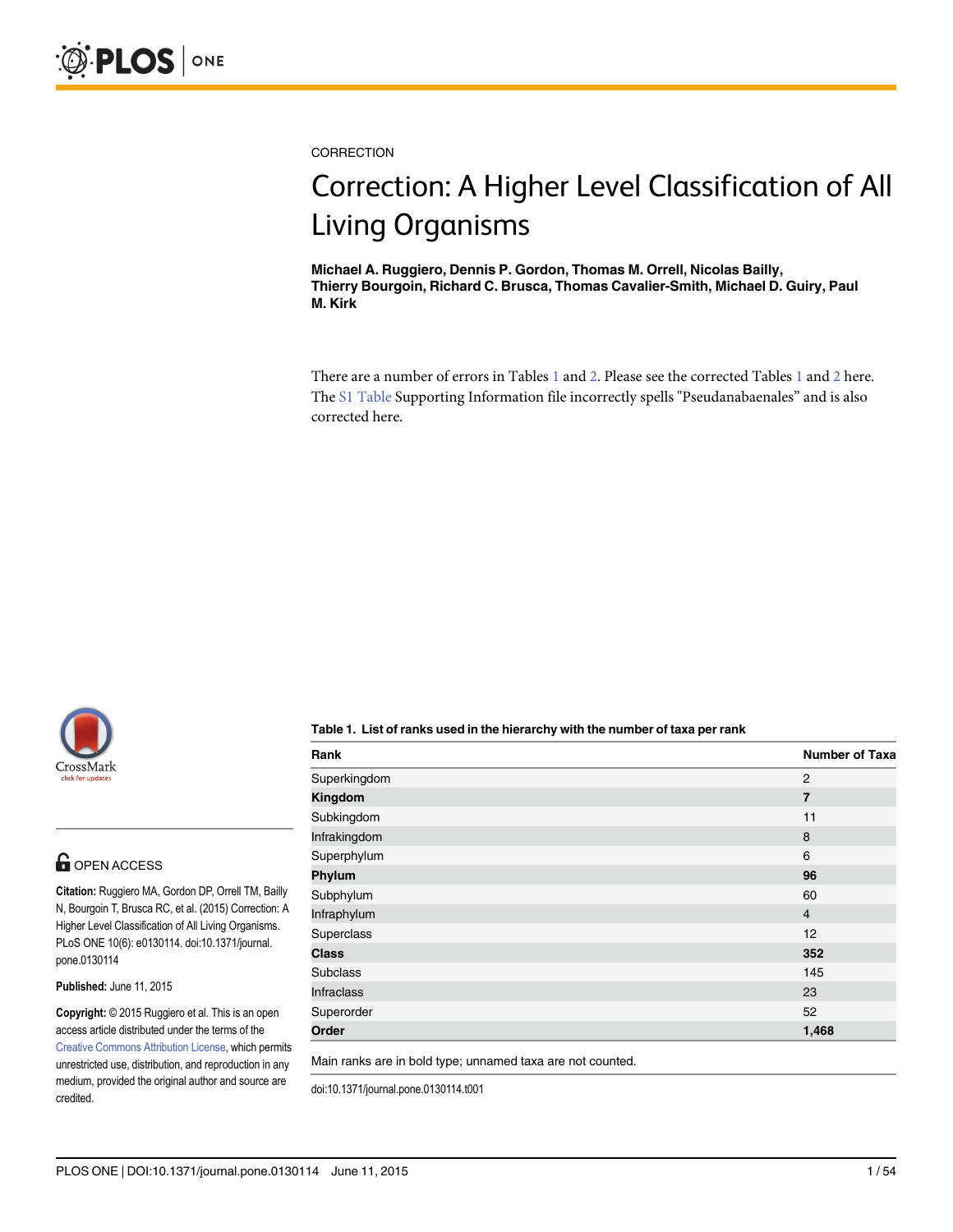<span id="page-1-0"></span>

| <b>SUPERKINGDOM</b><br><b>PROKARYOTA</b>     |                      |                         |                                        |
|----------------------------------------------|----------------------|-------------------------|----------------------------------------|
| <b>KINGDOM ARCHAEA [=</b><br>ARCHAEBACTERIA] |                      |                         |                                        |
|                                              | Phylum Crenarchaeota |                         |                                        |
|                                              |                      | Class "Aigarchaeota"    |                                        |
|                                              |                      |                         | Order N.N. ("Ca. Caldiarchaeum")       |
|                                              |                      | Class "Korarchaeota"    |                                        |
|                                              |                      |                         | Order N.N. ("Ca. Korarchaeum")         |
|                                              |                      | Class "Thaumarchaeota"  |                                        |
|                                              |                      |                         | <b>Order Cenarchaeales</b>             |
|                                              |                      |                         | Class Thermoprotei [= Crenarchaeota]   |
|                                              |                      |                         | <b>Order Acidilobales</b>              |
|                                              |                      |                         | <b>Order Desulfurococcales</b>         |
|                                              |                      |                         | <b>Order Fervidicoccales</b>           |
|                                              |                      |                         | <b>Order Sulfolobales</b>              |
|                                              |                      |                         | Order Thermoproteales                  |
|                                              | Phylum Euryarchaeota |                         |                                        |
|                                              |                      | Class<br>Archaeoglobi   |                                        |
|                                              |                      |                         | Order Archaeoglobales                  |
|                                              |                      | Class<br>Halobacteria   |                                        |
|                                              |                      |                         | <b>Order Halobacteriales</b>           |
|                                              |                      | Class Methanobacteria   |                                        |
|                                              |                      |                         | <b>Order Methanobacteriales</b>        |
|                                              |                      | Class<br>Methanococci   |                                        |
|                                              |                      |                         | Order Methanococcales                  |
|                                              |                      | Class "Methanomicrobia" |                                        |
|                                              |                      |                         | <b>Order Methanocellales</b>           |
|                                              |                      |                         | Order Methanomicrobiales               |
|                                              |                      |                         | <b>Order Methanosarcinales</b>         |
|                                              |                      | Class<br>Methanopyri    |                                        |
|                                              |                      |                         | Order Methanopyrales                   |
|                                              |                      | Class "Nanohaloarchaea" |                                        |
|                                              |                      |                         | Order N.N. (e.g., "Ca. Nanosalinarum") |
|                                              |                      | Class<br>Thermococci    |                                        |
|                                              |                      |                         | <b>Order Thermococcales</b>            |
|                                              |                      | Class Thermoplasmata    |                                        |
|                                              |                      |                         | Order Thermoplasmatales                |
| KINGDOM BACTERIA [= EUBACTERIA]              |                      |                         |                                        |
| <b>SUBKINGDOM</b><br>NEGIBACTERIA            |                      |                         |                                        |
|                                              | Phylum Acidobacteria |                         |                                        |
|                                              |                      | Class N.N. (Bryobacter) |                                        |
|                                              |                      | Class<br>Acidobacteria  |                                        |
|                                              |                      |                         | (Continued)                            |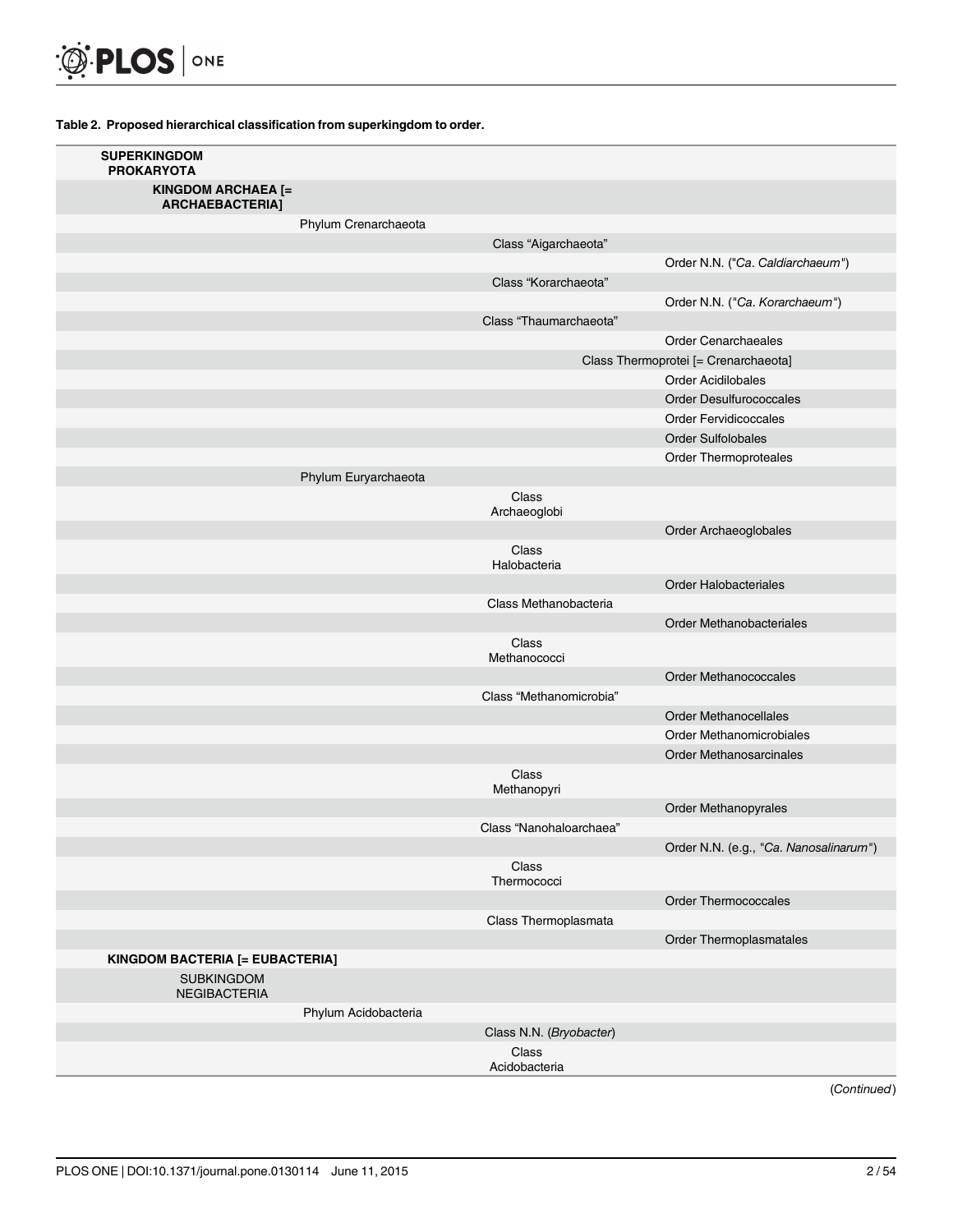

| <b>Order Acidobacteriales</b><br>Class<br>Holophagae<br>Order Acanthopleuribacterales<br>Order Holophagales<br>Phylum Aquificae<br>Class Aquificae<br><b>Order Aquificales</b><br>Phylum Armatimonadetes<br>Class Armatimonadia<br><b>Order Armatimonadales</b><br><b>Class Chthonomonadetes</b><br>Order Chthonomonadales<br>Class Fimbriimonadia<br>Order Fimbriimonadales<br>Phylum Bacteroidetes<br>Class Bacteroidia<br><b>Order Bacteroidales</b><br>Class Cytophagia<br>Order Cytophagales<br>Class<br>Flavobacteria<br><b>Order Flavobacteriales</b><br>Class Sphingobacteriia<br>Order Sphingobacteriales<br>Phylum<br>Caldiserica<br>Class Caldisericia<br><b>Order Caldisericales</b><br>Phylum<br>Chlamydiae<br>Class<br>Chlamydiae<br>Order Chlamydiales<br>Phylum Chlorobi<br>Class Chlorobea<br><b>Order Chlorobiales</b><br>Class<br>Ignavibacteria<br>Order Ignavibacteriales<br>Phylum Chrysiogenetes<br><b>Class Chrysiogenetes</b><br>Order Chrysiogenales<br>Phylum Cyanobacteria [= Cyanophyta]<br>Class Cyanophyceae [= Phycobacteria]<br>Order Chroococcales<br><b>Order Nostocales</b><br>Order Oscillatoriales<br>Order Pseudanabaenales |  |  |
|--------------------------------------------------------------------------------------------------------------------------------------------------------------------------------------------------------------------------------------------------------------------------------------------------------------------------------------------------------------------------------------------------------------------------------------------------------------------------------------------------------------------------------------------------------------------------------------------------------------------------------------------------------------------------------------------------------------------------------------------------------------------------------------------------------------------------------------------------------------------------------------------------------------------------------------------------------------------------------------------------------------------------------------------------------------------------------------------------------------------------------------------------------------------|--|--|
|                                                                                                                                                                                                                                                                                                                                                                                                                                                                                                                                                                                                                                                                                                                                                                                                                                                                                                                                                                                                                                                                                                                                                                    |  |  |
|                                                                                                                                                                                                                                                                                                                                                                                                                                                                                                                                                                                                                                                                                                                                                                                                                                                                                                                                                                                                                                                                                                                                                                    |  |  |
|                                                                                                                                                                                                                                                                                                                                                                                                                                                                                                                                                                                                                                                                                                                                                                                                                                                                                                                                                                                                                                                                                                                                                                    |  |  |
|                                                                                                                                                                                                                                                                                                                                                                                                                                                                                                                                                                                                                                                                                                                                                                                                                                                                                                                                                                                                                                                                                                                                                                    |  |  |
|                                                                                                                                                                                                                                                                                                                                                                                                                                                                                                                                                                                                                                                                                                                                                                                                                                                                                                                                                                                                                                                                                                                                                                    |  |  |
|                                                                                                                                                                                                                                                                                                                                                                                                                                                                                                                                                                                                                                                                                                                                                                                                                                                                                                                                                                                                                                                                                                                                                                    |  |  |
|                                                                                                                                                                                                                                                                                                                                                                                                                                                                                                                                                                                                                                                                                                                                                                                                                                                                                                                                                                                                                                                                                                                                                                    |  |  |
|                                                                                                                                                                                                                                                                                                                                                                                                                                                                                                                                                                                                                                                                                                                                                                                                                                                                                                                                                                                                                                                                                                                                                                    |  |  |
|                                                                                                                                                                                                                                                                                                                                                                                                                                                                                                                                                                                                                                                                                                                                                                                                                                                                                                                                                                                                                                                                                                                                                                    |  |  |
|                                                                                                                                                                                                                                                                                                                                                                                                                                                                                                                                                                                                                                                                                                                                                                                                                                                                                                                                                                                                                                                                                                                                                                    |  |  |
|                                                                                                                                                                                                                                                                                                                                                                                                                                                                                                                                                                                                                                                                                                                                                                                                                                                                                                                                                                                                                                                                                                                                                                    |  |  |
|                                                                                                                                                                                                                                                                                                                                                                                                                                                                                                                                                                                                                                                                                                                                                                                                                                                                                                                                                                                                                                                                                                                                                                    |  |  |
|                                                                                                                                                                                                                                                                                                                                                                                                                                                                                                                                                                                                                                                                                                                                                                                                                                                                                                                                                                                                                                                                                                                                                                    |  |  |
|                                                                                                                                                                                                                                                                                                                                                                                                                                                                                                                                                                                                                                                                                                                                                                                                                                                                                                                                                                                                                                                                                                                                                                    |  |  |
|                                                                                                                                                                                                                                                                                                                                                                                                                                                                                                                                                                                                                                                                                                                                                                                                                                                                                                                                                                                                                                                                                                                                                                    |  |  |
|                                                                                                                                                                                                                                                                                                                                                                                                                                                                                                                                                                                                                                                                                                                                                                                                                                                                                                                                                                                                                                                                                                                                                                    |  |  |
|                                                                                                                                                                                                                                                                                                                                                                                                                                                                                                                                                                                                                                                                                                                                                                                                                                                                                                                                                                                                                                                                                                                                                                    |  |  |
|                                                                                                                                                                                                                                                                                                                                                                                                                                                                                                                                                                                                                                                                                                                                                                                                                                                                                                                                                                                                                                                                                                                                                                    |  |  |
|                                                                                                                                                                                                                                                                                                                                                                                                                                                                                                                                                                                                                                                                                                                                                                                                                                                                                                                                                                                                                                                                                                                                                                    |  |  |
|                                                                                                                                                                                                                                                                                                                                                                                                                                                                                                                                                                                                                                                                                                                                                                                                                                                                                                                                                                                                                                                                                                                                                                    |  |  |
|                                                                                                                                                                                                                                                                                                                                                                                                                                                                                                                                                                                                                                                                                                                                                                                                                                                                                                                                                                                                                                                                                                                                                                    |  |  |
|                                                                                                                                                                                                                                                                                                                                                                                                                                                                                                                                                                                                                                                                                                                                                                                                                                                                                                                                                                                                                                                                                                                                                                    |  |  |
|                                                                                                                                                                                                                                                                                                                                                                                                                                                                                                                                                                                                                                                                                                                                                                                                                                                                                                                                                                                                                                                                                                                                                                    |  |  |
|                                                                                                                                                                                                                                                                                                                                                                                                                                                                                                                                                                                                                                                                                                                                                                                                                                                                                                                                                                                                                                                                                                                                                                    |  |  |
|                                                                                                                                                                                                                                                                                                                                                                                                                                                                                                                                                                                                                                                                                                                                                                                                                                                                                                                                                                                                                                                                                                                                                                    |  |  |
|                                                                                                                                                                                                                                                                                                                                                                                                                                                                                                                                                                                                                                                                                                                                                                                                                                                                                                                                                                                                                                                                                                                                                                    |  |  |
|                                                                                                                                                                                                                                                                                                                                                                                                                                                                                                                                                                                                                                                                                                                                                                                                                                                                                                                                                                                                                                                                                                                                                                    |  |  |
|                                                                                                                                                                                                                                                                                                                                                                                                                                                                                                                                                                                                                                                                                                                                                                                                                                                                                                                                                                                                                                                                                                                                                                    |  |  |
|                                                                                                                                                                                                                                                                                                                                                                                                                                                                                                                                                                                                                                                                                                                                                                                                                                                                                                                                                                                                                                                                                                                                                                    |  |  |
|                                                                                                                                                                                                                                                                                                                                                                                                                                                                                                                                                                                                                                                                                                                                                                                                                                                                                                                                                                                                                                                                                                                                                                    |  |  |
|                                                                                                                                                                                                                                                                                                                                                                                                                                                                                                                                                                                                                                                                                                                                                                                                                                                                                                                                                                                                                                                                                                                                                                    |  |  |
|                                                                                                                                                                                                                                                                                                                                                                                                                                                                                                                                                                                                                                                                                                                                                                                                                                                                                                                                                                                                                                                                                                                                                                    |  |  |
|                                                                                                                                                                                                                                                                                                                                                                                                                                                                                                                                                                                                                                                                                                                                                                                                                                                                                                                                                                                                                                                                                                                                                                    |  |  |
|                                                                                                                                                                                                                                                                                                                                                                                                                                                                                                                                                                                                                                                                                                                                                                                                                                                                                                                                                                                                                                                                                                                                                                    |  |  |
|                                                                                                                                                                                                                                                                                                                                                                                                                                                                                                                                                                                                                                                                                                                                                                                                                                                                                                                                                                                                                                                                                                                                                                    |  |  |
|                                                                                                                                                                                                                                                                                                                                                                                                                                                                                                                                                                                                                                                                                                                                                                                                                                                                                                                                                                                                                                                                                                                                                                    |  |  |
|                                                                                                                                                                                                                                                                                                                                                                                                                                                                                                                                                                                                                                                                                                                                                                                                                                                                                                                                                                                                                                                                                                                                                                    |  |  |
|                                                                                                                                                                                                                                                                                                                                                                                                                                                                                                                                                                                                                                                                                                                                                                                                                                                                                                                                                                                                                                                                                                                                                                    |  |  |
|                                                                                                                                                                                                                                                                                                                                                                                                                                                                                                                                                                                                                                                                                                                                                                                                                                                                                                                                                                                                                                                                                                                                                                    |  |  |
|                                                                                                                                                                                                                                                                                                                                                                                                                                                                                                                                                                                                                                                                                                                                                                                                                                                                                                                                                                                                                                                                                                                                                                    |  |  |
|                                                                                                                                                                                                                                                                                                                                                                                                                                                                                                                                                                                                                                                                                                                                                                                                                                                                                                                                                                                                                                                                                                                                                                    |  |  |
|                                                                                                                                                                                                                                                                                                                                                                                                                                                                                                                                                                                                                                                                                                                                                                                                                                                                                                                                                                                                                                                                                                                                                                    |  |  |
|                                                                                                                                                                                                                                                                                                                                                                                                                                                                                                                                                                                                                                                                                                                                                                                                                                                                                                                                                                                                                                                                                                                                                                    |  |  |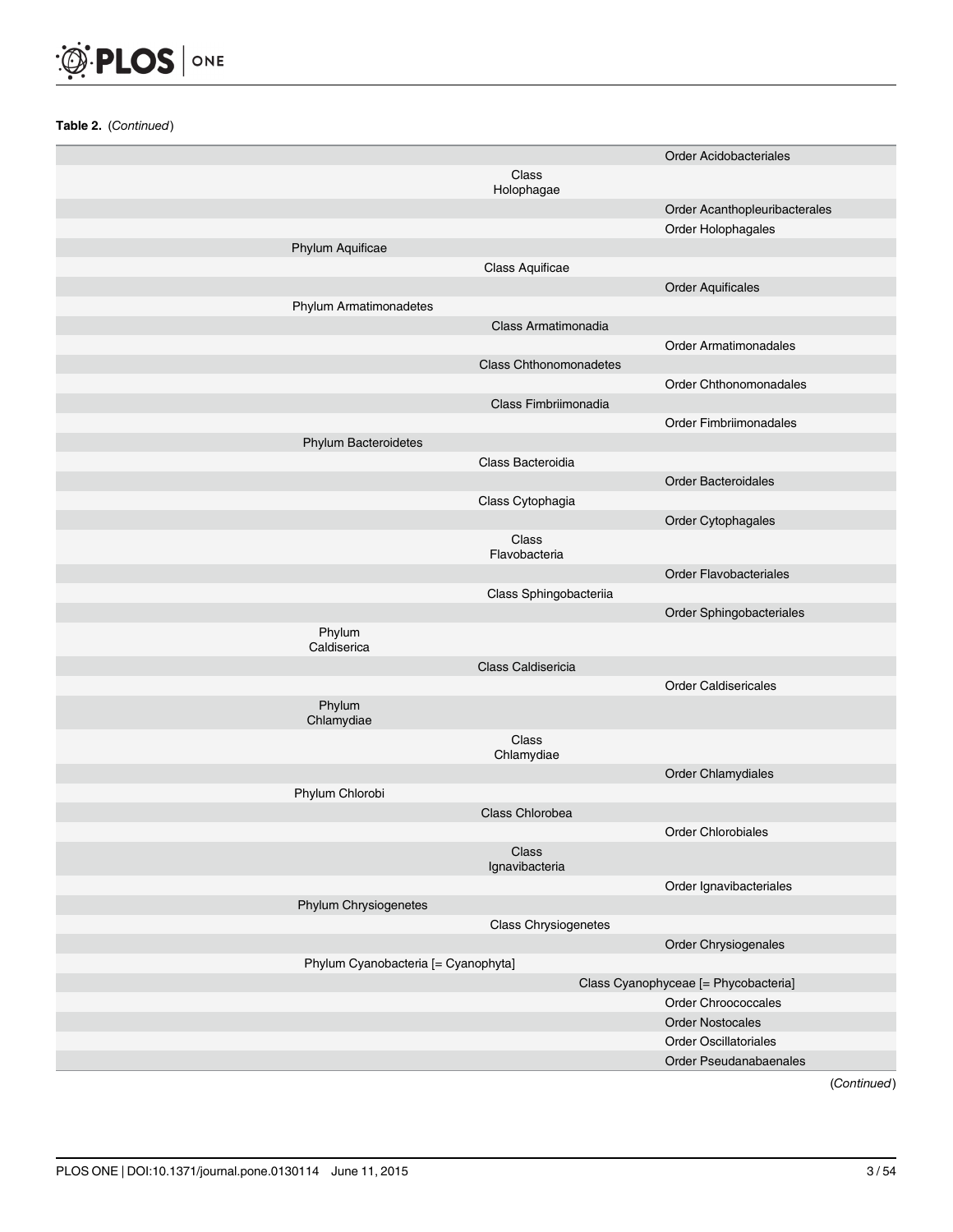

|                                             |                              | Order Synechococcales                       |
|---------------------------------------------|------------------------------|---------------------------------------------|
|                                             |                              | Class Gloeobacteria [= Gloeobacterophyceae] |
|                                             |                              | Order Gloeobacterales                       |
| Phylum Deferribacteres                      |                              |                                             |
|                                             | <b>Class Deferribacteres</b> |                                             |
|                                             |                              | <b>Order Deferribacterales</b>              |
| Phylum Deinococcus-Thermus [= Hadobacteria] |                              |                                             |
|                                             | Class Deinococci             |                                             |
|                                             |                              | <b>Order Deinococcales</b>                  |
|                                             |                              | <b>Order Thermales</b>                      |
| Phylum<br>Dictyoglomi                       |                              |                                             |
|                                             | Class<br>Dictyoglomia        |                                             |
|                                             |                              | Order Dictyoglomales                        |
| Phylum Elusimicrobia                        |                              |                                             |
|                                             | Class<br>Elusimicrobia       |                                             |
|                                             |                              | <b>Order Elusimicrobiales</b>               |
| Phylum Fibrobacteres                        |                              |                                             |
|                                             | Class<br>Fibrobacteria       |                                             |
|                                             |                              | <b>Order Fibrobacterales</b>                |
| Phylum Fusobacteria                         |                              |                                             |
|                                             | Class<br>Fusobacteriia       |                                             |
|                                             |                              | <b>Order Fusobacteriales</b>                |
| Phylum Gemmatimonadetes                     |                              |                                             |
|                                             | Class<br>Gemmatimonadetes    |                                             |
|                                             |                              | Order Gemmatimonadales                      |
| Phylum Lentisphaerae                        |                              |                                             |
|                                             | Class<br>Lentisphaeria       |                                             |
|                                             |                              | Order Lentisphaerales                       |
|                                             |                              | <b>Order Victivallales</b>                  |
|                                             | Class<br>Oligosphaeria       |                                             |
|                                             |                              | Order Oligosphaerales                       |
| Phylum Nitrospira                           |                              |                                             |
|                                             | Class "Nitrospira"           |                                             |
|                                             |                              | Order "Nitrospirales"                       |
| Phylum Planctomycetes                       |                              |                                             |
|                                             | Class<br>Phycisphaerae       |                                             |
|                                             |                              | Order Phycisphaerales                       |
|                                             | Class<br>Planctomycea        |                                             |
|                                             |                              | Order Planctomycetales                      |
| Phylum Proteobacteria                       |                              |                                             |
|                                             |                              | (Continued)                                 |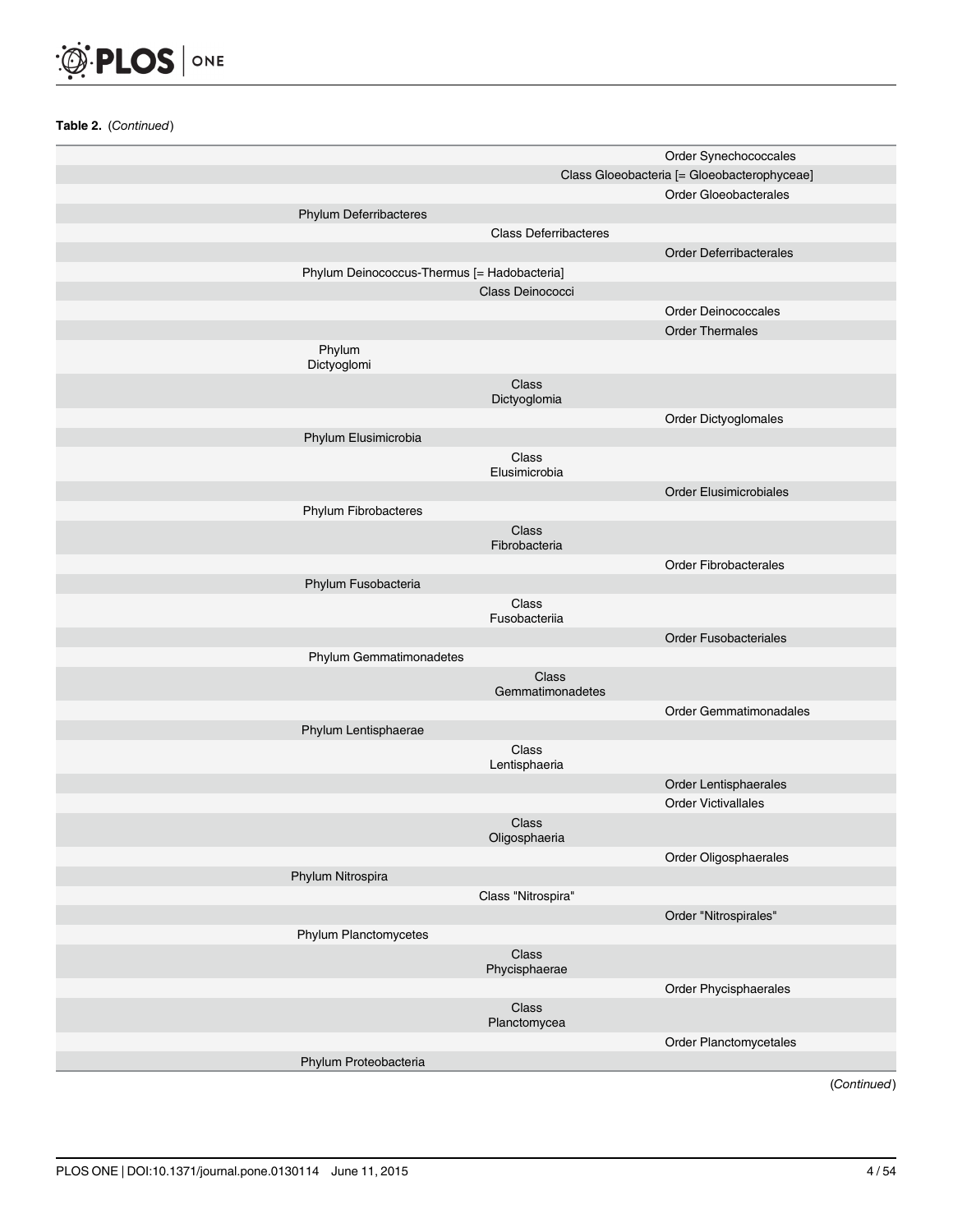

| Class Alphaproteobacteria |                                  |
|---------------------------|----------------------------------|
|                           | Order N.N. (e.g., Breoghania)    |
|                           | <b>Order Caulobacterales</b>     |
|                           | <b>Order Kiloniellales</b>       |
|                           | Order Kordiimonadales            |
|                           | Order Magnetococcales            |
|                           | Order "Parvularculales"          |
|                           | <b>Order Rhizobiales</b>         |
|                           | <b>Order Rhodobacterales</b>     |
|                           | <b>Order Rhodospirillales</b>    |
|                           | <b>Order Rickettsiales</b>       |
|                           | <b>Order Sneathiellales</b>      |
|                           | Order Sphingomonadales           |
| Class Betaproteobacteria  |                                  |
|                           | Order N.N. (Chitinivorax)        |
|                           | <b>Order Burkholderiales</b>     |
|                           | Order Hydrogenophilales          |
|                           | Order Methylophilales            |
|                           | <b>Order Neisseriales</b>        |
|                           | <b>Order Nitrosomonadales</b>    |
|                           | Order "Procabacteriales"         |
|                           | Order Rhodocyclales              |
| Class Deltaproteobacteria |                                  |
|                           | Order N.N. (e.g., Deferrisoma)   |
|                           | <b>Order Bdellovibrionales</b>   |
|                           | <b>Order Desulfarculales</b>     |
|                           | <b>Order Desulfobacterales</b>   |
|                           | <b>Order Desulfovibrionales</b>  |
|                           | <b>Order Desulfurellales</b>     |
|                           | Order Desulfuromonadales         |
|                           | Order Myxococcales               |
|                           | Order Syntrophobacterales        |
|                           | Class Epsilonproteobacteria      |
|                           | Order Campylobacterales          |
|                           | <b>Order Nautiliales</b>         |
|                           | Class Gammaproteobacteria        |
|                           | Order N.N. (e.g., Alkalimonas)   |
|                           | <b>Order Acidithiobacillales</b> |
|                           | <b>Order Aeromonadales</b>       |
|                           | <b>Order Alteromonadales</b>     |
|                           | <b>Order Cardiobacteriales</b>   |
|                           | <b>Order Chromatiales</b>        |
|                           | Order "Enterobacteriales"        |
|                           | Order Legionellales              |
|                           | Order Methylococcales            |
|                           | Order Oceanospirillales          |
|                           | <b>Order Orbales</b>             |
|                           | <b>Order Pasteurellales</b>      |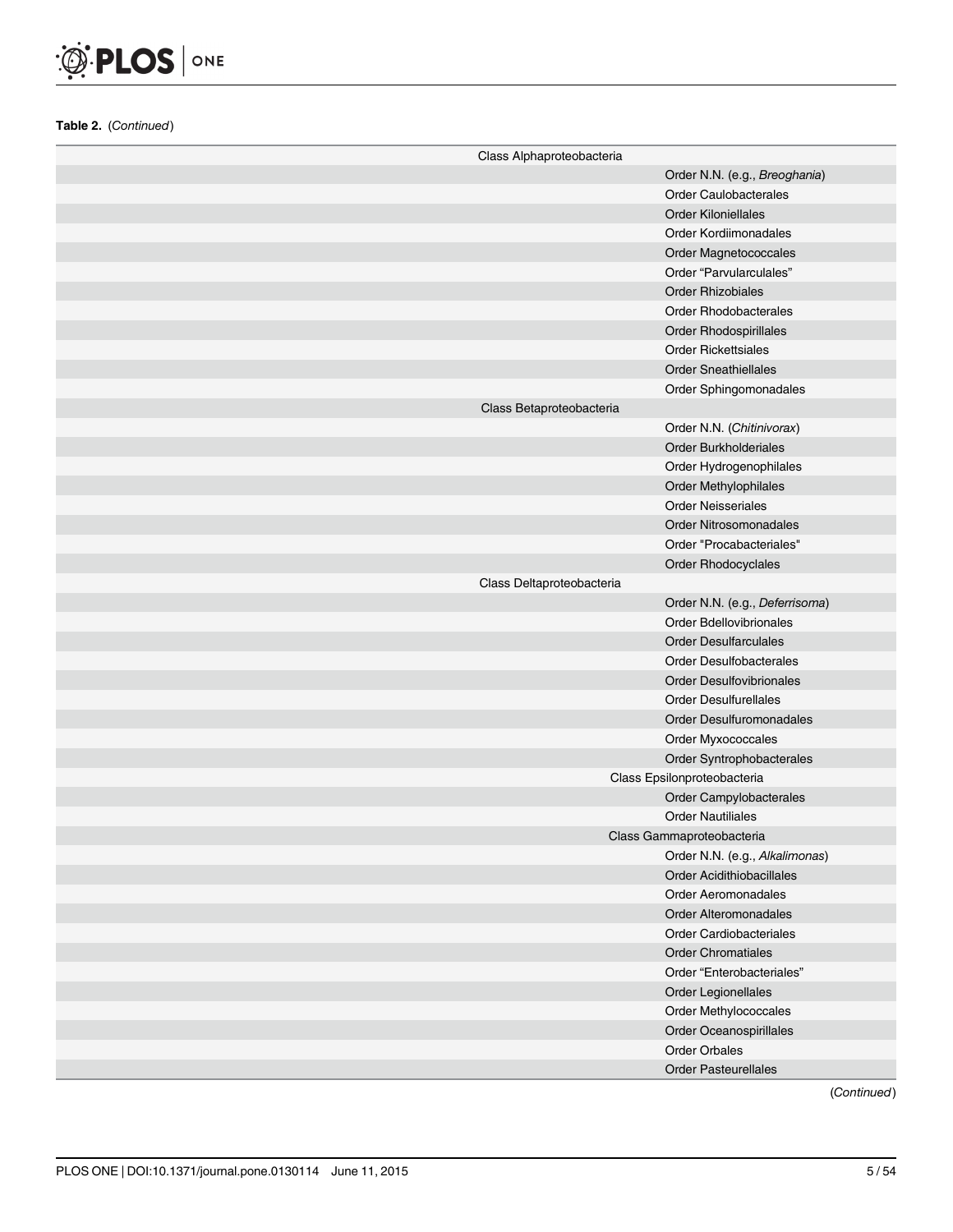

|                                          |                          | <b>Order Caldilineales</b>     |
|------------------------------------------|--------------------------|--------------------------------|
|                                          | Class Caldilineae        | <b>Order Anaerolineales</b>    |
|                                          | Anaerolineae             |                                |
|                                          | Class                    |                                |
| Phylum Chloroflexi [= Chlorobacteria]    |                          |                                |
|                                          |                          | Order Thermoleophilales        |
|                                          |                          | Order Solirubrobacterales      |
|                                          |                          | <b>Order Rubrobacterales</b>   |
|                                          |                          | <b>Order Nitriliruptorales</b> |
|                                          |                          | <b>Order Gaiellales</b>        |
|                                          |                          | Order Euzebyales               |
|                                          |                          | <b>Order Coriobacteriales</b>  |
|                                          |                          | Order Bifidobacteriales        |
|                                          |                          | Order Actinomycetales          |
|                                          |                          | Order Acidimicrobiales         |
|                                          | Actinobacteria           |                                |
|                                          | Class                    |                                |
| Phylum Actinobacteria                    |                          |                                |
| <b>SUBKINGDOM</b><br><b>POSIBACTERIA</b> |                          |                                |
|                                          |                          | Order Verrucomicrobiales       |
|                                          | Class Verrucomicrobiae   |                                |
|                                          |                          | Order Puniceicoccales          |
|                                          |                          | <b>Order Opitutales</b>        |
|                                          | Class Opitutae           |                                |
| Phylum Verrucomicrobia                   |                          |                                |
|                                          |                          | Order Thermotogales            |
|                                          | Thermotogae              |                                |
|                                          | Class                    |                                |
| Phylum Thermotogae                       |                          |                                |
|                                          |                          | Order Thermodesulfobacteriales |
|                                          |                          | Class Thermodesulfobacteria    |
| Phylum Thermodesulfobacteria             |                          | Order Synergistales            |
|                                          | Class Synergistia        |                                |
| Phylum Synergistetes                     |                          |                                |
|                                          |                          | Order Spirochaetales           |
|                                          | "Spirochaetes"           |                                |
|                                          | Class                    |                                |
| Phylum Spirochaetae                      |                          |                                |
|                                          |                          | Order Mariprofundales          |
|                                          | Class Zetaproteobacteria |                                |
|                                          |                          | Order Xanthomonadales          |
|                                          |                          | Order "Vibrionales"            |
|                                          |                          | <b>Order Thiotrichales</b>     |
|                                          |                          | Order "Salinisphaerales"       |
|                                          |                          | Order Pseudomonadales          |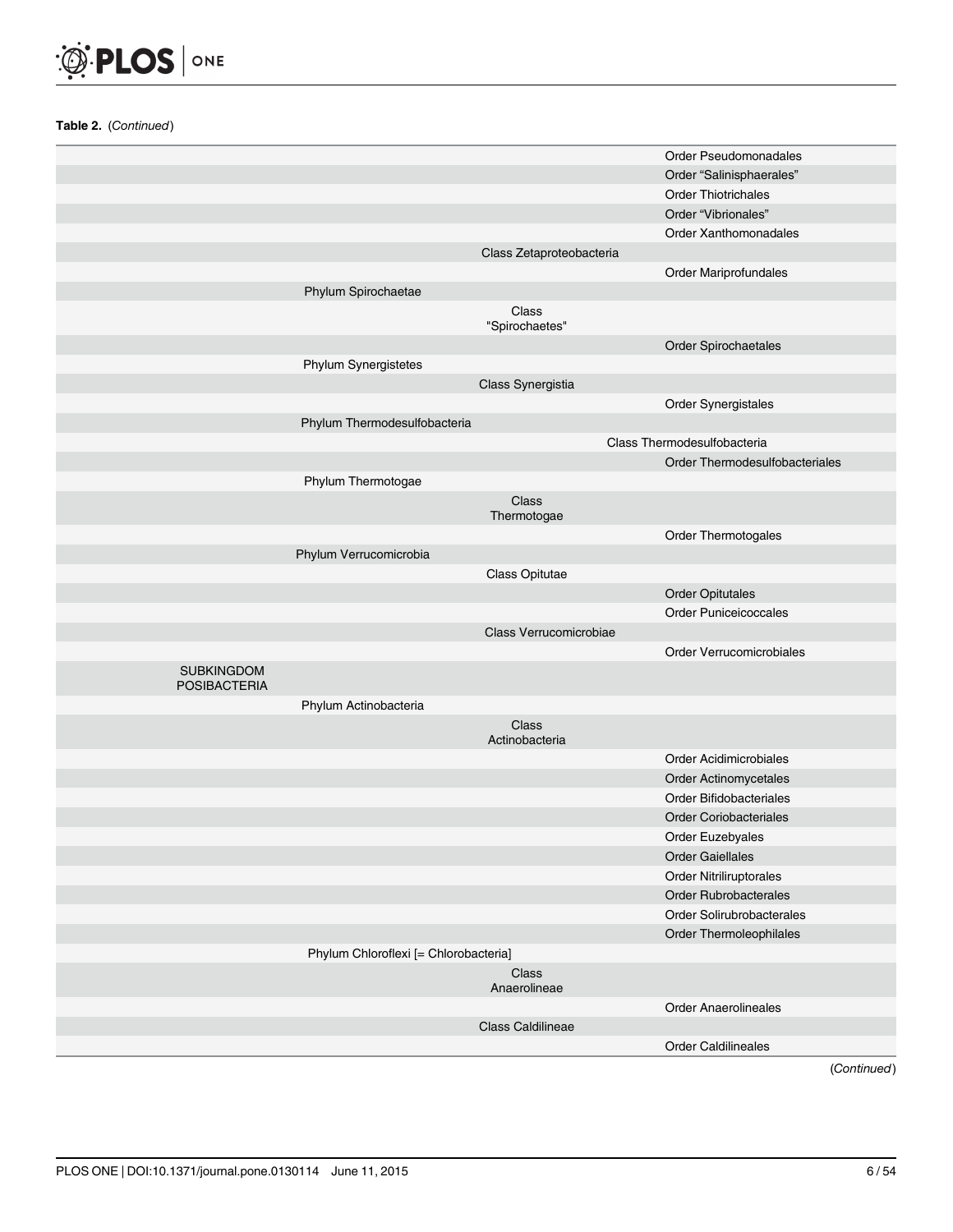

|                                   |                             | Class<br>Chloroflexia     |                                |
|-----------------------------------|-----------------------------|---------------------------|--------------------------------|
|                                   |                             |                           | <b>Order Chloroflexales</b>    |
|                                   |                             |                           | Order Herpetosiphonales        |
|                                   |                             | Class Dehalococcoidia     |                                |
|                                   |                             |                           | Order Dehalococcoidales        |
|                                   |                             | Class Ktedonobacteria     |                                |
|                                   |                             |                           | Order Ktedonobacterales        |
|                                   |                             |                           | Order Thermogemmatisporales    |
|                                   |                             | Class Thermomicrobia      |                                |
|                                   |                             |                           | Order Sphaerobacterales        |
|                                   |                             |                           | <b>Order Thermomicrobiales</b> |
|                                   | Phylum<br><b>Firmicutes</b> |                           |                                |
|                                   |                             | Class<br><b>Bacilli</b>   |                                |
|                                   |                             |                           | <b>Order Bacillales</b>        |
|                                   |                             |                           | <b>Order Lactobacillales</b>   |
|                                   |                             | Class Clostridia          |                                |
|                                   |                             |                           | <b>Order Clostridiales</b>     |
|                                   |                             |                           | <b>Order Halanaerobiales</b>   |
|                                   |                             |                           | <b>Order Natranaerobiales</b>  |
|                                   |                             |                           | Order Thermoanaerobacterales   |
|                                   |                             | Class Erysipelotrichia    |                                |
|                                   |                             |                           | Order Erysipelotrichales       |
|                                   |                             | Class<br>Negativicutes    |                                |
|                                   |                             |                           | Order Selenomonadales          |
|                                   |                             | Class Thermolithobacteria |                                |
|                                   |                             |                           | Order Thermolithobacterales    |
|                                   | Phylum<br>Tenericutes       |                           |                                |
|                                   |                             | <b>Class Mollicutes</b>   |                                |
|                                   |                             |                           | Order Acholeplasmatales        |
|                                   |                             |                           | Order Anaeroplasmatales        |
|                                   |                             |                           | Order Entomoplasmatales        |
|                                   |                             |                           | Order Haloplasmatales          |
|                                   |                             |                           | Order Mycoplasmatales          |
| <b>SUPERKINGDOM EUKARYOTA</b>     |                             |                           |                                |
| <b>KINGDOM PROTOZOA</b>           |                             |                           |                                |
| <b>SUBKINGDOM</b><br><b>EOZOA</b> |                             |                           |                                |
| INFRAKINGDOM EUGLENOZOA           |                             |                           |                                |
|                                   | Phylum<br>Euglenozoa        |                           |                                |
|                                   | Subphylum N.N.              |                           |                                |
|                                   |                             | Class<br>Diplonemea       |                                |
|                                   |                             |                           | Order Diplonemida              |
|                                   |                             |                           | (Continued)                    |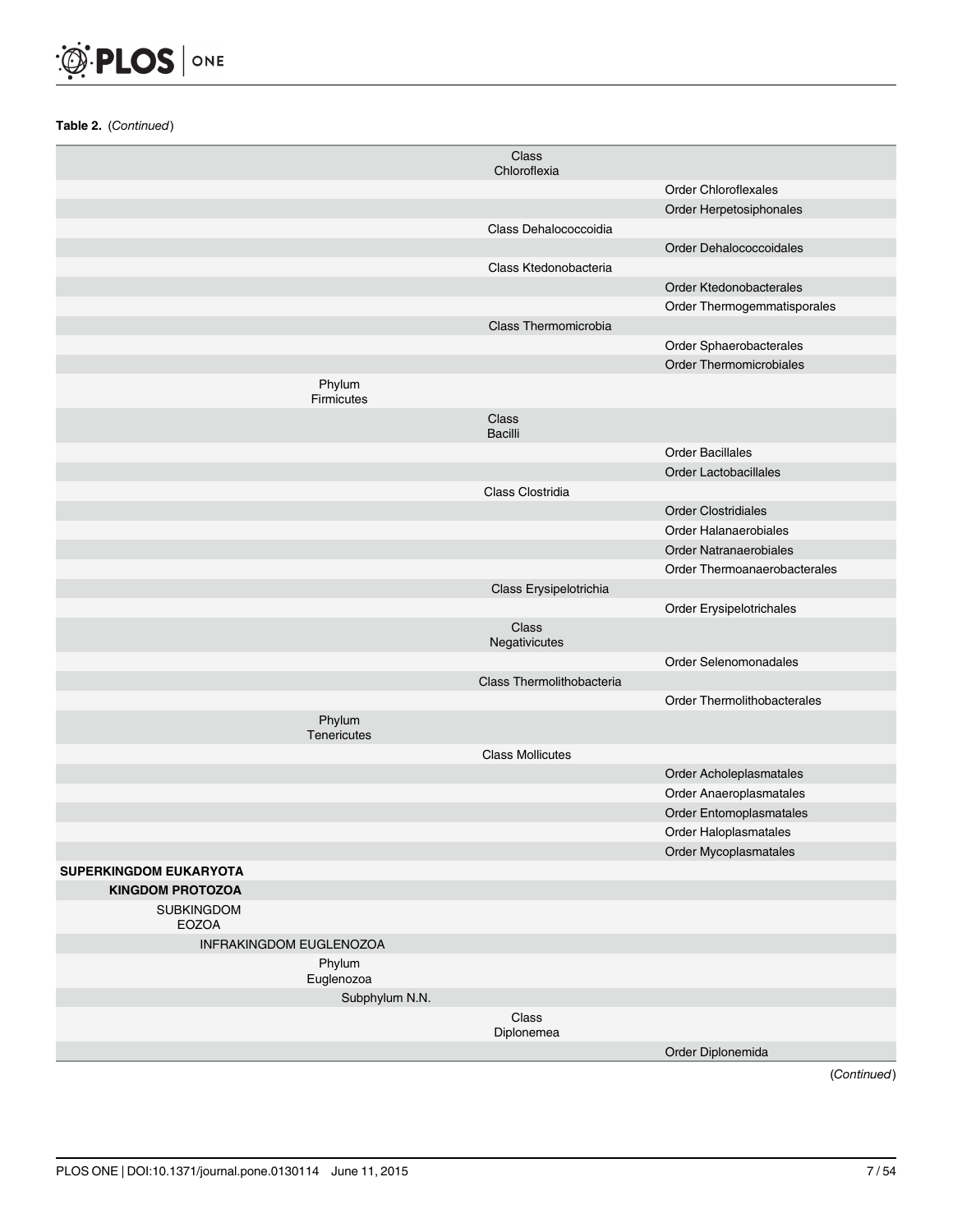

|                                        | Class<br>Kinetoplastea |                           |
|----------------------------------------|------------------------|---------------------------|
|                                        |                        | Order Bodonida            |
|                                        |                        | Order Prokinetoplastida   |
|                                        |                        | Order Trypanosomatida     |
|                                        | Subphylum Euglenoida   |                           |
|                                        | Class N.<br>N.         |                           |
|                                        |                        | Order Petalomonadida      |
|                                        |                        | Order Ploeotiida          |
|                                        | Class Euglenophyceae   |                           |
|                                        |                        | Order Euglenida           |
|                                        |                        | Order Eutreptiida         |
|                                        | Class Peranemea        |                           |
|                                        |                        | Order Heteronemida        |
|                                        |                        | Order Peranemida          |
|                                        |                        | Order Rhabdomonadida      |
|                                        | Subphylum Symbiontida  |                           |
|                                        | Class<br>Postgaardea   |                           |
|                                        |                        | Order Postgaardida        |
| <b>INFRAKINGDOM</b><br><b>EXCAVATA</b> |                        |                           |
| Phylum Loukozoa                        |                        |                           |
|                                        | Subphylum<br>Eolouka   |                           |
|                                        | Class Jakobea          |                           |
|                                        |                        | Order Jakobida            |
|                                        | Class Tsukubea         |                           |
|                                        |                        | Order Tsukubamonadida     |
|                                        | Subphylum Neolouka     |                           |
|                                        | Class Malawimonadea    |                           |
|                                        |                        | Order Malawimonadida      |
| Phylum Metamonada                      |                        |                           |
|                                        | Class Anaeromonadea    |                           |
|                                        |                        | Order Oxymonadida         |
|                                        |                        | Order Trimastigida        |
|                                        | Class Carpomonadea     |                           |
|                                        |                        | Order Carpediemonadida    |
|                                        |                        | Order Chilomastigida      |
|                                        |                        | Order Dysnectida          |
|                                        | Class<br>Eopharyngea   |                           |
|                                        |                        | Order Diplomonadida       |
|                                        |                        | Order Retortamonadida     |
|                                        | Class Trichomonadea    |                           |
|                                        |                        | Order Cristamonadida      |
|                                        |                        | Order Spirotrichonymphida |
|                                        |                        | Order Trichomonadida      |
|                                        |                        |                           |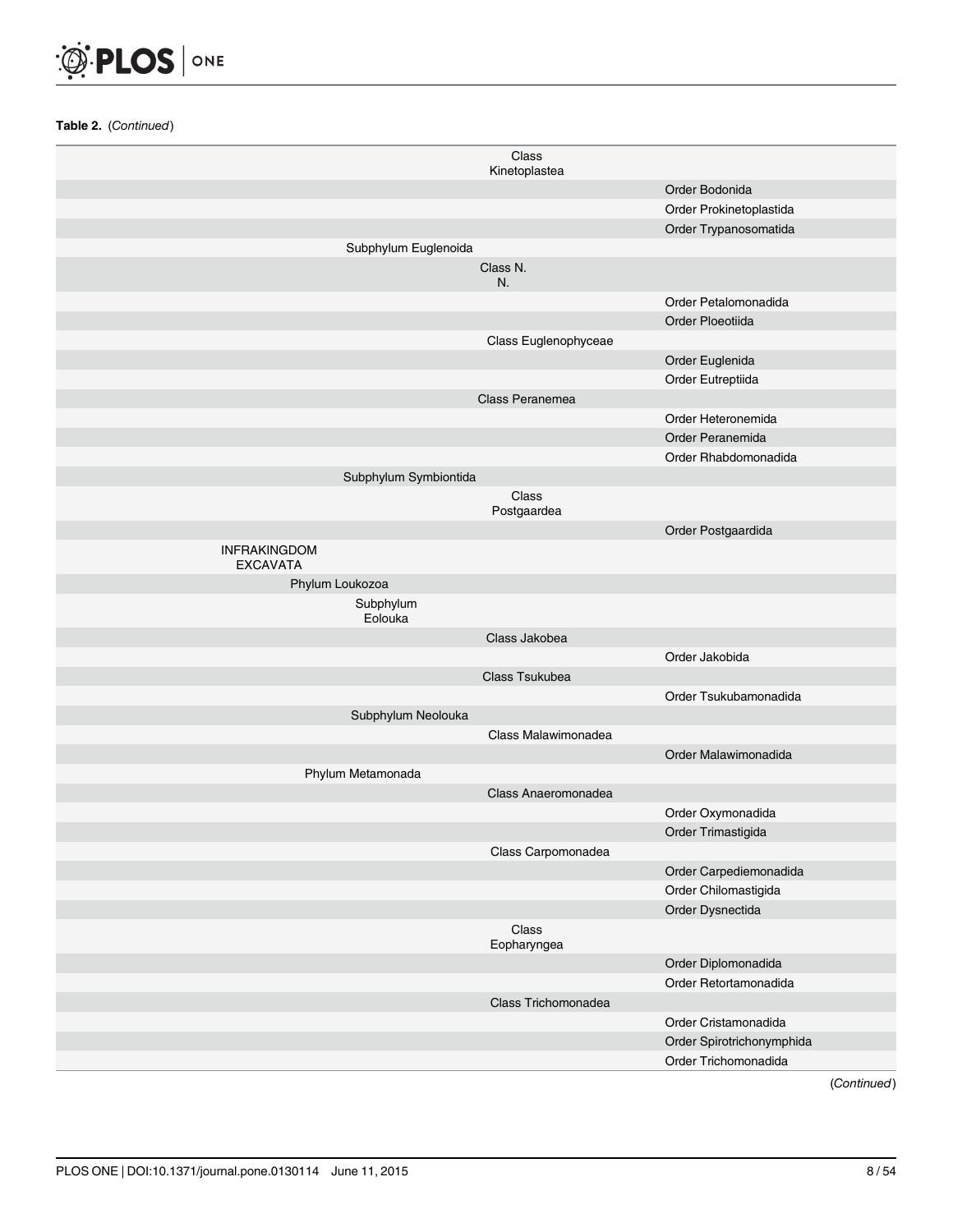

|                                     |                       | Order Tritrichomonadida           |
|-------------------------------------|-----------------------|-----------------------------------|
|                                     | Class Trichonymphea   |                                   |
|                                     |                       | Order Lophomonadida               |
|                                     |                       | Order Trichonymphida              |
| Phylum<br>Percolozoa                |                       |                                   |
| Subphylum Pharyngomonada            |                       |                                   |
|                                     | Class Pharyngomonadea |                                   |
|                                     |                       | Order Pharyngomonadida            |
| Subphylum Tetramitia                |                       |                                   |
|                                     | Class Heterolobosea   |                                   |
|                                     |                       | Order Acrasida                    |
|                                     |                       | Order Schizopyrenida              |
|                                     | Class<br>Lyromonadea  |                                   |
|                                     |                       | Order Lyromonadida                |
|                                     | Class Percolatea      |                                   |
|                                     |                       | Order Percolomonadida             |
|                                     |                       | Order Pseudociliatida             |
| <b>SUBKINGDOM</b><br>SARCOMASTIGOTA |                       |                                   |
| Phylum<br>Amoebozoa                 |                       |                                   |
| Subphylum<br>Conosa                 |                       |                                   |
|                                     | Class<br>Archamoebea  |                                   |
|                                     |                       | Order Mastigamoebida              |
|                                     |                       | Order Pelobiontida                |
|                                     |                       | Order Rhizomastigida              |
|                                     | Class<br>Dictyostelea |                                   |
|                                     |                       | Order Dictyostelida               |
|                                     |                       | Class Myxogastrea [= Myxomycetes] |
|                                     |                       | Subclass Exosporeae               |
|                                     |                       | Order Ceratiomyxida               |
|                                     |                       | Subclass Myxogastria              |
|                                     |                       | Superorder Collumelidia           |
|                                     |                       | Order Echinosteliida              |
|                                     |                       | Order Fuscisporida                |
|                                     |                       | Superorder Lucisporidia           |
|                                     |                       | Order Liceida                     |
|                                     |                       | Order Trichiida                   |
|                                     | Class Protostelea     |                                   |
|                                     |                       | Order Protostelida                |
|                                     | Class Variosea        |                                   |
|                                     |                       | Order Artodiscida                 |
|                                     |                       | Order Holomastigida               |
|                                     |                       | Order Phalansteriida              |
|                                     |                       | Order Varipodida                  |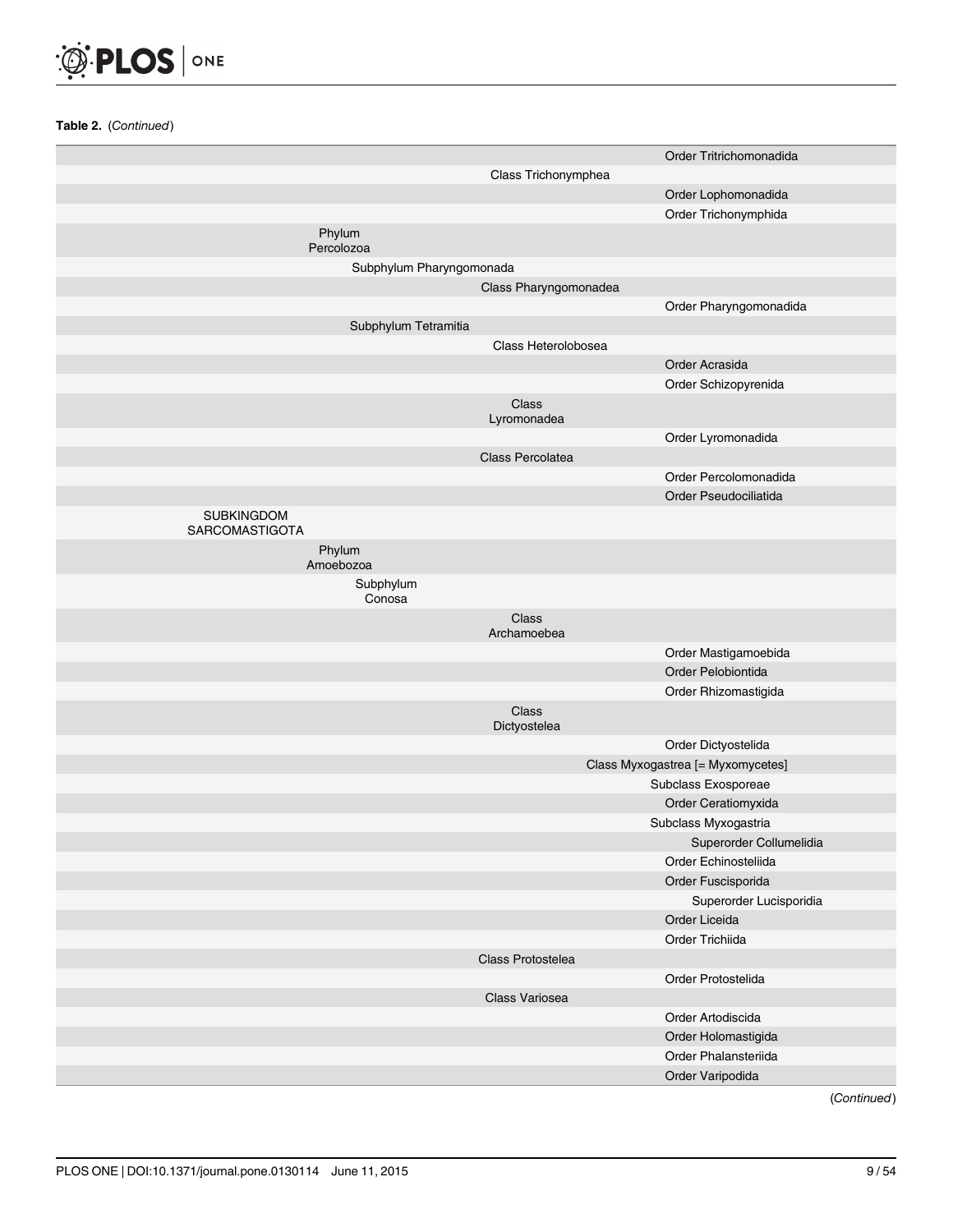| Subphylum<br>Lobosa  |                                |                                                                                                  |
|----------------------|--------------------------------|--------------------------------------------------------------------------------------------------|
|                      | Class Discosea                 |                                                                                                  |
|                      | Subclass                       |                                                                                                  |
|                      | Flabellinia                    |                                                                                                  |
|                      |                                | Order Dactylopodida                                                                              |
|                      |                                | Order Himatismenida                                                                              |
|                      |                                | Order Pellitida                                                                                  |
|                      |                                | Order Stygamoebida                                                                               |
|                      |                                | Order Trichosida                                                                                 |
|                      |                                | Order Vanellida                                                                                  |
|                      |                                | Subclass Longamoebia                                                                             |
|                      |                                | Order Dermamoebida                                                                               |
|                      |                                | Order Centramoebida                                                                              |
|                      |                                | Order Thecamoebida                                                                               |
|                      | Class Tubulinea [=<br>Lobosea] |                                                                                                  |
|                      |                                | Order Arcellinida                                                                                |
|                      |                                | Order Echinamoebida                                                                              |
|                      |                                | Order Euamoebida                                                                                 |
|                      |                                | Order Leptomyxida                                                                                |
|                      |                                | Order Nolandida                                                                                  |
|                      |                                | Phylum Choanozoa [with Microsporidia, Animalia, and Fungi constitutes "Supergroup Opisthokonta"] |
| Subphylum Choanofila |                                |                                                                                                  |
|                      | Class Choanoflagellatea        |                                                                                                  |
|                      |                                | Order Acanthoecida                                                                               |
|                      |                                | Order Craspedida                                                                                 |
|                      | Class<br>Corallochytrea        |                                                                                                  |
|                      |                                | Order Corallochytrida                                                                            |
|                      | Class Filasterea               |                                                                                                  |
|                      |                                | Order Ministeriida                                                                               |
|                      | Class<br>Ichthyosporea         |                                                                                                  |
|                      |                                | Order Dermocystida                                                                               |
|                      |                                | Order Eccrinida                                                                                  |
| Subphylum Paramycia  |                                |                                                                                                  |
|                      | Class Aphelidea                |                                                                                                  |
|                      |                                | Order Aphelidida                                                                                 |
|                      | Class Cristidiscoidea          |                                                                                                  |
|                      |                                | Order Fonticulida                                                                                |
|                      |                                | Order Nucleariida                                                                                |
|                      | Class Rozellidea               |                                                                                                  |
|                      |                                | Order Rozellida                                                                                  |
|                      |                                | Phylum Microsporidia [with Choanozoa, Animalia, and Fungi constitutes "Supergroup Opisthokonta"] |
|                      | Class Disporea                 |                                                                                                  |
|                      |                                | Order N.N. (e.g., Nosema)                                                                        |
|                      | Class Metchnikovellea          |                                                                                                  |
|                      |                                | Order Metchnikovellida                                                                           |
|                      |                                | .                                                                                                |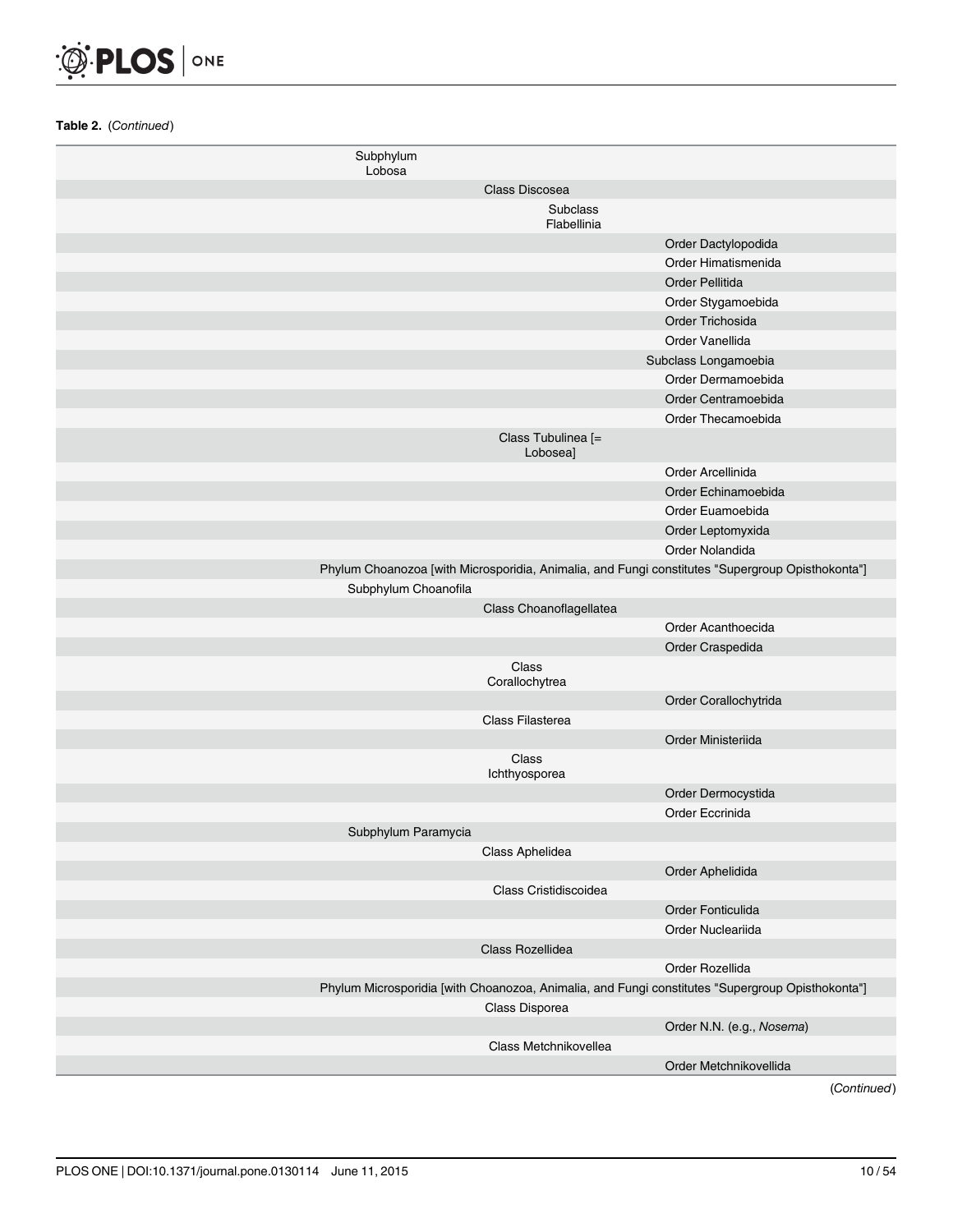

|                                      |                        |                        | Class Minisporea [= Microsporea] |
|--------------------------------------|------------------------|------------------------|----------------------------------|
|                                      |                        |                        | Order Minisporida [= Minisporea] |
|                                      |                        | Class<br>Pleistophorea |                                  |
|                                      |                        |                        | Order Pleistophorida             |
|                                      | Phylum Sulcozoa        |                        |                                  |
|                                      | Subphylum Apusozoa     |                        |                                  |
|                                      |                        | Class Breviatea        |                                  |
|                                      |                        |                        | Order Breviatida                 |
|                                      |                        | Class Thecomonadea     |                                  |
|                                      |                        |                        | Order Apusomonadida              |
|                                      | Subphylum Varisulca    |                        |                                  |
|                                      |                        | Class Diphyllatea      |                                  |
|                                      |                        |                        | Order Diphylleida                |
|                                      |                        | Class<br>Glissodiscea  |                                  |
|                                      |                        |                        | Order Mantamonadida              |
|                                      |                        |                        | Order Planomonadida              |
|                                      |                        | Class<br>Hilomonadea   |                                  |
|                                      |                        |                        | Order Rigifilida                 |
| <b>KINGDOM CHROMISTA</b>             |                        |                        |                                  |
| <b>SUBKINGDOM</b><br><b>HACROBIA</b> |                        |                        |                                  |
|                                      | Phylum<br>N.N.         |                        |                                  |
|                                      |                        | Class Endohelea        |                                  |
|                                      |                        |                        | Order Heliomonadida              |
|                                      |                        |                        | Order Microhelida                |
|                                      |                        | Class<br>Picomonadea   |                                  |
|                                      |                        |                        | Order Picomonadida               |
|                                      |                        | Class Telonemea        |                                  |
|                                      |                        |                        | Order Telonemida                 |
|                                      | Phylum Cryptista       |                        |                                  |
|                                      | Subphylum<br>Palpitia  |                        |                                  |
|                                      |                        | Class Palpitea         |                                  |
|                                      |                        |                        | Order Palpitida                  |
|                                      | Subphylum Rollomonadia |                        |                                  |
|                                      |                        | Class Cryptophyceae    |                                  |
|                                      |                        |                        | Order Cryptomonadales            |
|                                      |                        |                        | Order Pyrenomonadales            |
|                                      |                        |                        | Order Tetragonidiales            |
|                                      |                        | Class Goniomonadea     |                                  |
|                                      |                        |                        | Order Goniomonadida              |
|                                      |                        | Class                  |                                  |
|                                      |                        | Leucocryptea           |                                  |
|                                      |                        |                        | Order Kathablepharida            |
|                                      |                        |                        | (Continued)                      |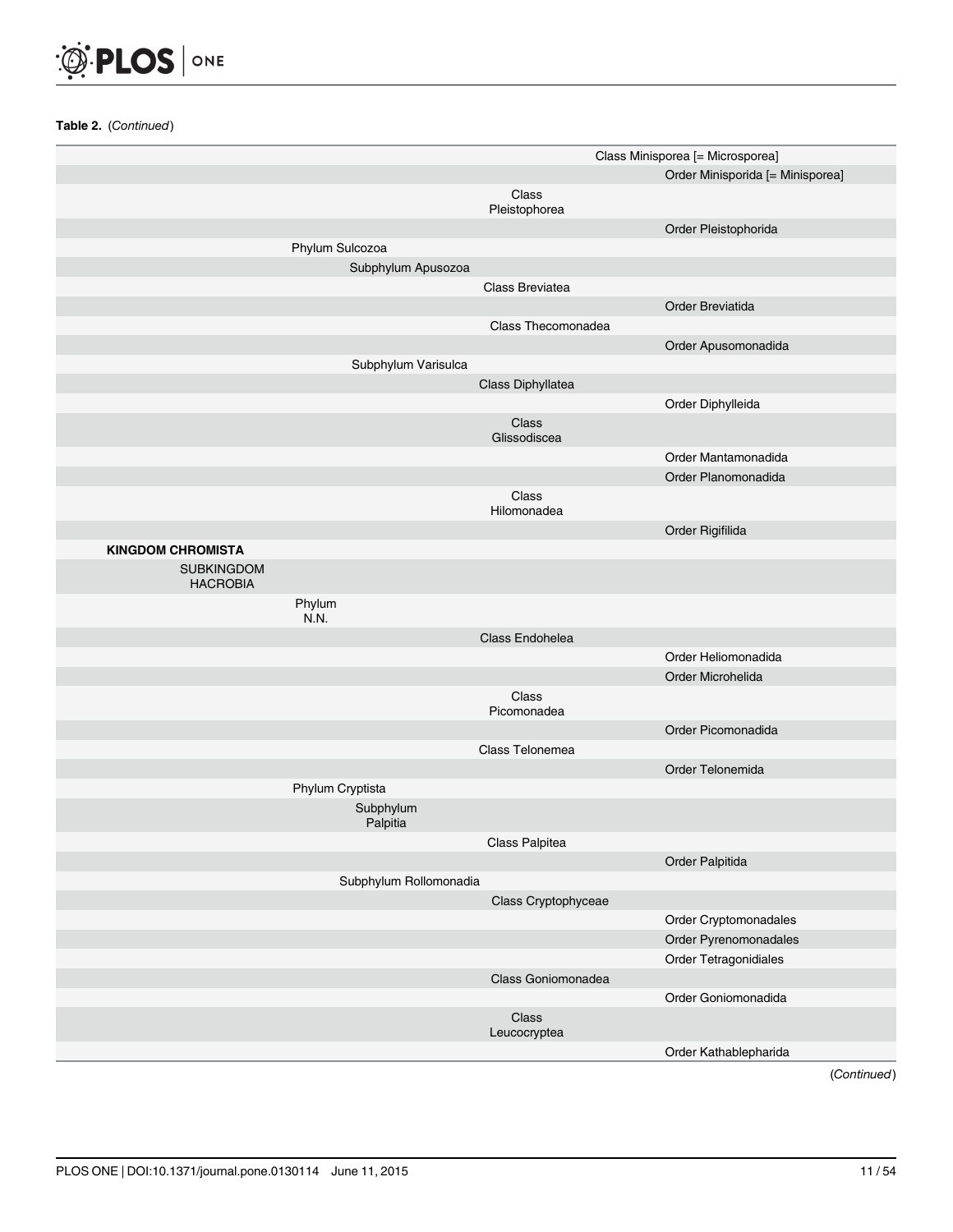

| Phylum<br>Haptophyta                      |                       |                                              |
|-------------------------------------------|-----------------------|----------------------------------------------|
|                                           |                       | Class Coccolithophyceae [= Prymnesiophyceae] |
|                                           |                       | <b>Order Coccolithales</b>                   |
|                                           |                       | Order Coccosphaerales                        |
|                                           |                       | Order Isochrysidales                         |
|                                           |                       | Order Phaeocystales                          |
|                                           |                       | Order Prymnesiales                           |
|                                           |                       | Order Syracosphaerales                       |
|                                           |                       | Order Zygodiscales                           |
|                                           | Class Pavlovophyceae  |                                              |
|                                           |                       | <b>Order Pavlovales</b>                      |
| Phylum Heliozoa                           |                       |                                              |
|                                           | Class<br>Centrohelea  |                                              |
|                                           |                       | Order Acanthocystida                         |
|                                           |                       | Order Pterocystida                           |
| SUBKINGDOM HAROSA [= "Supergroup<br>SAR"] |                       |                                              |
| <b>INFRAKINGDOM</b><br><b>HALVARIA</b>    |                       |                                              |
| Superphylum Alveolata                     |                       |                                              |
| Phylum                                    |                       |                                              |
| Ciliophora                                |                       |                                              |
| Subphylum Intramacronucleata              |                       |                                              |
|                                           | Class<br>Armophorea   |                                              |
|                                           |                       | Order Armophorida                            |
|                                           |                       | Order Clevelandellida                        |
|                                           | Class Colpodea        |                                              |
|                                           |                       | Order Bryometopida                           |
|                                           |                       | Order Bryophryida                            |
|                                           |                       | Order Bursariomorphida                       |
|                                           |                       | Order Colpodida                              |
|                                           |                       | Order Cyrtolophosidida                       |
|                                           |                       | Order Sorogenida                             |
|                                           | Class<br>Litostomatea |                                              |
|                                           | Subclass<br>Haptoria  |                                              |
|                                           |                       | Order Cyclotrichiida                         |
|                                           |                       | Order Haptorida                              |
|                                           |                       | Order Pleurostomatida                        |
|                                           |                       | Subclass Trichostomatia                      |
|                                           |                       | Order Entodiniomorphida                      |
|                                           |                       | Order Macropodiniida                         |
|                                           |                       | Order Vestibuliferida                        |
|                                           | Class<br>Spirotrichea |                                              |
|                                           |                       | Subclass Choreotrichia                       |
|                                           |                       |                                              |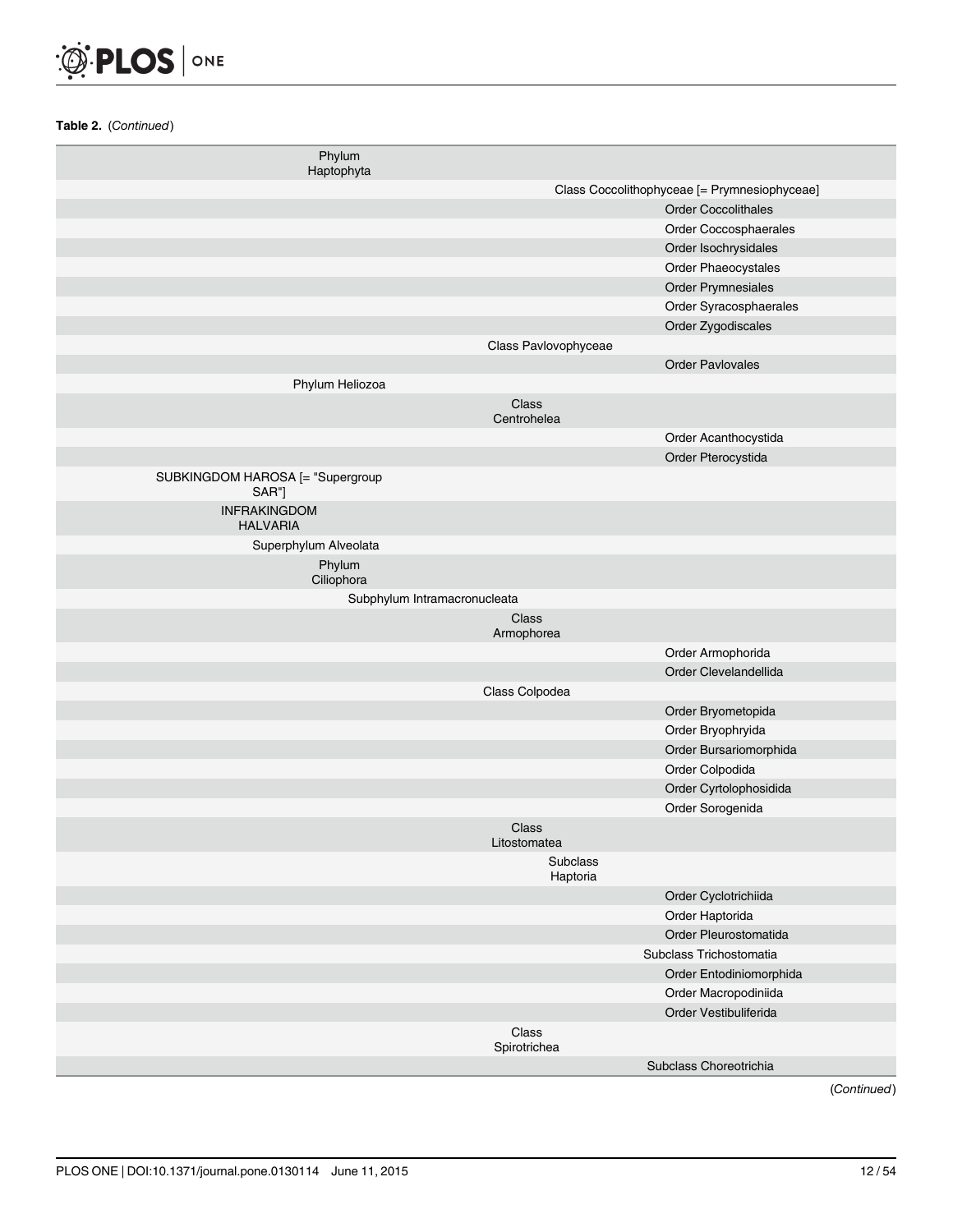

| Subclass Hypotrichia<br>Order Euplotida<br>Order Kiitrichida<br>Subclass Licnophoria<br>Order Licnophorida<br>Subclass Oligotrichia<br>Order Strombidiida<br>Subclass Protocruziidia<br>Order Phacodiniida<br>Order Protocruziida<br>Subclass Stichotrichia<br>Order Sporadotrichida<br>Order Stichotrichida<br>Order Urostylida<br>Class<br>Nassophorea<br>Order Colpodidiida<br>Order Microthoracida<br>Order Nassulida<br>Order Synhymeniida<br>Class<br>Oligohymenophorea<br>Subclass Apostomatia<br>Order Apostomatida<br>Order Astomatophorida<br>Order Pilisuctorida<br><b>Subclass</b><br>Astomatia<br>Order Astomatida<br>Subclass Hymenostomatia<br>Order Ophyroglenida<br>Order Tetrahymenida<br>Subclass<br>Peniculia<br>Order Peniculida<br>Order Urocentrida<br>Subclass<br>Peritrichia<br>Order Mobilida<br>Order Sessilida<br>Subclass Scuticociliatia<br>Order Philasterida<br>Order Pleuronematida<br>Order Thigmotrichida<br>Class Phyllopharyngea<br>Subclass Chonotrichia<br>Order Cryptogemmida |  | Order Tintinnida  |
|-----------------------------------------------------------------------------------------------------------------------------------------------------------------------------------------------------------------------------------------------------------------------------------------------------------------------------------------------------------------------------------------------------------------------------------------------------------------------------------------------------------------------------------------------------------------------------------------------------------------------------------------------------------------------------------------------------------------------------------------------------------------------------------------------------------------------------------------------------------------------------------------------------------------------------------------------------------------------------------------------------------------------|--|-------------------|
|                                                                                                                                                                                                                                                                                                                                                                                                                                                                                                                                                                                                                                                                                                                                                                                                                                                                                                                                                                                                                       |  |                   |
|                                                                                                                                                                                                                                                                                                                                                                                                                                                                                                                                                                                                                                                                                                                                                                                                                                                                                                                                                                                                                       |  |                   |
|                                                                                                                                                                                                                                                                                                                                                                                                                                                                                                                                                                                                                                                                                                                                                                                                                                                                                                                                                                                                                       |  |                   |
|                                                                                                                                                                                                                                                                                                                                                                                                                                                                                                                                                                                                                                                                                                                                                                                                                                                                                                                                                                                                                       |  |                   |
|                                                                                                                                                                                                                                                                                                                                                                                                                                                                                                                                                                                                                                                                                                                                                                                                                                                                                                                                                                                                                       |  |                   |
|                                                                                                                                                                                                                                                                                                                                                                                                                                                                                                                                                                                                                                                                                                                                                                                                                                                                                                                                                                                                                       |  |                   |
|                                                                                                                                                                                                                                                                                                                                                                                                                                                                                                                                                                                                                                                                                                                                                                                                                                                                                                                                                                                                                       |  |                   |
|                                                                                                                                                                                                                                                                                                                                                                                                                                                                                                                                                                                                                                                                                                                                                                                                                                                                                                                                                                                                                       |  |                   |
|                                                                                                                                                                                                                                                                                                                                                                                                                                                                                                                                                                                                                                                                                                                                                                                                                                                                                                                                                                                                                       |  |                   |
|                                                                                                                                                                                                                                                                                                                                                                                                                                                                                                                                                                                                                                                                                                                                                                                                                                                                                                                                                                                                                       |  |                   |
|                                                                                                                                                                                                                                                                                                                                                                                                                                                                                                                                                                                                                                                                                                                                                                                                                                                                                                                                                                                                                       |  |                   |
|                                                                                                                                                                                                                                                                                                                                                                                                                                                                                                                                                                                                                                                                                                                                                                                                                                                                                                                                                                                                                       |  |                   |
|                                                                                                                                                                                                                                                                                                                                                                                                                                                                                                                                                                                                                                                                                                                                                                                                                                                                                                                                                                                                                       |  |                   |
|                                                                                                                                                                                                                                                                                                                                                                                                                                                                                                                                                                                                                                                                                                                                                                                                                                                                                                                                                                                                                       |  |                   |
|                                                                                                                                                                                                                                                                                                                                                                                                                                                                                                                                                                                                                                                                                                                                                                                                                                                                                                                                                                                                                       |  |                   |
|                                                                                                                                                                                                                                                                                                                                                                                                                                                                                                                                                                                                                                                                                                                                                                                                                                                                                                                                                                                                                       |  |                   |
|                                                                                                                                                                                                                                                                                                                                                                                                                                                                                                                                                                                                                                                                                                                                                                                                                                                                                                                                                                                                                       |  |                   |
|                                                                                                                                                                                                                                                                                                                                                                                                                                                                                                                                                                                                                                                                                                                                                                                                                                                                                                                                                                                                                       |  |                   |
|                                                                                                                                                                                                                                                                                                                                                                                                                                                                                                                                                                                                                                                                                                                                                                                                                                                                                                                                                                                                                       |  |                   |
|                                                                                                                                                                                                                                                                                                                                                                                                                                                                                                                                                                                                                                                                                                                                                                                                                                                                                                                                                                                                                       |  |                   |
|                                                                                                                                                                                                                                                                                                                                                                                                                                                                                                                                                                                                                                                                                                                                                                                                                                                                                                                                                                                                                       |  |                   |
|                                                                                                                                                                                                                                                                                                                                                                                                                                                                                                                                                                                                                                                                                                                                                                                                                                                                                                                                                                                                                       |  |                   |
|                                                                                                                                                                                                                                                                                                                                                                                                                                                                                                                                                                                                                                                                                                                                                                                                                                                                                                                                                                                                                       |  |                   |
|                                                                                                                                                                                                                                                                                                                                                                                                                                                                                                                                                                                                                                                                                                                                                                                                                                                                                                                                                                                                                       |  |                   |
|                                                                                                                                                                                                                                                                                                                                                                                                                                                                                                                                                                                                                                                                                                                                                                                                                                                                                                                                                                                                                       |  |                   |
|                                                                                                                                                                                                                                                                                                                                                                                                                                                                                                                                                                                                                                                                                                                                                                                                                                                                                                                                                                                                                       |  |                   |
|                                                                                                                                                                                                                                                                                                                                                                                                                                                                                                                                                                                                                                                                                                                                                                                                                                                                                                                                                                                                                       |  |                   |
|                                                                                                                                                                                                                                                                                                                                                                                                                                                                                                                                                                                                                                                                                                                                                                                                                                                                                                                                                                                                                       |  |                   |
|                                                                                                                                                                                                                                                                                                                                                                                                                                                                                                                                                                                                                                                                                                                                                                                                                                                                                                                                                                                                                       |  |                   |
|                                                                                                                                                                                                                                                                                                                                                                                                                                                                                                                                                                                                                                                                                                                                                                                                                                                                                                                                                                                                                       |  |                   |
|                                                                                                                                                                                                                                                                                                                                                                                                                                                                                                                                                                                                                                                                                                                                                                                                                                                                                                                                                                                                                       |  |                   |
|                                                                                                                                                                                                                                                                                                                                                                                                                                                                                                                                                                                                                                                                                                                                                                                                                                                                                                                                                                                                                       |  |                   |
|                                                                                                                                                                                                                                                                                                                                                                                                                                                                                                                                                                                                                                                                                                                                                                                                                                                                                                                                                                                                                       |  |                   |
|                                                                                                                                                                                                                                                                                                                                                                                                                                                                                                                                                                                                                                                                                                                                                                                                                                                                                                                                                                                                                       |  |                   |
|                                                                                                                                                                                                                                                                                                                                                                                                                                                                                                                                                                                                                                                                                                                                                                                                                                                                                                                                                                                                                       |  |                   |
|                                                                                                                                                                                                                                                                                                                                                                                                                                                                                                                                                                                                                                                                                                                                                                                                                                                                                                                                                                                                                       |  |                   |
|                                                                                                                                                                                                                                                                                                                                                                                                                                                                                                                                                                                                                                                                                                                                                                                                                                                                                                                                                                                                                       |  |                   |
|                                                                                                                                                                                                                                                                                                                                                                                                                                                                                                                                                                                                                                                                                                                                                                                                                                                                                                                                                                                                                       |  |                   |
|                                                                                                                                                                                                                                                                                                                                                                                                                                                                                                                                                                                                                                                                                                                                                                                                                                                                                                                                                                                                                       |  |                   |
|                                                                                                                                                                                                                                                                                                                                                                                                                                                                                                                                                                                                                                                                                                                                                                                                                                                                                                                                                                                                                       |  |                   |
|                                                                                                                                                                                                                                                                                                                                                                                                                                                                                                                                                                                                                                                                                                                                                                                                                                                                                                                                                                                                                       |  |                   |
|                                                                                                                                                                                                                                                                                                                                                                                                                                                                                                                                                                                                                                                                                                                                                                                                                                                                                                                                                                                                                       |  |                   |
|                                                                                                                                                                                                                                                                                                                                                                                                                                                                                                                                                                                                                                                                                                                                                                                                                                                                                                                                                                                                                       |  | Order Exogemmiida |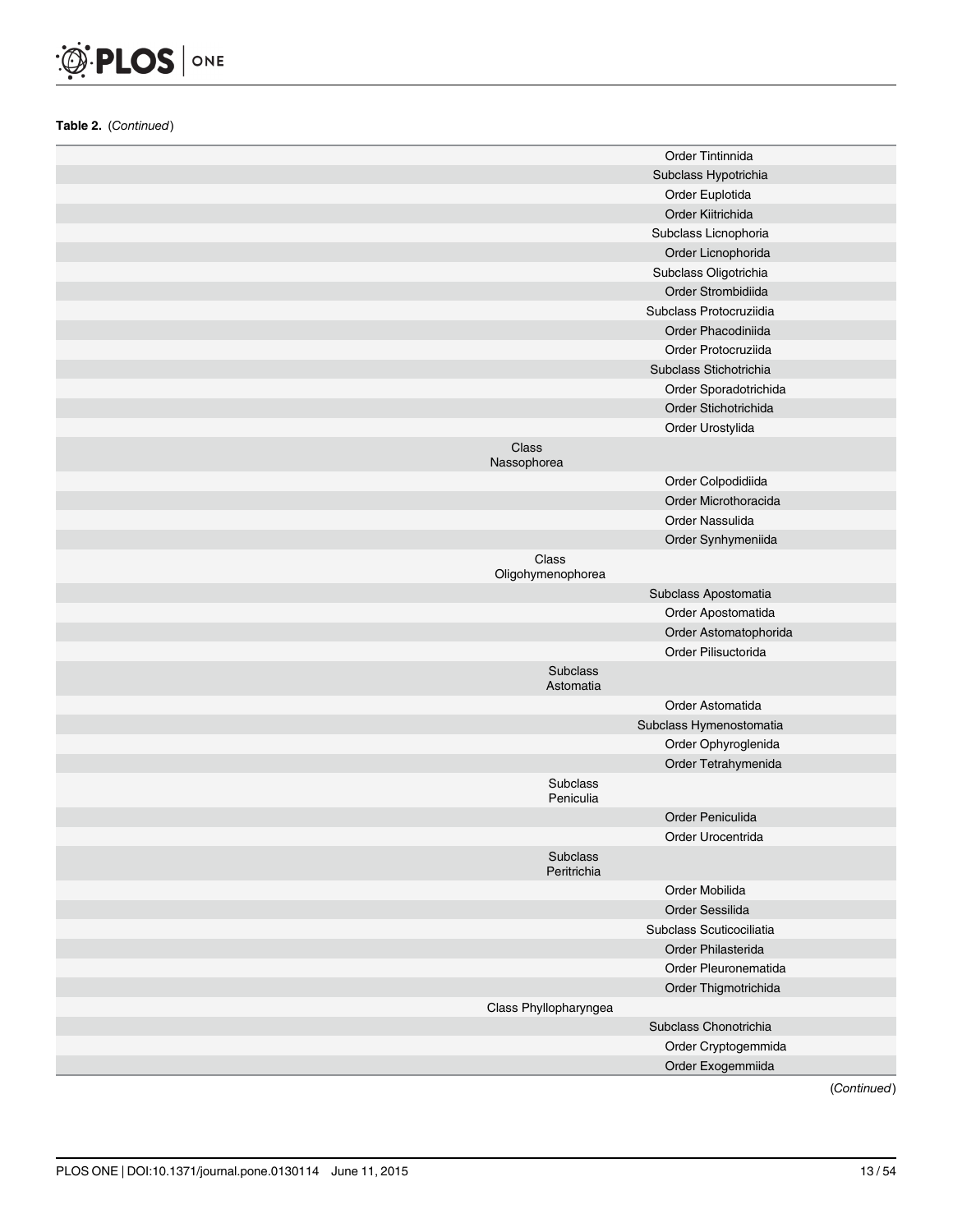

|                                 | Subclass Cyrtophoria                     |
|---------------------------------|------------------------------------------|
|                                 | Order Chlamydodontida                    |
|                                 | Order Dysteriida                         |
|                                 | Subclass Rhynchodia                      |
|                                 | Order Hypocomatida                       |
|                                 | Order Rhynchodida                        |
|                                 | Subclass<br>Suctoria                     |
|                                 | Order Endogenida                         |
|                                 | Order Evaginogenida                      |
|                                 | Order Exogenida                          |
| Class Plagiopylea               |                                          |
|                                 | Order Odontostomatida                    |
|                                 | Order Plagiopylida                       |
| Class<br>Prostomatea            |                                          |
|                                 | Order Prorodontida                       |
|                                 | Order Prostomatida                       |
| Subphylum Postciliodesmatophora |                                          |
| Class<br>Heterotrichea          |                                          |
|                                 | Order Heterotrichida                     |
| Class<br>Karyorelictea          |                                          |
|                                 | Order Loxodida                           |
|                                 | Order Protoheterotrichida                |
|                                 | Order Protostomatida                     |
| Phylum Miozoa                   |                                          |
| Subphylum<br>Myzozoa            |                                          |
| Infraphylum Apicomplexa         |                                          |
| Superclass Apicomonada          |                                          |
| Class Apicomonadea              |                                          |
|                                 | Order Chromerida                         |
|                                 | Order Colpodellida                       |
|                                 | Order Voromonadida                       |
| Superclass<br>Sporozoa          |                                          |
| Class N.<br>N.                  |                                          |
|                                 | Order Blastogregarinida                  |
| Class Coccidiomorphea           |                                          |
|                                 | Subclass<br>Coccidia                     |
|                                 | Order Adeleida                           |
|                                 | Order Eimeriida                          |
|                                 | Order Ixorheida                          |
|                                 | Subclass Coelotrophia                    |
|                                 | Order Coelotrophiida [= Protococcidiida] |
|                                 |                                          |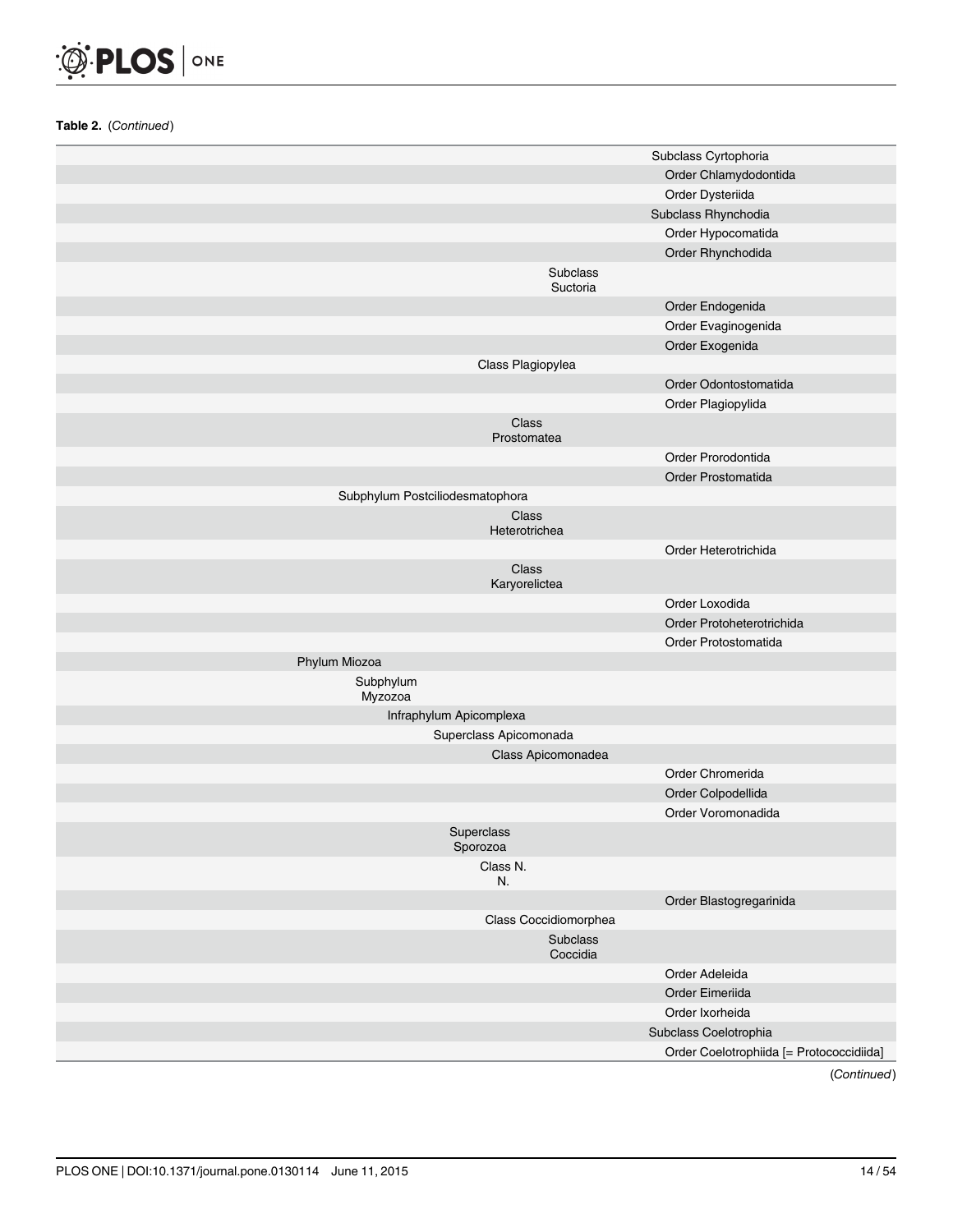

| Subclass<br>Hematozoa     |                                         |
|---------------------------|-----------------------------------------|
|                           | Superorder Aconoidia                    |
|                           | Order Nephromycida                      |
|                           | Order Piroplasmida                      |
|                           | Superorder Haemosporidia                |
|                           | Order Haemosporida                      |
| Class Gregarinomorphea    |                                         |
|                           | Subclass Cryptogregaria                 |
|                           | Order Cryptogregarida (Cryptosporidium) |
|                           | Subclass Histogregaria                  |
|                           | Order Histogregarida                    |
|                           | Subclass Orthogregarinia                |
|                           | Order Arthrogregarida                   |
|                           | Order Vermigregarida                    |
| Class<br>Paragregarea     |                                         |
|                           | Order Archigregarinida                  |
|                           | Order Stenophorida                      |
|                           | Order Velocida                          |
| Infraphylum<br>Dinozoa    |                                         |
| Superclass Dinoflagellata |                                         |
| Class<br>Dinophyceae      |                                         |
| <b>Subclass</b><br>N.N.   |                                         |
|                           | <b>Order Actiniscales</b>               |
|                           | <b>Order Blastodinales</b>              |
|                           | <b>Order Coccidinales</b>               |
|                           | <b>Order Dinamoebales</b>               |
|                           | Order Lophodinales                      |
|                           | Order Pyrocystales                      |
|                           | Order Thoracosphaerales                 |
|                           | Subclass Dinophysoidia                  |
|                           | Order Dinophysidales                    |
|                           | Order Nannoceratopsales                 |
|                           | Subclass Gonyaulacoidia                 |
|                           | Order Gonyaulacales                     |
|                           | Order Gymnodiniales                     |
|                           | Subclass Peridinoidia                   |
|                           | <b>Order Peridiniales</b>               |
|                           | <b>Order Prorocentrales</b>             |
| Subclass<br>Suessioidia   |                                         |
|                           | <b>Order Suessiales</b>                 |
| Class Ellobiopsea         |                                         |
|                           | Order Ellobiopsida                      |
| Class Noctilucea          |                                         |
|                           | (Continued)                             |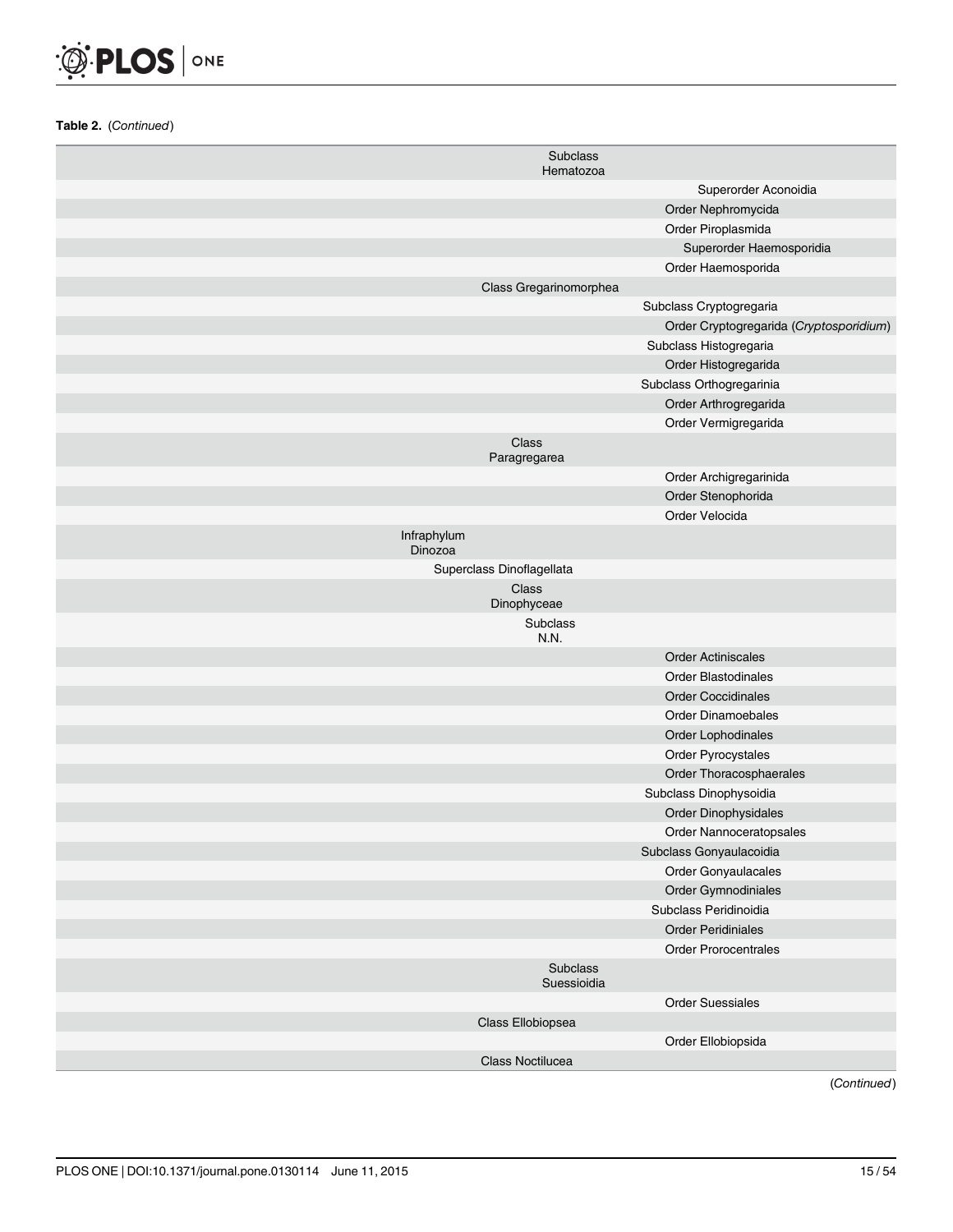

|                                                        |                        | Order Noctilucida                        |
|--------------------------------------------------------|------------------------|------------------------------------------|
|                                                        | Class Oxyrrhea         |                                          |
|                                                        |                        | Order Acrocoelida                        |
|                                                        |                        | Order Oxyrrhida                          |
|                                                        | Class Syndinea         |                                          |
|                                                        |                        | Order Rastrimonadida                     |
|                                                        |                        | Order Syndinida                          |
|                                                        | Superclass Perkinsozoa |                                          |
|                                                        | Class                  |                                          |
|                                                        | Myzomonadea            |                                          |
|                                                        |                        | Order Algovorida                         |
|                                                        | Class Perkinsea        |                                          |
|                                                        |                        | Order Perkinsida                         |
|                                                        |                        | Order Phagodinida                        |
|                                                        | Class Squirmidea       |                                          |
|                                                        |                        | Order Squirmida                          |
| Subphylum Protalveolata                                |                        |                                          |
|                                                        | Class<br>Colponemea    |                                          |
|                                                        |                        | Order Colponemida                        |
| Superphylum Heterokonta [= "Supergroup Stramenopiles"] |                        |                                          |
| Phylum Bigyra                                          |                        |                                          |
|                                                        | Class Bikosea          |                                          |
|                                                        |                        | Order Anoecida                           |
|                                                        |                        | Order Bicoecida                          |
|                                                        |                        | Order Borokida                           |
|                                                        |                        | Order Pseudodendromonadida               |
|                                                        |                        | Order Rictida                            |
|                                                        | Class                  |                                          |
|                                                        | Blastocystea           |                                          |
|                                                        |                        | Order Blastocystida                      |
|                                                        | Class                  |                                          |
|                                                        | Nanomonadea            |                                          |
|                                                        |                        | Order Uniciliatida                       |
|                                                        | Class Opalinea         |                                          |
|                                                        |                        | Order Opalinida<br>Order Proteromonadida |
|                                                        | Class                  |                                          |
|                                                        | Labyrinthulea          |                                          |
|                                                        |                        | Order Labyrinthulida                     |
|                                                        |                        | Order Thraustochytriida                  |
|                                                        |                        | Class Placididea [= Placidiophyceae]     |
|                                                        |                        | Order Placidiida                         |
| Phylum Ochrophyta [= Heterokontophyta p.p.]            |                        |                                          |
|                                                        |                        | Class Bacillariophyceae [= Diatomeae]    |
|                                                        |                        | Subclass Bacillariophycidae              |
|                                                        |                        | <b>Order Achnanthales</b>                |
|                                                        |                        | <b>Order Bacillariales</b>               |
|                                                        |                        | Order Cymbellales                        |
|                                                        |                        |                                          |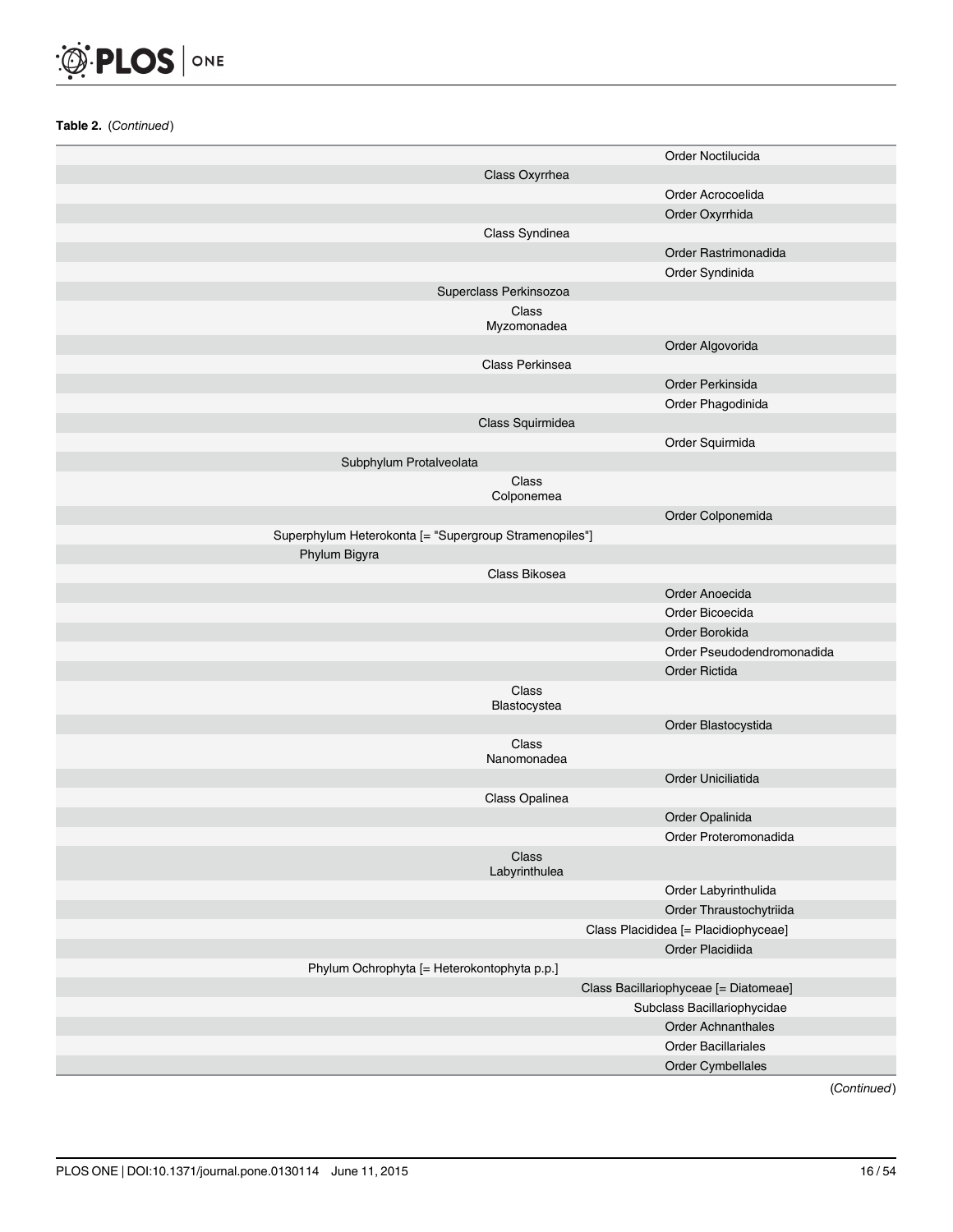

|                        | Order Dictyoneidales               |
|------------------------|------------------------------------|
|                        | <b>Order Eunotiales</b>            |
|                        | Order Lyrellales                   |
|                        | Order Mastogloiales                |
|                        | <b>Order Naviculales</b>           |
|                        | <b>Order Rhopalodiales</b>         |
|                        | <b>Order Surirellales</b>          |
|                        | Order Thalassiophysales            |
|                        | Subclass Coscinodiscophycidae      |
|                        | <b>Order Anaulales</b>             |
|                        | <b>Order Arachnoidiscales</b>      |
|                        | Order Asterolamprales              |
|                        | <b>Order Aulacoseirales</b>        |
|                        | Order Biddulphiales                |
|                        | <b>Order Chaetocerotales</b>       |
|                        | Order Chrysanthemodiscales         |
|                        | <b>Order Corethrales</b>           |
|                        | Order Coscinodiscales              |
|                        | Order Cymatosirales                |
|                        | <b>Order Ethmodiscales</b>         |
|                        | <b>Order Hemiaulales</b>           |
|                        | Order Leptocylindrales             |
|                        | <b>Order Lithodesmiales</b>        |
|                        | <b>Order Melosirales</b>           |
|                        | <b>Order Orthoseirales</b>         |
|                        | <b>Order Paraliales</b>            |
|                        | Order Rhizosoleniales              |
|                        | Order Stictocyclales               |
|                        | <b>Order Stictodiscales</b>        |
|                        | <b>Order Thalassiosirales</b>      |
|                        | <b>Order Triceratiales</b>         |
|                        | Subclass Fragilariophycidae        |
|                        | <b>Order Ardissoneales</b>         |
|                        | Order Climacospheniales            |
|                        | Order Cyclophorales                |
|                        | <b>Order Fragilariales</b>         |
|                        | Order Licmophorales                |
|                        | Order Protoraphidales              |
|                        | Order Rhabdonematales              |
|                        | Order Rhaphoneidales               |
|                        | <b>Order Striatellales</b>         |
|                        | <b>Order Tabellariales</b>         |
|                        | <b>Order Thalassionematales</b>    |
|                        | <b>Order Toxariales</b>            |
| Class<br>Bolidophyceae |                                    |
|                        | Order Parmales [= Bolidomonadales] |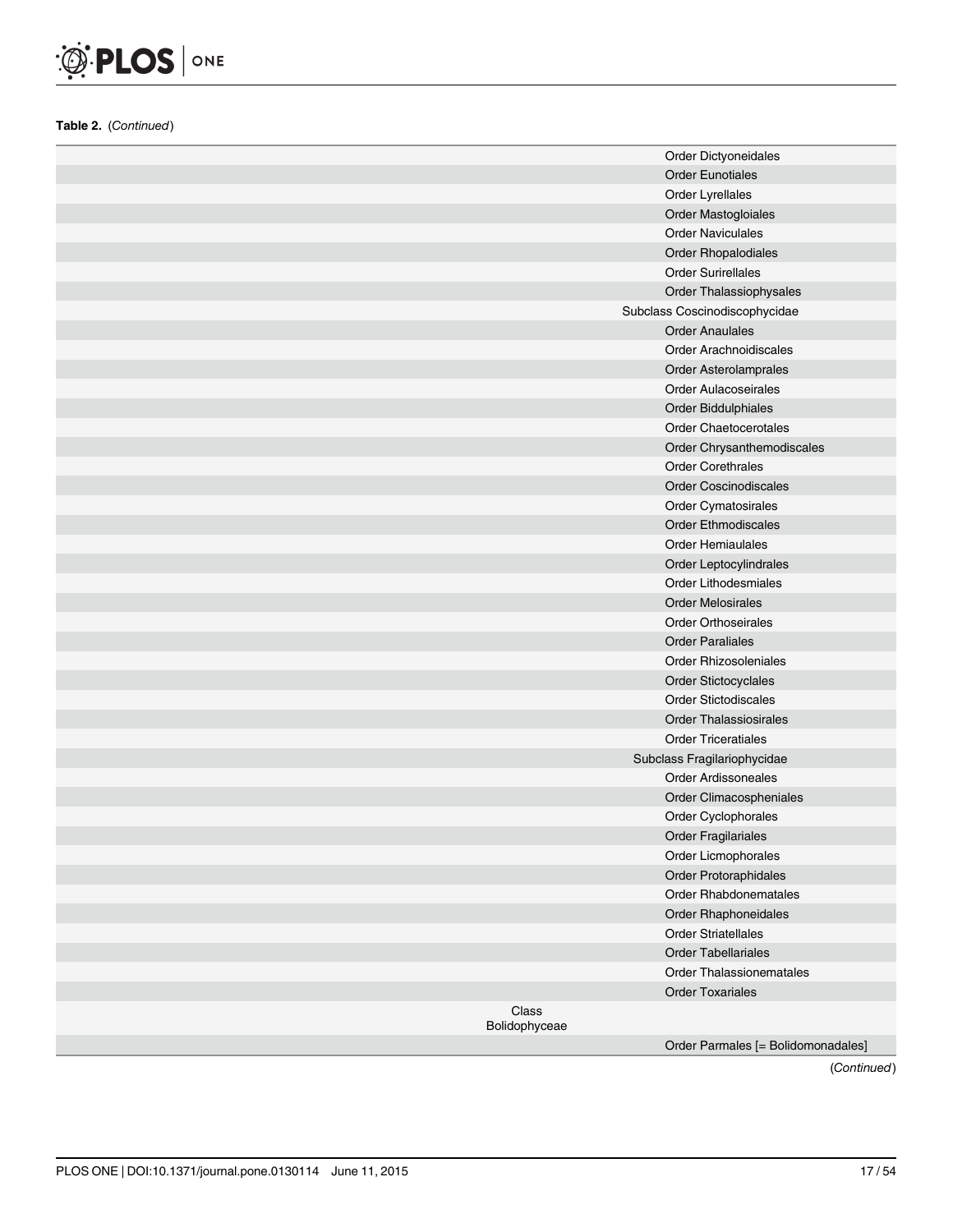

| Class<br>Chrysomerophyceae |                                           |
|----------------------------|-------------------------------------------|
|                            | Order Chrysomeridales                     |
| Class Chrysophyceae        |                                           |
|                            | <b>Order Chloramoebales</b>               |
|                            | <b>Order Chromulinales</b>                |
|                            | Order Chrysosphaerales                    |
|                            | Order Heterogloeales                      |
|                            | <b>Order Hibberdiales</b>                 |
|                            | Order Hydrurales                          |
|                            | <b>Order Ochromonadales</b>               |
|                            | Order Paraphysomonadida                   |
|                            | <b>Order Synurales</b>                    |
|                            | Order Thallochrysidales                   |
| Class Eustigmatophyceae    |                                           |
|                            | <b>Order Eustigmatales</b>                |
|                            | Class Dictyochophyceae [= Hypogyristea]   |
|                            | Order Dictyochales                        |
|                            | <b>Order Olisthodiscales</b>              |
|                            | <b>Order Pedinellales</b>                 |
|                            | Order Pelagomonadales                     |
|                            | Order Sarcinochrysidales                  |
| Class<br>Phaeophyceae      |                                           |
|                            | Subclass Dictypophycidae                  |
|                            | <b>Order Dictyotales</b>                  |
|                            | <b>Order Onslowiales</b>                  |
|                            | Order Sphacelariales                      |
|                            | Order Syringodermatales                   |
|                            | Subclass Discosporangiophycidae           |
|                            | Order Discosporangiales                   |
|                            | Subclass Fucophycidae                     |
|                            | <b>Order Ascoseirales</b>                 |
|                            | <b>Order Asterocladales</b>               |
|                            | <b>Order Desmarestiales</b>               |
|                            | <b>Order Ectocarpales</b>                 |
|                            | <b>Order Fucales</b>                      |
|                            | <b>Order Laminariales</b>                 |
|                            | <b>Order Nemodermatales</b>               |
|                            | Order Phaeosiphoniellales                 |
|                            | <b>Order Ralfsiales</b>                   |
|                            | Order Scytothamnales                      |
|                            | Order Sporochnales                        |
|                            | Order Tilopteridales [= Cutleriales]      |
|                            | Subclass Ishigeophycidae                  |
|                            | Order Ishigeales                          |
|                            | Class Phaeothamniophyceae [= Aurophyceae] |
|                            | <b>Order Aurearenales</b>                 |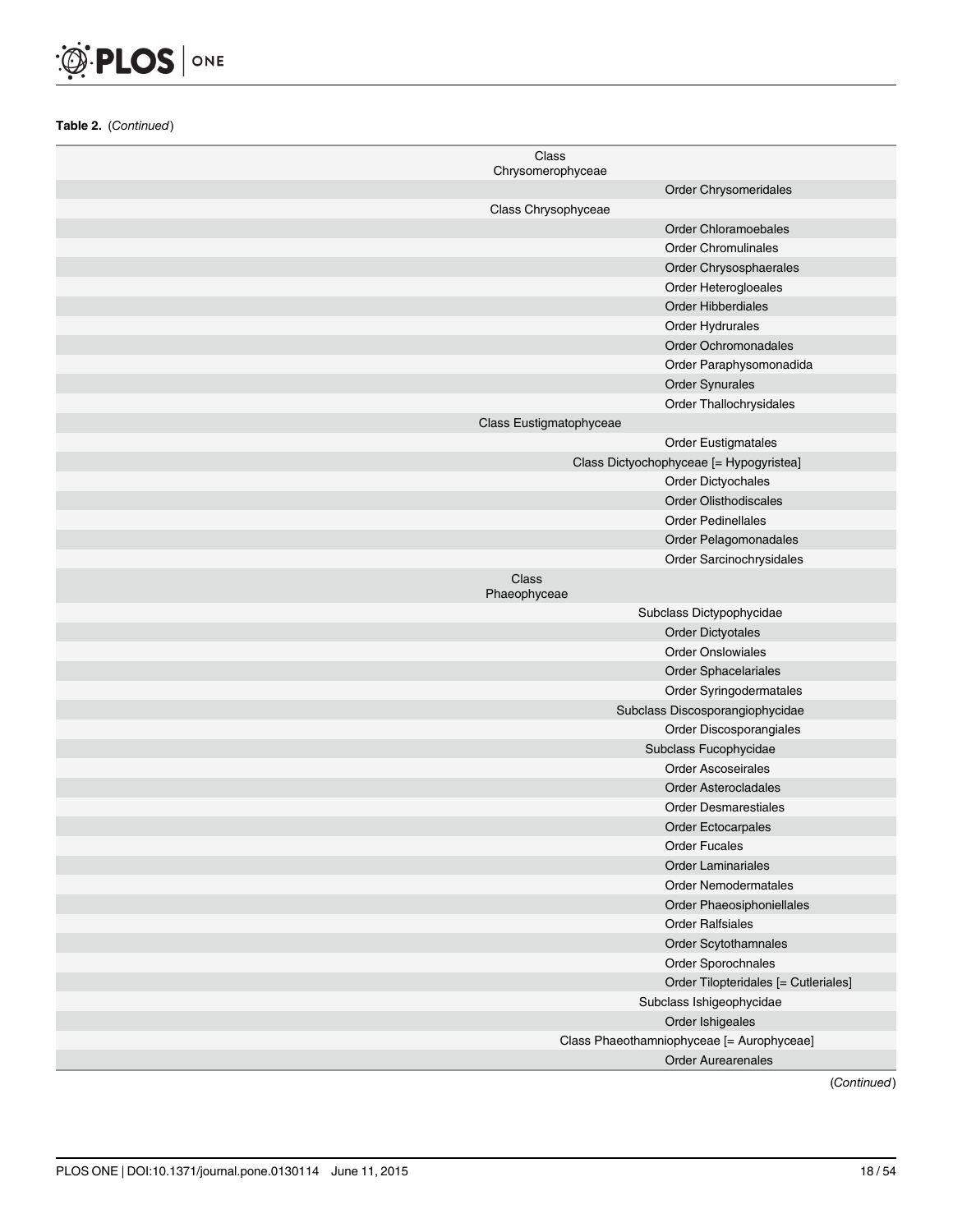

|                                        |                              | <b>Order Phaeothamniales</b>          |
|----------------------------------------|------------------------------|---------------------------------------|
|                                        |                              | Class Picophagophyceae [= Picophagea] |
|                                        |                              | Order Picophagales                    |
|                                        |                              | Order Synchromales                    |
|                                        | Class Pinguiophyceae         |                                       |
|                                        |                              | Order Pinguiochrysidales              |
|                                        | Class Raphidophyceae         |                                       |
|                                        |                              | Order Actinophryida                   |
|                                        |                              | Order Commatiida                      |
|                                        |                              | Order Raphidomonadales                |
|                                        | Class<br>Schizocladiophyceae |                                       |
|                                        |                              | <b>Order Schizocladiales</b>          |
|                                        | Class Xanthophyceae          |                                       |
|                                        |                              | Order Mischococcales                  |
|                                        |                              | Order Pleurochloridellales            |
|                                        |                              | <b>Order Tribonematales</b>           |
|                                        |                              | <b>Order Vaucheriales</b>             |
| Phylum Pseudofungi [= Oomycota]        |                              |                                       |
|                                        | Class Bigyromonadea          |                                       |
|                                        |                              | Order Developayellida                 |
|                                        | Class<br>Hyphochytrea        |                                       |
|                                        |                              | Order Hyphochytriida                  |
|                                        |                              | Order Pirsoniida                      |
|                                        | <b>Class Oomycetes</b>       |                                       |
|                                        | Subclass<br>Eogamia          |                                       |
|                                        |                              | Order Anisolpidiales                  |
|                                        |                              | Order Haptoglossales                  |
|                                        |                              | Order Lagenismatales                  |
|                                        |                              | Order Olpidiopsidales                 |
|                                        |                              | Order Rozellopsidales                 |
|                                        |                              | Subclass Peronosporidae               |
|                                        |                              | Order Peronosporales                  |
|                                        |                              | <b>Order Pythiales</b>                |
|                                        |                              | <b>Order Rhipidiales</b>              |
|                                        |                              | Subclass Saprolegniidae               |
|                                        |                              | <b>Order Albuginales</b>              |
|                                        |                              | Order Leptomitales                    |
|                                        |                              | Order Salilagenidiales                |
|                                        |                              | Order Saprolegniales                  |
| <b>INFRAKINGDOM</b><br><b>RHIZARIA</b> |                              |                                       |
| Phylum Cercozoa                        |                              |                                       |
| Subphylum Endomyxa                     |                              |                                       |
|                                        | Class<br>Ascetosporea        |                                       |
|                                        |                              | Order Claustrosporida                 |
|                                        |                              |                                       |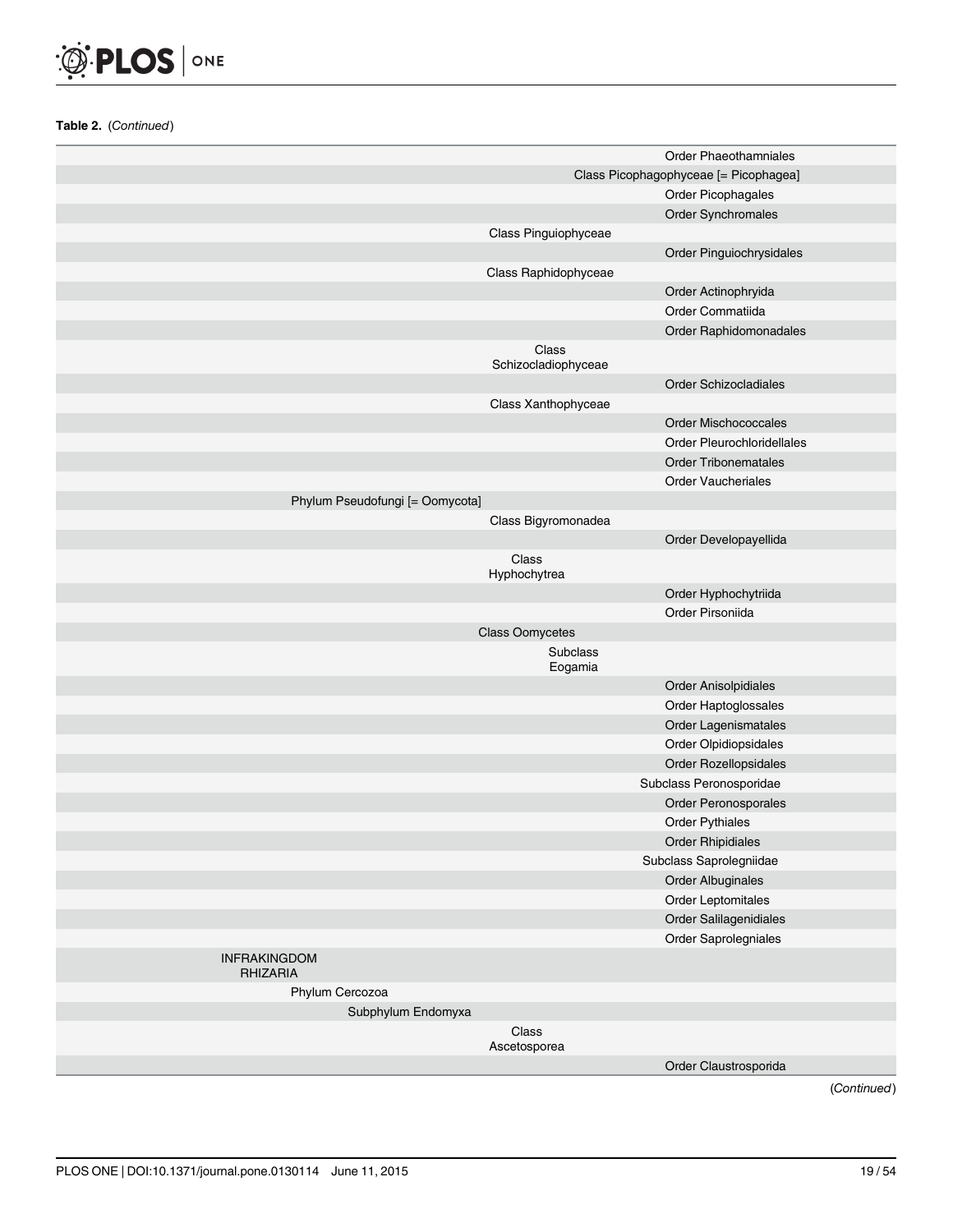

|                        |                        | Order Haplosporida     |
|------------------------|------------------------|------------------------|
|                        |                        | Order Paradinida       |
|                        |                        | Order Paramyxida       |
|                        | Class Gromiidea        |                        |
|                        |                        | Order Gromiida         |
|                        |                        | Order Reticulosida     |
|                        | Class<br>Phytomyxea    |                        |
|                        |                        | Order Phagomyxida      |
|                        |                        | Order Plasmodiophorida |
|                        | Class<br>Vampyrellidea |                        |
|                        |                        | Order Vampyrellida     |
| Subphylum Monadofilosa |                        |                        |
|                        | Class Imbricatea       |                        |
|                        | Subclass<br>Placonuda  |                        |
|                        |                        | Order Discocelida      |
|                        |                        | Order Discomonadida    |
|                        |                        | Order Euglyphida       |
|                        |                        | Order Marimonadida     |
|                        |                        | Order Variglissida     |
|                        | Subclass<br>Placoperla |                        |
|                        |                        | Order Perlofilida      |
|                        |                        | Order Rotosphaerida    |
|                        |                        | Order Spongomonadida   |
|                        |                        | Order Thaumatomonadida |
|                        |                        | Order Zoelucasida      |
|                        | Class Metromonadea     |                        |
|                        |                        | Order Metopiida        |
|                        |                        | Order Metromonadida    |
|                        | Class Sarcomonadea     |                        |
|                        |                        | Order Cercomonadida    |
|                        |                        | Order Glissomonadida   |
|                        |                        | Order Pansomonadida    |
|                        |                        | Order Pseudosporida    |
|                        |                        | Order Sainouroida      |
|                        | Class<br>Thecofilosea  |                        |
|                        | Subclass<br>Eothecia   |                        |
|                        |                        | Order Cryomonadida     |
|                        |                        | Order Ebriida          |
|                        |                        | Order Matazida         |
|                        |                        | Order Ventricleftida   |
|                        |                        | Subclass Phaeodaria    |
|                        |                        | Order Eodarida         |
|                        |                        | Order Opaloconchida    |
|                        |                        |                        |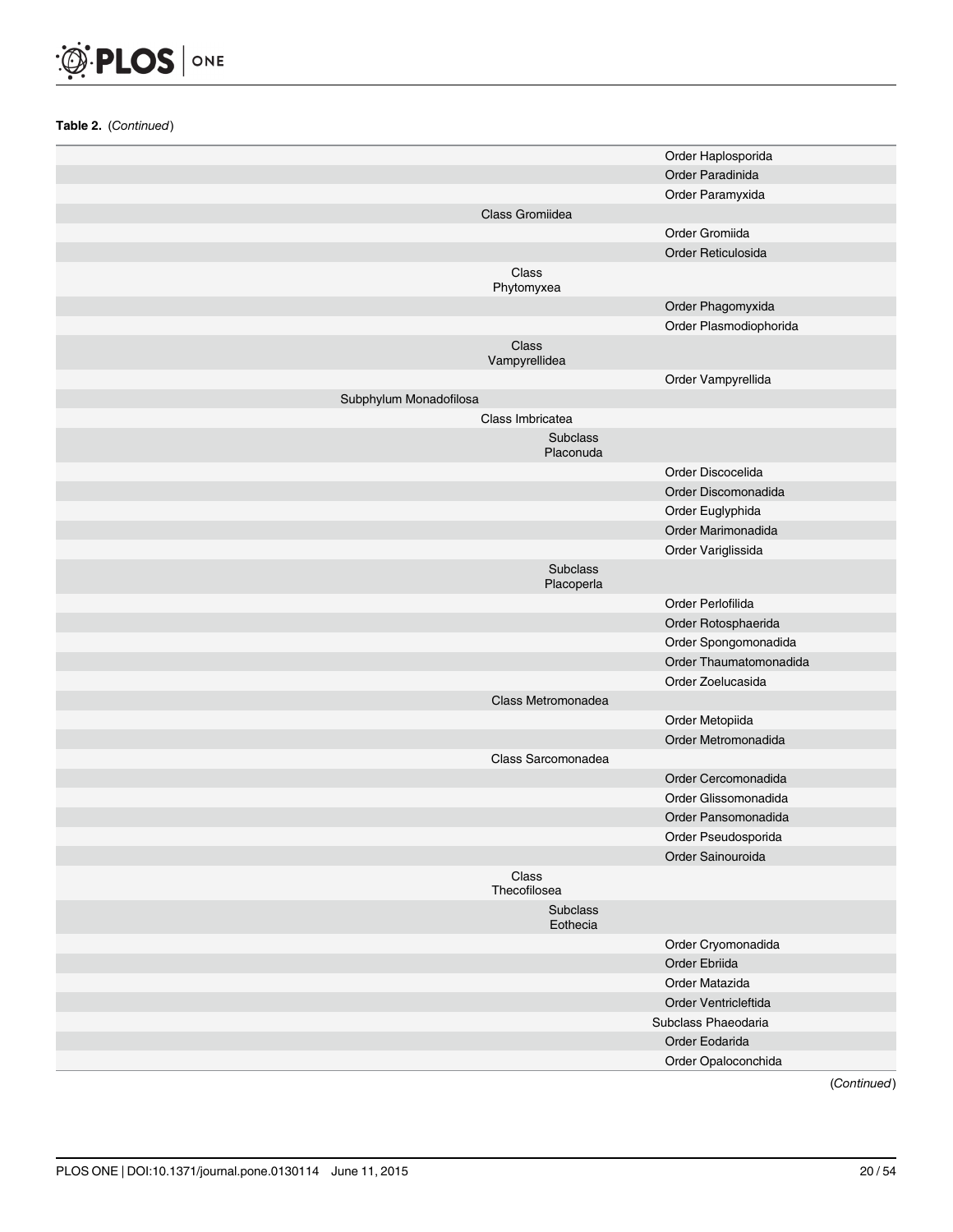

|                          | Subclass                |                      |
|--------------------------|-------------------------|----------------------|
|                          | Tectosia                |                      |
|                          |                         | Order Tectofilosida  |
| Subphylum Reticulofilosa |                         |                      |
|                          | Class<br>Chlorarachnea  |                      |
|                          |                         | Order Chlorarachnida |
|                          | Class<br>Granofilosea   |                      |
|                          |                         | Order Cryptofilida   |
|                          |                         | Order Desmothoracida |
|                          |                         | Order Leucodictyida  |
|                          |                         | Order Limnofilida    |
|                          | Class                   |                      |
|                          | Skiomonadea             |                      |
|                          |                         | Order Tremulida      |
| Phylum Retaria           |                         |                      |
| Subphylum Foraminifera   |                         |                      |
|                          | Class Monothalamea      |                      |
|                          |                         | Order Allogromiida   |
|                          |                         | Order Astrorhizida   |
|                          |                         | Order Psamminida     |
|                          |                         | Order Stannomida     |
|                          | Class Globothalamea     |                      |
|                          |                         | Order Carterinida    |
|                          |                         | Order Globeriginida  |
|                          |                         | Order Lagenida       |
|                          |                         | Order Lituolida      |
|                          |                         | Order Lofusiida      |
|                          |                         | Order Robertinida    |
|                          |                         | Order Rotaliida      |
|                          |                         | Order Testulariida   |
|                          |                         | Order Trochamminida  |
|                          | Class<br>Tubothalamea   |                      |
|                          |                         | Order Miliolida      |
|                          |                         | Order Spirillinida   |
| Subphylum<br>Radiozoa    |                         |                      |
|                          | Superclass Polycystinia |                      |
|                          | Class<br>Polycystinea   |                      |
|                          |                         | Order Collodarida    |
|                          |                         | Order Nassellaria    |
|                          |                         | Order Spumellaria    |
|                          | Superclass Spasmaria    |                      |
|                          | Class Acantharea        |                      |
|                          |                         | Order Arthracanthida |
|                          |                         | Order Chaunacanthida |
|                          |                         | Order Holacanthida   |
|                          |                         |                      |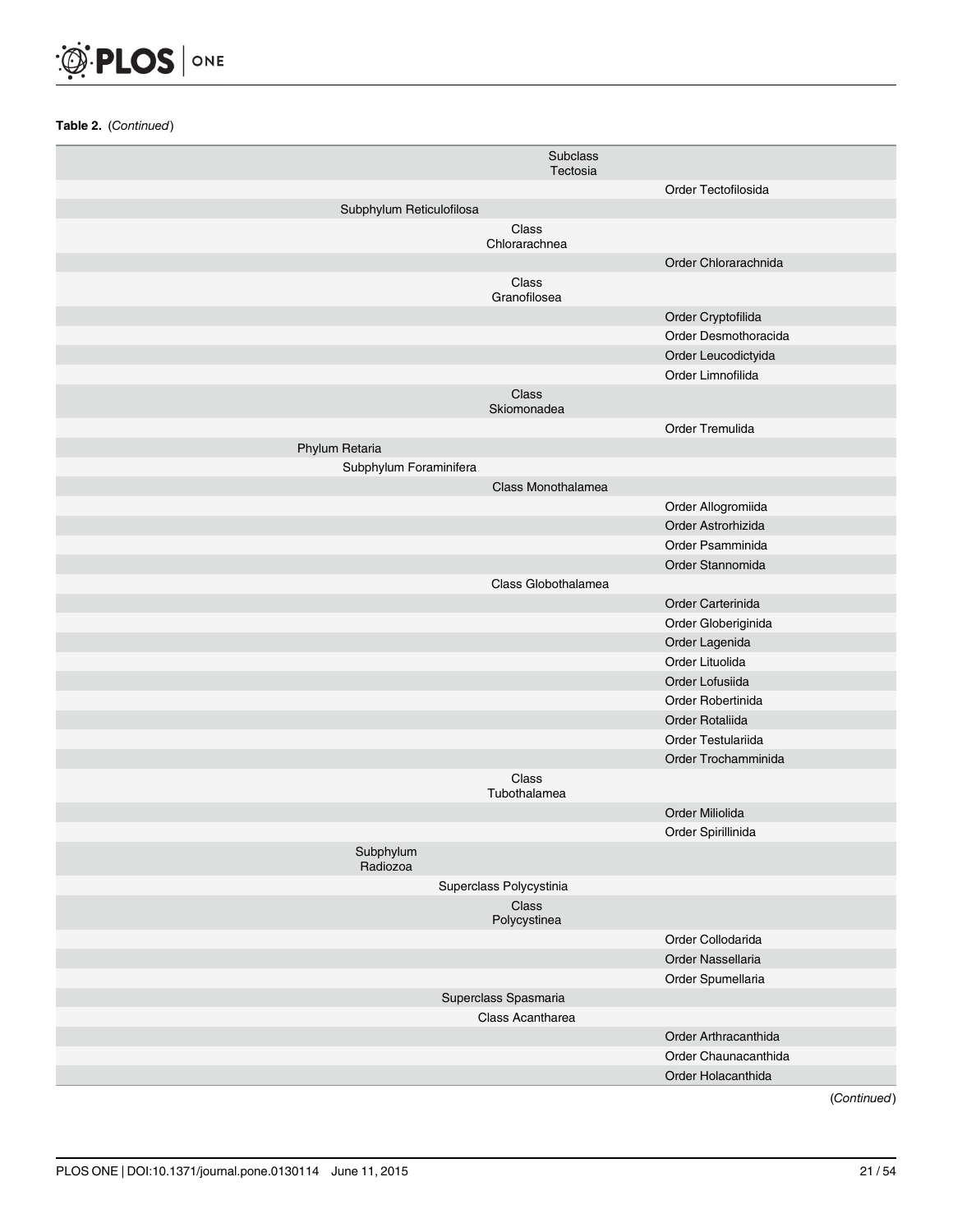

| Class<br>Sticholonchea<br>Order Taxopodida<br><b>KINGDOM</b><br><b>FUNGI</b><br>SUBKINGDOM DIKARYA [=<br>NEOMYCOTA]<br>Phylum<br>Ascomycota<br>Subphylum<br>Pezizomycotina<br>Class<br>Archaeorhizomycetes<br>Order Archaeorhizomycetales<br><b>Order Lahmiales</b><br><b>Order Triblidiales</b><br><b>Class Arthoniomycetes</b><br><b>Order Arthoniales</b><br><b>Class Dothideomycetes</b><br>Subclass<br>N.N.<br>Order Acrospermales<br>Order Botryosphaeriales<br>Order Hysteriales<br>Order Jahnulales<br><b>Order Koralionastetales</b><br><b>Order Patellariales</b><br>Order Trypetheliales<br>Subclass Dothideomycetidae<br>Order Capnodiales<br><b>Order Dothideales</b><br><b>Order Microthyriales</b><br>Order Myriangiales<br>Subclass Meliolomycetidae<br><b>Order Meliolales</b><br>Subclass Pleosporomycetidae<br>Order Mytilinidales<br>Order Pleosporales<br><b>Class Eurotiomycetes</b><br>Subclass Chaetothyriomycetidae<br>Order Chaetothyriales<br>Order Pyrenulales<br><b>Order Verrucariales</b><br>Subclass Eurotiomycetidae<br>Order Arachnomycetales<br>Order Ascosphaerales<br>Order Coryneliales |  | Order Symphyacanthida |
|-------------------------------------------------------------------------------------------------------------------------------------------------------------------------------------------------------------------------------------------------------------------------------------------------------------------------------------------------------------------------------------------------------------------------------------------------------------------------------------------------------------------------------------------------------------------------------------------------------------------------------------------------------------------------------------------------------------------------------------------------------------------------------------------------------------------------------------------------------------------------------------------------------------------------------------------------------------------------------------------------------------------------------------------------------------------------------------------------------------------------------|--|-----------------------|
|                                                                                                                                                                                                                                                                                                                                                                                                                                                                                                                                                                                                                                                                                                                                                                                                                                                                                                                                                                                                                                                                                                                               |  |                       |
|                                                                                                                                                                                                                                                                                                                                                                                                                                                                                                                                                                                                                                                                                                                                                                                                                                                                                                                                                                                                                                                                                                                               |  |                       |
|                                                                                                                                                                                                                                                                                                                                                                                                                                                                                                                                                                                                                                                                                                                                                                                                                                                                                                                                                                                                                                                                                                                               |  |                       |
|                                                                                                                                                                                                                                                                                                                                                                                                                                                                                                                                                                                                                                                                                                                                                                                                                                                                                                                                                                                                                                                                                                                               |  |                       |
|                                                                                                                                                                                                                                                                                                                                                                                                                                                                                                                                                                                                                                                                                                                                                                                                                                                                                                                                                                                                                                                                                                                               |  |                       |
|                                                                                                                                                                                                                                                                                                                                                                                                                                                                                                                                                                                                                                                                                                                                                                                                                                                                                                                                                                                                                                                                                                                               |  |                       |
|                                                                                                                                                                                                                                                                                                                                                                                                                                                                                                                                                                                                                                                                                                                                                                                                                                                                                                                                                                                                                                                                                                                               |  |                       |
|                                                                                                                                                                                                                                                                                                                                                                                                                                                                                                                                                                                                                                                                                                                                                                                                                                                                                                                                                                                                                                                                                                                               |  |                       |
|                                                                                                                                                                                                                                                                                                                                                                                                                                                                                                                                                                                                                                                                                                                                                                                                                                                                                                                                                                                                                                                                                                                               |  |                       |
|                                                                                                                                                                                                                                                                                                                                                                                                                                                                                                                                                                                                                                                                                                                                                                                                                                                                                                                                                                                                                                                                                                                               |  |                       |
|                                                                                                                                                                                                                                                                                                                                                                                                                                                                                                                                                                                                                                                                                                                                                                                                                                                                                                                                                                                                                                                                                                                               |  |                       |
|                                                                                                                                                                                                                                                                                                                                                                                                                                                                                                                                                                                                                                                                                                                                                                                                                                                                                                                                                                                                                                                                                                                               |  |                       |
|                                                                                                                                                                                                                                                                                                                                                                                                                                                                                                                                                                                                                                                                                                                                                                                                                                                                                                                                                                                                                                                                                                                               |  |                       |
|                                                                                                                                                                                                                                                                                                                                                                                                                                                                                                                                                                                                                                                                                                                                                                                                                                                                                                                                                                                                                                                                                                                               |  |                       |
|                                                                                                                                                                                                                                                                                                                                                                                                                                                                                                                                                                                                                                                                                                                                                                                                                                                                                                                                                                                                                                                                                                                               |  |                       |
|                                                                                                                                                                                                                                                                                                                                                                                                                                                                                                                                                                                                                                                                                                                                                                                                                                                                                                                                                                                                                                                                                                                               |  |                       |
|                                                                                                                                                                                                                                                                                                                                                                                                                                                                                                                                                                                                                                                                                                                                                                                                                                                                                                                                                                                                                                                                                                                               |  |                       |
|                                                                                                                                                                                                                                                                                                                                                                                                                                                                                                                                                                                                                                                                                                                                                                                                                                                                                                                                                                                                                                                                                                                               |  |                       |
|                                                                                                                                                                                                                                                                                                                                                                                                                                                                                                                                                                                                                                                                                                                                                                                                                                                                                                                                                                                                                                                                                                                               |  |                       |
|                                                                                                                                                                                                                                                                                                                                                                                                                                                                                                                                                                                                                                                                                                                                                                                                                                                                                                                                                                                                                                                                                                                               |  |                       |
|                                                                                                                                                                                                                                                                                                                                                                                                                                                                                                                                                                                                                                                                                                                                                                                                                                                                                                                                                                                                                                                                                                                               |  |                       |
|                                                                                                                                                                                                                                                                                                                                                                                                                                                                                                                                                                                                                                                                                                                                                                                                                                                                                                                                                                                                                                                                                                                               |  |                       |
|                                                                                                                                                                                                                                                                                                                                                                                                                                                                                                                                                                                                                                                                                                                                                                                                                                                                                                                                                                                                                                                                                                                               |  |                       |
|                                                                                                                                                                                                                                                                                                                                                                                                                                                                                                                                                                                                                                                                                                                                                                                                                                                                                                                                                                                                                                                                                                                               |  |                       |
|                                                                                                                                                                                                                                                                                                                                                                                                                                                                                                                                                                                                                                                                                                                                                                                                                                                                                                                                                                                                                                                                                                                               |  |                       |
|                                                                                                                                                                                                                                                                                                                                                                                                                                                                                                                                                                                                                                                                                                                                                                                                                                                                                                                                                                                                                                                                                                                               |  |                       |
|                                                                                                                                                                                                                                                                                                                                                                                                                                                                                                                                                                                                                                                                                                                                                                                                                                                                                                                                                                                                                                                                                                                               |  |                       |
|                                                                                                                                                                                                                                                                                                                                                                                                                                                                                                                                                                                                                                                                                                                                                                                                                                                                                                                                                                                                                                                                                                                               |  |                       |
|                                                                                                                                                                                                                                                                                                                                                                                                                                                                                                                                                                                                                                                                                                                                                                                                                                                                                                                                                                                                                                                                                                                               |  |                       |
|                                                                                                                                                                                                                                                                                                                                                                                                                                                                                                                                                                                                                                                                                                                                                                                                                                                                                                                                                                                                                                                                                                                               |  |                       |
|                                                                                                                                                                                                                                                                                                                                                                                                                                                                                                                                                                                                                                                                                                                                                                                                                                                                                                                                                                                                                                                                                                                               |  |                       |
|                                                                                                                                                                                                                                                                                                                                                                                                                                                                                                                                                                                                                                                                                                                                                                                                                                                                                                                                                                                                                                                                                                                               |  |                       |
|                                                                                                                                                                                                                                                                                                                                                                                                                                                                                                                                                                                                                                                                                                                                                                                                                                                                                                                                                                                                                                                                                                                               |  |                       |
|                                                                                                                                                                                                                                                                                                                                                                                                                                                                                                                                                                                                                                                                                                                                                                                                                                                                                                                                                                                                                                                                                                                               |  |                       |
|                                                                                                                                                                                                                                                                                                                                                                                                                                                                                                                                                                                                                                                                                                                                                                                                                                                                                                                                                                                                                                                                                                                               |  |                       |
|                                                                                                                                                                                                                                                                                                                                                                                                                                                                                                                                                                                                                                                                                                                                                                                                                                                                                                                                                                                                                                                                                                                               |  |                       |
|                                                                                                                                                                                                                                                                                                                                                                                                                                                                                                                                                                                                                                                                                                                                                                                                                                                                                                                                                                                                                                                                                                                               |  |                       |
|                                                                                                                                                                                                                                                                                                                                                                                                                                                                                                                                                                                                                                                                                                                                                                                                                                                                                                                                                                                                                                                                                                                               |  |                       |
|                                                                                                                                                                                                                                                                                                                                                                                                                                                                                                                                                                                                                                                                                                                                                                                                                                                                                                                                                                                                                                                                                                                               |  |                       |
|                                                                                                                                                                                                                                                                                                                                                                                                                                                                                                                                                                                                                                                                                                                                                                                                                                                                                                                                                                                                                                                                                                                               |  |                       |
| <b>Order Eurotiales</b>                                                                                                                                                                                                                                                                                                                                                                                                                                                                                                                                                                                                                                                                                                                                                                                                                                                                                                                                                                                                                                                                                                       |  |                       |
| Order Onygenales                                                                                                                                                                                                                                                                                                                                                                                                                                                                                                                                                                                                                                                                                                                                                                                                                                                                                                                                                                                                                                                                                                              |  |                       |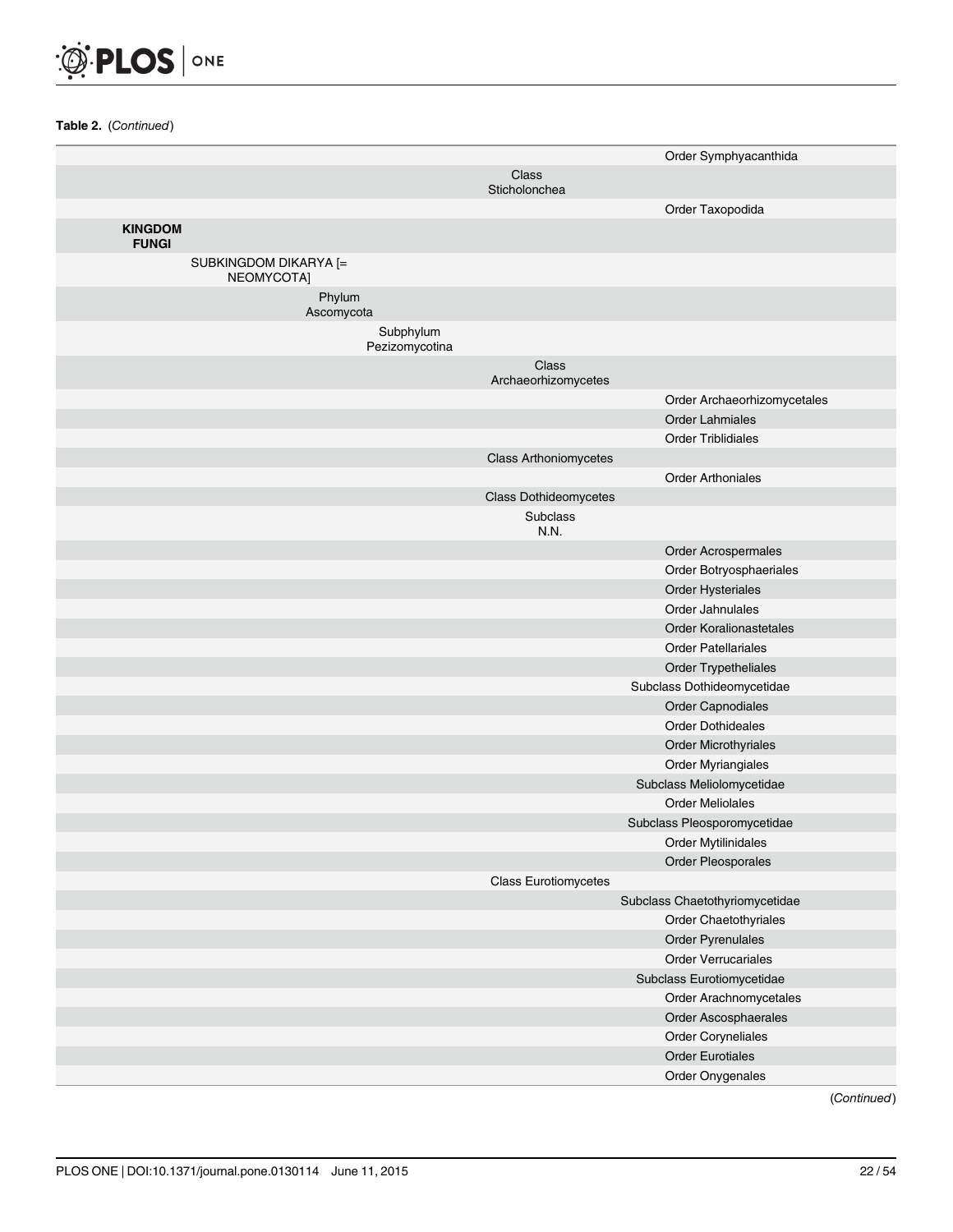

|                              | Subclass Mycocaliciomycetidae |
|------------------------------|-------------------------------|
|                              | Order Mycocaliciales          |
| Class<br>Laboulbeniomycetes  |                               |
|                              | <b>Order Laboulbeniales</b>   |
|                              | Order Pyxidiophorales         |
| Class Lecanoromycetes        |                               |
| Subclass<br>N.N.             |                               |
|                              | <b>Order Candelariales</b>    |
|                              | <b>Order Umbilicariales</b>   |
|                              | Subclass Acarosporomycetidae  |
|                              | Order Acarosporales           |
|                              | Subclass Lecanoromycetidae    |
|                              | <b>Order Lecanorales</b>      |
|                              | <b>Order Lecideales</b>       |
|                              | <b>Order Peltigerales</b>     |
|                              | Order Rhizocarpales           |
|                              | <b>Order Teloschistales</b>   |
|                              | Subclass Ostropomycetidae     |
|                              | <b>Order Agyriales</b>        |
|                              | Order Baeomycetales           |
|                              | Order Ostropales              |
|                              | <b>Order Pertusariales</b>    |
| Class<br>Leotiomycetes       |                               |
|                              | Order Cyttariales             |
|                              | Order Erysiphales             |
|                              | Order Geoglossales            |
|                              | <b>Order Helotiales</b>       |
|                              | <b>Order Leotiales</b>        |
|                              | <b>Order Mediolariales</b>    |
|                              | <b>Order Rhytismatales</b>    |
|                              | <b>Order Thelebolales</b>     |
| Class Lichinomycetes         |                               |
|                              | <b>Order Eremithallales</b>   |
|                              | <b>Order Lichinales</b>       |
| <b>Class Orbiliomycetes</b>  |                               |
|                              | Order Orbiliales              |
| Class<br>Pezizomycetes       |                               |
|                              | <b>Order Pezizales</b>        |
| <b>Class Sordariomycetes</b> |                               |
| Subclass<br>N.N.             |                               |
|                              | Order Phyllachorales          |
|                              | Order Trichosphaeriales       |
|                              | Subclass Hypocreomycetidae    |
|                              | Order Coronophorales          |
|                              |                               |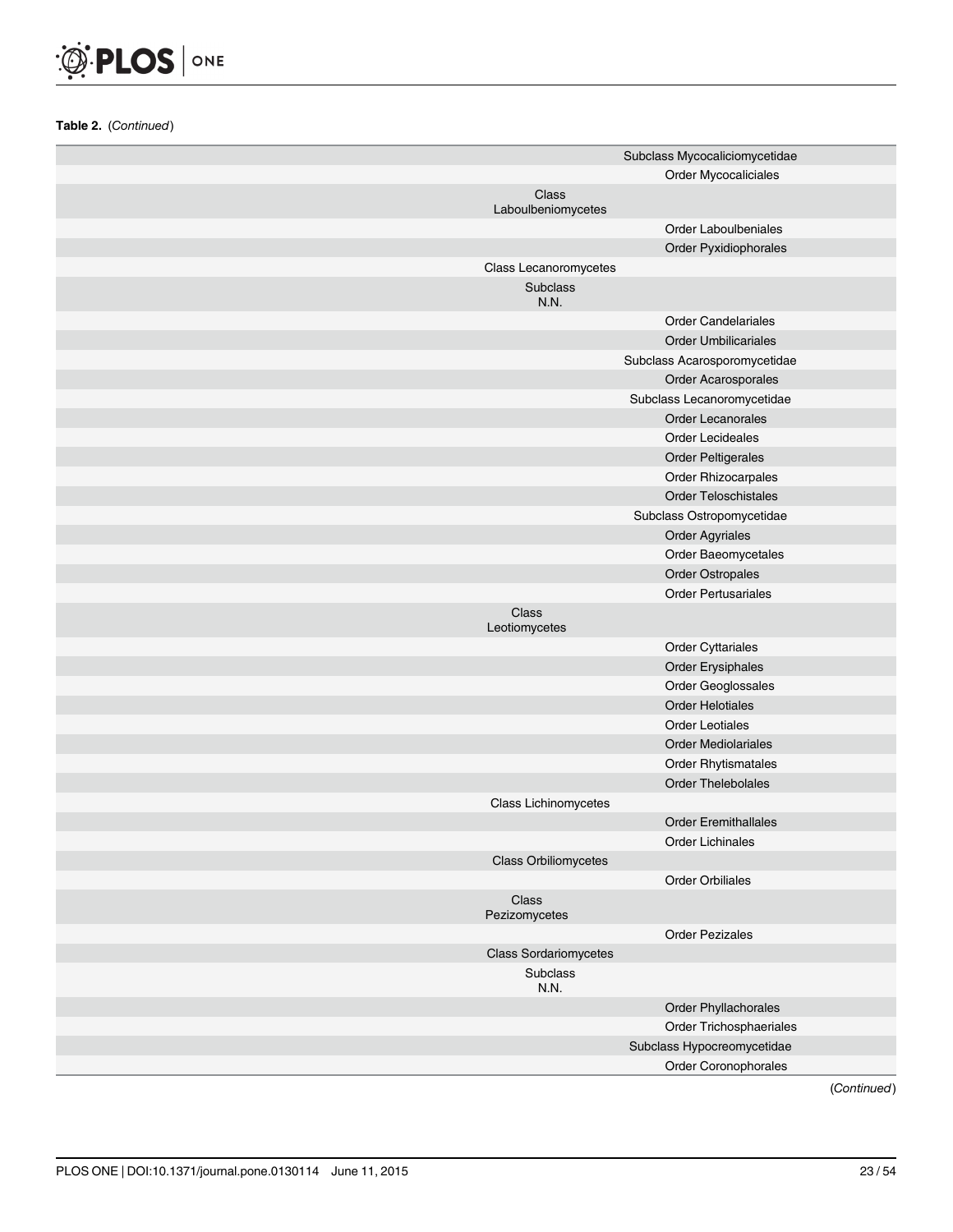

|                            | Order Hypocreales               |
|----------------------------|---------------------------------|
|                            | Order Melanosporales            |
|                            | Order Microascales              |
|                            | Subclass Sordariomycetidae      |
|                            | <b>Order Boliniales</b>         |
|                            | Order Calosphaeriales           |
|                            | Order Chaetosphaeriales         |
|                            | <b>Order Coniochaetales</b>     |
|                            | <b>Order Diaporthales</b>       |
|                            | Order Ophiostomatales           |
|                            | <b>Order Sordariales</b>        |
|                            | Subclass Spathulosporomycetidae |
|                            | <b>Order Lulworthiales</b>      |
|                            | Subclass Xylariomycetidae       |
|                            | Order Xylariales                |
| Subphylum Saccharomycotina |                                 |
|                            | <b>Class Saccharomycetes</b>    |
|                            | Order Saccharomycetales         |
| Subphylum Taphrinomycotina |                                 |
|                            | Class Neolectomycetes           |
|                            | <b>Order Neolectales</b>        |
|                            | Class Pneumocystidomycetes      |
|                            | Order Pneumocystidales          |
|                            | Class Schizosaccharomycetes     |
|                            | Order Schizosaccharomycetales   |
|                            | <b>Class Taphrinomycetes</b>    |
|                            | Order Taphrinales               |
| Phylum Basidiomycota       |                                 |
|                            | <b>Class Entorrhizomycetes</b>  |
|                            | <b>Order Entorrhizales</b>      |
|                            | <b>Order Wallemiales</b>        |
| Subphylum Agaricomycotina  |                                 |
|                            | <b>Class Agaricomycetes</b>     |
|                            | Subclass N.N.                   |
|                            | <b>Order Auriculariales</b>     |
|                            | <b>Order Cantharellales</b>     |
|                            | <b>Order Corticiales</b>        |
|                            | Order Gloeophyllales            |
|                            | Order Hymenochaetales           |
|                            | Order Polyporales               |
|                            | <b>Order Russulales</b>         |
|                            | Order Sebacinales               |
|                            | Order Thelephorales             |
|                            | Order Trechisporales            |
|                            | Subclass Agaricomycetidae       |
|                            |                                 |
|                            | <b>Order Agaricales</b>         |
|                            | <b>Order Atheliales</b>         |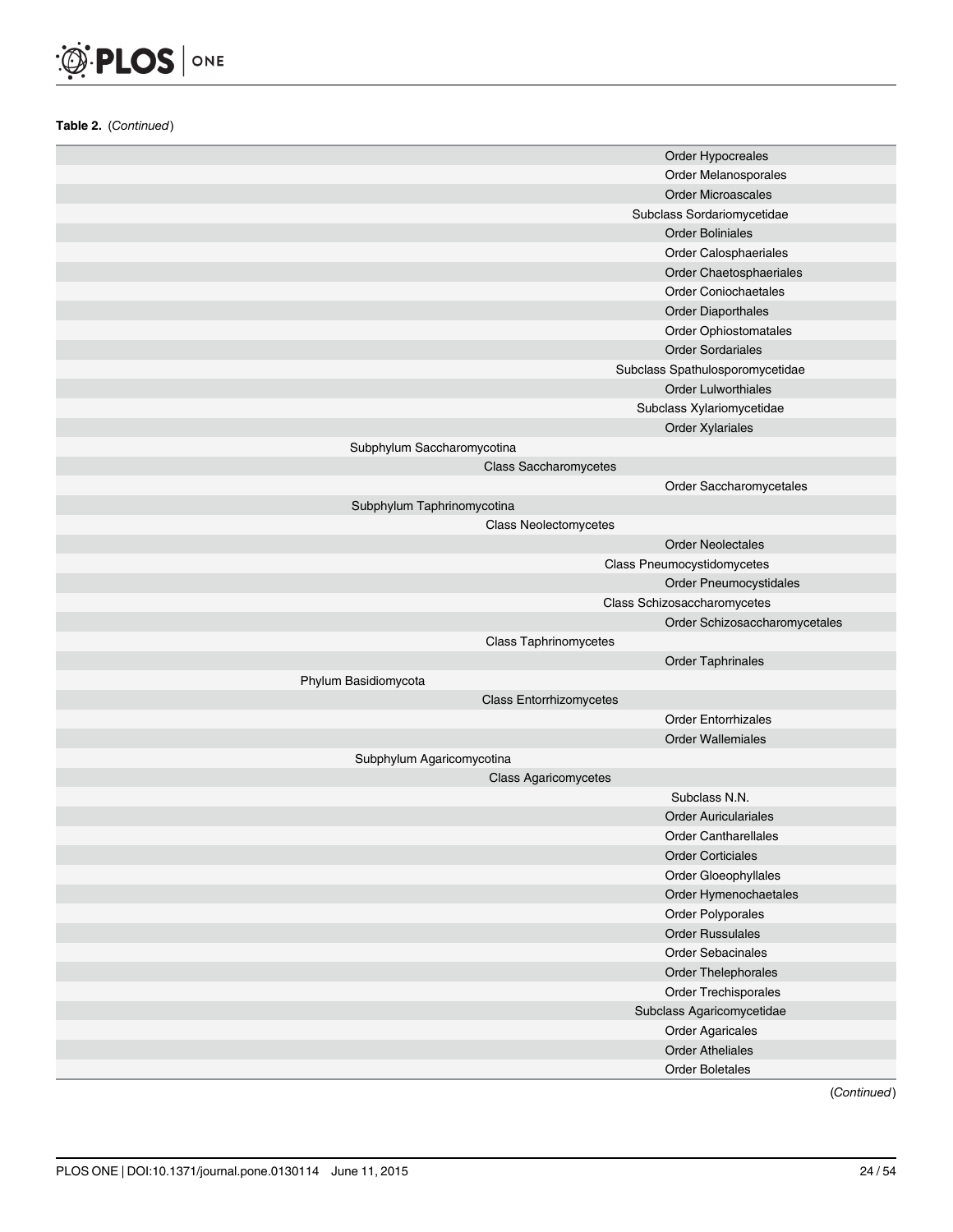

|                              |                                 | Subclass Phallomycetidae      |
|------------------------------|---------------------------------|-------------------------------|
|                              |                                 | <b>Order Geastrales</b>       |
|                              |                                 | <b>Order Gomphales</b>        |
|                              |                                 | Order Hysterangiales          |
|                              |                                 | <b>Order Phallales</b>        |
|                              | Class<br>Dacrymycetes           |                               |
|                              |                                 | Order Dacrymycetales          |
|                              | <b>Class Tremellomycetes</b>    |                               |
|                              |                                 | Order Cystofilobasidiales     |
|                              |                                 | <b>Order Filobasidiales</b>   |
|                              |                                 | <b>Order Tremellales</b>      |
| Subphylum Pucciniomycotina   |                                 |                               |
|                              | Class<br>Agaricostilbomycetes   |                               |
|                              |                                 | Order Agaricostilbales        |
|                              |                                 | Order Spiculogloeales         |
|                              | <b>Class Atractiellomycetes</b> |                               |
|                              |                                 | <b>Order Atractiellales</b>   |
|                              | Class Classiculomycetes         |                               |
|                              |                                 | <b>Order Classiculales</b>    |
|                              |                                 | Class Cryptomycocolacomycetes |
|                              |                                 | Order Cryptomycocolacales     |
|                              | Class<br>Cystobasidiomycetes    |                               |
|                              |                                 | Order Cystobasidiales         |
|                              |                                 | Order Erythrobasidiales       |
|                              |                                 | <b>Order Naohideales</b>      |
|                              | Class Microbotryomycetes        |                               |
|                              |                                 | Order Hetrogastridiales       |
|                              |                                 | Order Leucosporidiales        |
|                              |                                 | Order Microbotryales          |
|                              |                                 | Order Sporidiobolales         |
|                              | <b>Class</b><br>Mixiomycetes    |                               |
|                              |                                 | <b>Order Mixiales</b>         |
|                              | <b>Class Pucciniomycetes</b>    |                               |
|                              |                                 | Order Helicobasidiales        |
|                              |                                 | Order Pachnocybales           |
|                              |                                 | Order Platygloeales           |
|                              |                                 | <b>Order Pucciniales</b>      |
|                              |                                 | Order Septobasidiales         |
| Subphylum Ustilaginomycotina |                                 |                               |
|                              | Class N.<br>N.                  |                               |
|                              |                                 | <b>Order Malasseziales</b>    |
|                              | <b>Class Exobasidiomycetes</b>  |                               |
|                              |                                 | Order Ceraceosorales          |
|                              |                                 | <b>Order Doassansiales</b>    |
|                              |                                 |                               |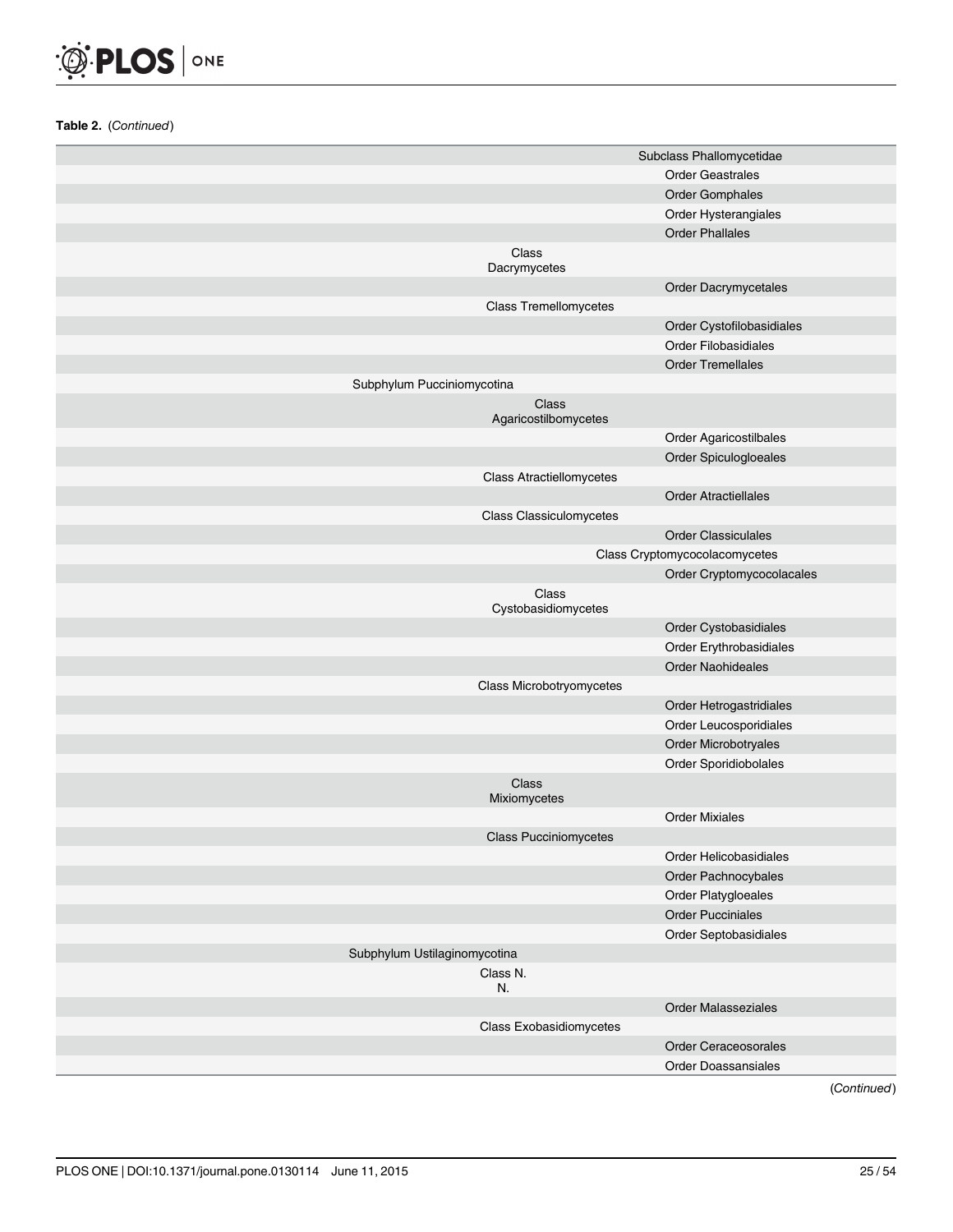

| Order Exobasidiales<br>Order Georgefischeriales<br><b>Order Microstromatales</b><br><b>Order Tilletiales</b><br><b>Class Ustilaginomycetes</b><br>Order Urocystidales<br>Order Ustilaginales<br><b>SUBKINGDOM</b><br><b>EOMYCOTA</b><br>Phylum Chytridiomycota<br>Class Blastocladiomycetes [= Allomycetes]<br><b>Order Blastocladiales</b><br><b>Class Chytridiomycetes</b><br>Order Chytridiales<br>Order Lobulomycetales<br>Order Neocallimastigales<br><b>Order Olpidiales</b><br>Order Rhizophlyctidales<br>Order Rhizophydiales<br>Order Spizellomycetales<br>Class Monoblepharidomycetes<br>Order Monoblepharidales<br>Phylum Glomeromycota<br>Class Glomeromycetes [= Glomomycetes]<br>Order Archaeosporales<br>Order Diversisporales<br><b>Order Glomerales</b><br>Order Paraglomerales<br>Phylum<br>Zygomycota<br>Subphylum N.N.<br>Class N.<br>N.<br><b>Order Basidiobolales</b><br>Subphylum Entomophthoromycotina<br>Class N.<br>N.<br>Order Entomophthorales<br>Subphylum Kickxellomycotina<br>Class N.<br>N.<br><b>Order Asellariales</b><br><b>Order Dimargaritales</b><br>Order Harpellales<br><b>Order Kickxellales</b><br>Subphylum Mortierellomycotina<br>Class N.<br>N. |                            |  |
|----------------------------------------------------------------------------------------------------------------------------------------------------------------------------------------------------------------------------------------------------------------------------------------------------------------------------------------------------------------------------------------------------------------------------------------------------------------------------------------------------------------------------------------------------------------------------------------------------------------------------------------------------------------------------------------------------------------------------------------------------------------------------------------------------------------------------------------------------------------------------------------------------------------------------------------------------------------------------------------------------------------------------------------------------------------------------------------------------------------------------------------------------------------------------------------------|----------------------------|--|
|                                                                                                                                                                                                                                                                                                                                                                                                                                                                                                                                                                                                                                                                                                                                                                                                                                                                                                                                                                                                                                                                                                                                                                                              | <b>Order Entylomatales</b> |  |
|                                                                                                                                                                                                                                                                                                                                                                                                                                                                                                                                                                                                                                                                                                                                                                                                                                                                                                                                                                                                                                                                                                                                                                                              |                            |  |
|                                                                                                                                                                                                                                                                                                                                                                                                                                                                                                                                                                                                                                                                                                                                                                                                                                                                                                                                                                                                                                                                                                                                                                                              |                            |  |
|                                                                                                                                                                                                                                                                                                                                                                                                                                                                                                                                                                                                                                                                                                                                                                                                                                                                                                                                                                                                                                                                                                                                                                                              |                            |  |
|                                                                                                                                                                                                                                                                                                                                                                                                                                                                                                                                                                                                                                                                                                                                                                                                                                                                                                                                                                                                                                                                                                                                                                                              |                            |  |
|                                                                                                                                                                                                                                                                                                                                                                                                                                                                                                                                                                                                                                                                                                                                                                                                                                                                                                                                                                                                                                                                                                                                                                                              |                            |  |
|                                                                                                                                                                                                                                                                                                                                                                                                                                                                                                                                                                                                                                                                                                                                                                                                                                                                                                                                                                                                                                                                                                                                                                                              |                            |  |
|                                                                                                                                                                                                                                                                                                                                                                                                                                                                                                                                                                                                                                                                                                                                                                                                                                                                                                                                                                                                                                                                                                                                                                                              |                            |  |
|                                                                                                                                                                                                                                                                                                                                                                                                                                                                                                                                                                                                                                                                                                                                                                                                                                                                                                                                                                                                                                                                                                                                                                                              |                            |  |
|                                                                                                                                                                                                                                                                                                                                                                                                                                                                                                                                                                                                                                                                                                                                                                                                                                                                                                                                                                                                                                                                                                                                                                                              |                            |  |
|                                                                                                                                                                                                                                                                                                                                                                                                                                                                                                                                                                                                                                                                                                                                                                                                                                                                                                                                                                                                                                                                                                                                                                                              |                            |  |
|                                                                                                                                                                                                                                                                                                                                                                                                                                                                                                                                                                                                                                                                                                                                                                                                                                                                                                                                                                                                                                                                                                                                                                                              |                            |  |
|                                                                                                                                                                                                                                                                                                                                                                                                                                                                                                                                                                                                                                                                                                                                                                                                                                                                                                                                                                                                                                                                                                                                                                                              |                            |  |
|                                                                                                                                                                                                                                                                                                                                                                                                                                                                                                                                                                                                                                                                                                                                                                                                                                                                                                                                                                                                                                                                                                                                                                                              |                            |  |
|                                                                                                                                                                                                                                                                                                                                                                                                                                                                                                                                                                                                                                                                                                                                                                                                                                                                                                                                                                                                                                                                                                                                                                                              |                            |  |
|                                                                                                                                                                                                                                                                                                                                                                                                                                                                                                                                                                                                                                                                                                                                                                                                                                                                                                                                                                                                                                                                                                                                                                                              |                            |  |
|                                                                                                                                                                                                                                                                                                                                                                                                                                                                                                                                                                                                                                                                                                                                                                                                                                                                                                                                                                                                                                                                                                                                                                                              |                            |  |
|                                                                                                                                                                                                                                                                                                                                                                                                                                                                                                                                                                                                                                                                                                                                                                                                                                                                                                                                                                                                                                                                                                                                                                                              |                            |  |
|                                                                                                                                                                                                                                                                                                                                                                                                                                                                                                                                                                                                                                                                                                                                                                                                                                                                                                                                                                                                                                                                                                                                                                                              |                            |  |
|                                                                                                                                                                                                                                                                                                                                                                                                                                                                                                                                                                                                                                                                                                                                                                                                                                                                                                                                                                                                                                                                                                                                                                                              |                            |  |
|                                                                                                                                                                                                                                                                                                                                                                                                                                                                                                                                                                                                                                                                                                                                                                                                                                                                                                                                                                                                                                                                                                                                                                                              |                            |  |
|                                                                                                                                                                                                                                                                                                                                                                                                                                                                                                                                                                                                                                                                                                                                                                                                                                                                                                                                                                                                                                                                                                                                                                                              |                            |  |
|                                                                                                                                                                                                                                                                                                                                                                                                                                                                                                                                                                                                                                                                                                                                                                                                                                                                                                                                                                                                                                                                                                                                                                                              |                            |  |
|                                                                                                                                                                                                                                                                                                                                                                                                                                                                                                                                                                                                                                                                                                                                                                                                                                                                                                                                                                                                                                                                                                                                                                                              |                            |  |
|                                                                                                                                                                                                                                                                                                                                                                                                                                                                                                                                                                                                                                                                                                                                                                                                                                                                                                                                                                                                                                                                                                                                                                                              |                            |  |
|                                                                                                                                                                                                                                                                                                                                                                                                                                                                                                                                                                                                                                                                                                                                                                                                                                                                                                                                                                                                                                                                                                                                                                                              |                            |  |
|                                                                                                                                                                                                                                                                                                                                                                                                                                                                                                                                                                                                                                                                                                                                                                                                                                                                                                                                                                                                                                                                                                                                                                                              |                            |  |
|                                                                                                                                                                                                                                                                                                                                                                                                                                                                                                                                                                                                                                                                                                                                                                                                                                                                                                                                                                                                                                                                                                                                                                                              |                            |  |
|                                                                                                                                                                                                                                                                                                                                                                                                                                                                                                                                                                                                                                                                                                                                                                                                                                                                                                                                                                                                                                                                                                                                                                                              |                            |  |
|                                                                                                                                                                                                                                                                                                                                                                                                                                                                                                                                                                                                                                                                                                                                                                                                                                                                                                                                                                                                                                                                                                                                                                                              |                            |  |
|                                                                                                                                                                                                                                                                                                                                                                                                                                                                                                                                                                                                                                                                                                                                                                                                                                                                                                                                                                                                                                                                                                                                                                                              |                            |  |
|                                                                                                                                                                                                                                                                                                                                                                                                                                                                                                                                                                                                                                                                                                                                                                                                                                                                                                                                                                                                                                                                                                                                                                                              |                            |  |
|                                                                                                                                                                                                                                                                                                                                                                                                                                                                                                                                                                                                                                                                                                                                                                                                                                                                                                                                                                                                                                                                                                                                                                                              |                            |  |
|                                                                                                                                                                                                                                                                                                                                                                                                                                                                                                                                                                                                                                                                                                                                                                                                                                                                                                                                                                                                                                                                                                                                                                                              |                            |  |
|                                                                                                                                                                                                                                                                                                                                                                                                                                                                                                                                                                                                                                                                                                                                                                                                                                                                                                                                                                                                                                                                                                                                                                                              |                            |  |
|                                                                                                                                                                                                                                                                                                                                                                                                                                                                                                                                                                                                                                                                                                                                                                                                                                                                                                                                                                                                                                                                                                                                                                                              |                            |  |
|                                                                                                                                                                                                                                                                                                                                                                                                                                                                                                                                                                                                                                                                                                                                                                                                                                                                                                                                                                                                                                                                                                                                                                                              |                            |  |
|                                                                                                                                                                                                                                                                                                                                                                                                                                                                                                                                                                                                                                                                                                                                                                                                                                                                                                                                                                                                                                                                                                                                                                                              |                            |  |
|                                                                                                                                                                                                                                                                                                                                                                                                                                                                                                                                                                                                                                                                                                                                                                                                                                                                                                                                                                                                                                                                                                                                                                                              |                            |  |
|                                                                                                                                                                                                                                                                                                                                                                                                                                                                                                                                                                                                                                                                                                                                                                                                                                                                                                                                                                                                                                                                                                                                                                                              |                            |  |
|                                                                                                                                                                                                                                                                                                                                                                                                                                                                                                                                                                                                                                                                                                                                                                                                                                                                                                                                                                                                                                                                                                                                                                                              |                            |  |
|                                                                                                                                                                                                                                                                                                                                                                                                                                                                                                                                                                                                                                                                                                                                                                                                                                                                                                                                                                                                                                                                                                                                                                                              |                            |  |
|                                                                                                                                                                                                                                                                                                                                                                                                                                                                                                                                                                                                                                                                                                                                                                                                                                                                                                                                                                                                                                                                                                                                                                                              |                            |  |
|                                                                                                                                                                                                                                                                                                                                                                                                                                                                                                                                                                                                                                                                                                                                                                                                                                                                                                                                                                                                                                                                                                                                                                                              |                            |  |
|                                                                                                                                                                                                                                                                                                                                                                                                                                                                                                                                                                                                                                                                                                                                                                                                                                                                                                                                                                                                                                                                                                                                                                                              |                            |  |
|                                                                                                                                                                                                                                                                                                                                                                                                                                                                                                                                                                                                                                                                                                                                                                                                                                                                                                                                                                                                                                                                                                                                                                                              |                            |  |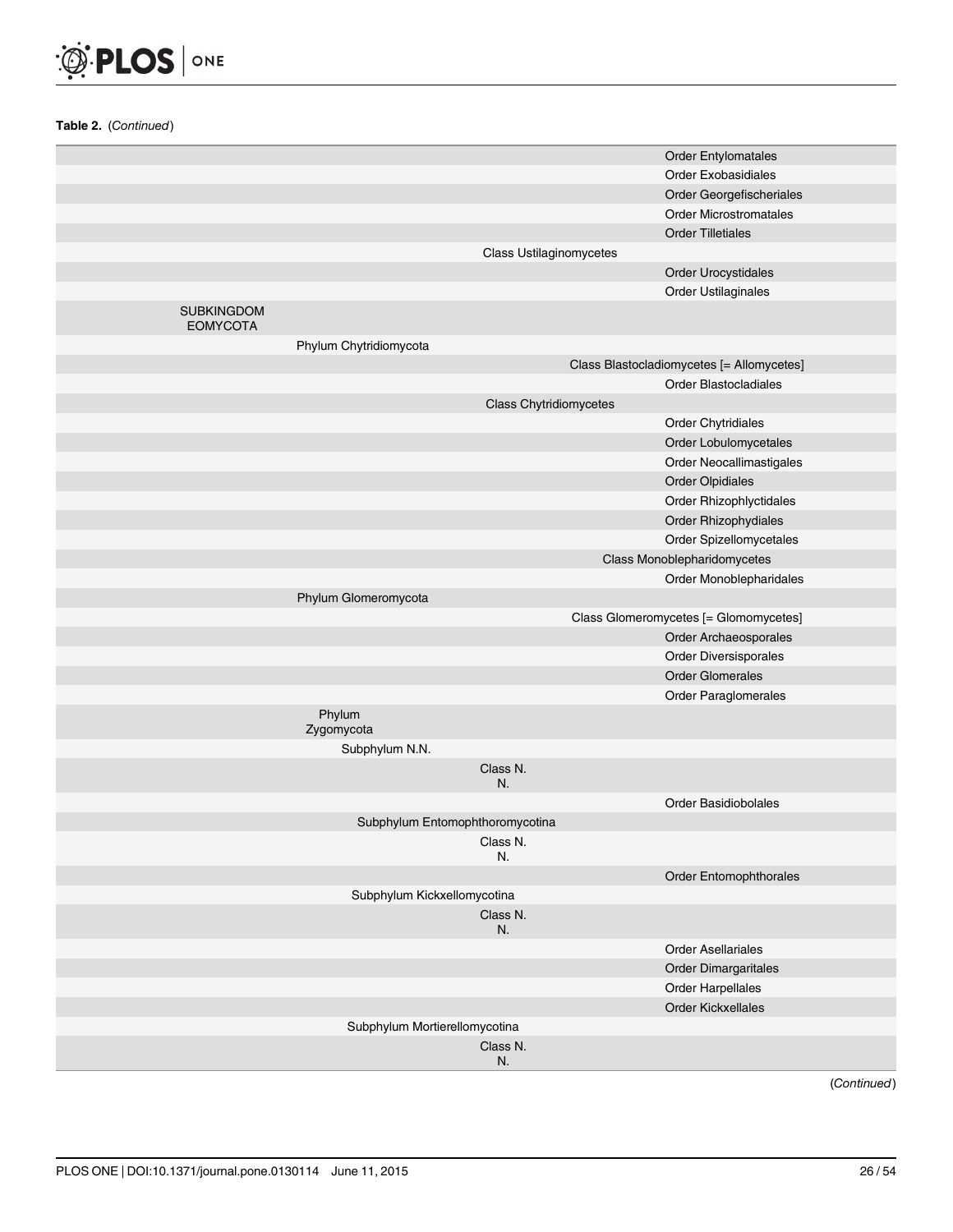

|                                       |                              |                       | <b>Order Mortierellales</b>   |
|---------------------------------------|------------------------------|-----------------------|-------------------------------|
|                                       | Subphylum Mucoromycotina     |                       |                               |
|                                       |                              | Class N.<br>N.        |                               |
|                                       |                              |                       | Order Endogonales             |
|                                       |                              |                       | <b>Order Mucorales</b>        |
|                                       | Subphylum Zoopagomycotina    |                       |                               |
|                                       |                              | Class N.<br>N.        |                               |
|                                       |                              |                       | Order Zoopagales              |
| <b>KINGDOM</b><br><b>PLANTAE</b>      |                              |                       |                               |
| <b>SUBKINGDOM</b><br><b>BILIPHYTA</b> |                              |                       |                               |
|                                       | Phylum<br>Glaucophyta        |                       |                               |
|                                       |                              | Class Glaucophyceae   |                               |
|                                       |                              |                       | Order Glaucocystales          |
|                                       | Phylum<br>Rhodophyta         |                       |                               |
|                                       | Subphylum<br>Cyanidiophytina |                       |                               |
|                                       |                              | Class Cyanidiophyceae |                               |
|                                       |                              |                       | Order Cyanidiales             |
|                                       | Subphylum<br>Eurhodophytina  |                       |                               |
|                                       |                              | Class Bangiophyceae   |                               |
|                                       |                              |                       | <b>Order Bangiales</b>        |
|                                       |                              |                       | <b>Order Goniotrichales</b>   |
|                                       |                              | Class Florideophyceae |                               |
|                                       |                              | Subclass<br>N.N.      |                               |
|                                       |                              |                       | Order Rhodachlyales           |
|                                       |                              |                       | Subclass Ahnfeltiophycidae    |
|                                       |                              |                       | <b>Order Ahnfeltiales</b>     |
|                                       |                              |                       | <b>Order Pihiellales</b>      |
|                                       |                              |                       | Subclass Corallinophycidae    |
|                                       |                              |                       | <b>Order Corallinales</b>     |
|                                       |                              |                       | Order Rhodogorgonales         |
|                                       |                              |                       | Order Sporolithales           |
|                                       |                              |                       | Subclass Hildenbrandiophyceae |
|                                       |                              |                       | Order Hildenbrandiales        |
|                                       |                              |                       | Subclass Nemaliophycidae      |
|                                       |                              |                       | <b>Order Acrochaetiales</b>   |
|                                       |                              |                       | <b>Order Balbianiales</b>     |
|                                       |                              |                       | <b>Order Balliales</b>        |
|                                       |                              |                       | Order Batrachospermales       |
|                                       |                              |                       | Order Colaconematales         |
|                                       |                              |                       | <b>Order Entwisleiales</b>    |
|                                       |                              |                       | <b>Order Nemaliales</b>       |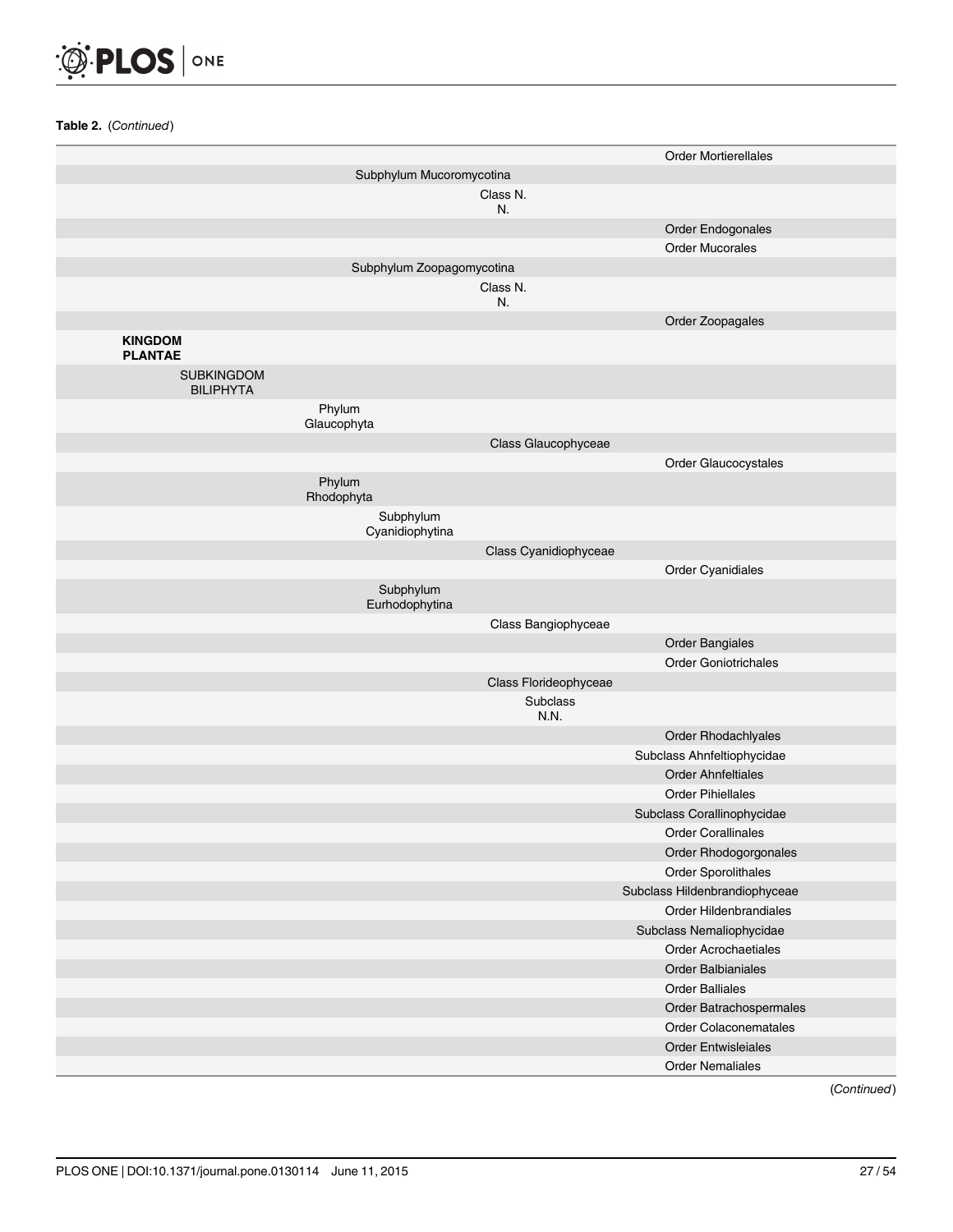## O PLOS ONE

Table 2. (Continued)

|                                           |                             | <b>Order Palmariales</b>               |
|-------------------------------------------|-----------------------------|----------------------------------------|
|                                           |                             | <b>Order Thoreales</b>                 |
|                                           |                             | Subclass Rhodymeniophycidae            |
|                                           |                             | Order Acrosymphytales                  |
|                                           |                             | <b>Order Bonnemaisoniales</b>          |
|                                           |                             | <b>Order Ceramiales</b>                |
|                                           |                             | <b>Order Gelidiales</b>                |
|                                           |                             | <b>Order Gigartinales</b>              |
|                                           |                             | <b>Order Gracilariales</b>             |
|                                           |                             | Order Halymeniales                     |
|                                           |                             | <b>Order Nemastomatales</b>            |
|                                           |                             | Order Peyssonneliales                  |
|                                           |                             | <b>Order Plocamiales</b>               |
|                                           |                             | Order Rhodymeniales                    |
|                                           |                             | <b>Order Sebdeniales</b>               |
| Subphylum Metarhodophytina                |                             |                                        |
|                                           |                             | Class Compsopogonophyceae              |
|                                           |                             | Order Compsopogonales                  |
|                                           |                             | Order Erythropeltidales                |
|                                           |                             | <b>Order Rhodochaetales</b>            |
| Subphylum Rhodellophytina                 |                             |                                        |
|                                           | Class Porphyridiophyceae    |                                        |
|                                           |                             | <b>Order Porphyridiales</b>            |
|                                           | Class Rhodellophyceae       |                                        |
|                                           |                             | <b>Order Dixoniellales</b>             |
|                                           |                             | Order Glaucosphaerales                 |
|                                           |                             | <b>Order Rhodellales</b>               |
|                                           | Class<br>Stylonematophyceae |                                        |
|                                           |                             | <b>Order Rufusiales</b>                |
|                                           |                             | Order Stylonematales                   |
| SUBKINGDOM VIRIDIPLANTAE                  |                             |                                        |
| <b>INFRAKINGDOM</b><br><b>CHLOROPHYTA</b> |                             |                                        |
| Phylum<br>Chlorophyta                     |                             |                                        |
| Subphylum Chlorophytina                   |                             |                                        |
|                                           |                             | Class Chlorodendrophyceae              |
|                                           |                             | Order Chlorodendrales                  |
|                                           | Class Chlorophyceae         |                                        |
|                                           |                             | Order N.N. (e.g., Chlorangiopsidaceae) |
|                                           |                             | Order Chaetopeltidales                 |
|                                           |                             | Order Chaetophorales                   |
|                                           |                             | Order Chlamydomonadales [= Volvocales] |
|                                           |                             | Order Oedogoniales                     |
|                                           |                             | Order Sphaeropleales                   |
|                                           | Class Pedinophyceae         |                                        |
|                                           |                             | Order Marsupiomonadales                |
|                                           |                             | Order Pedinomonadales                  |
|                                           |                             |                                        |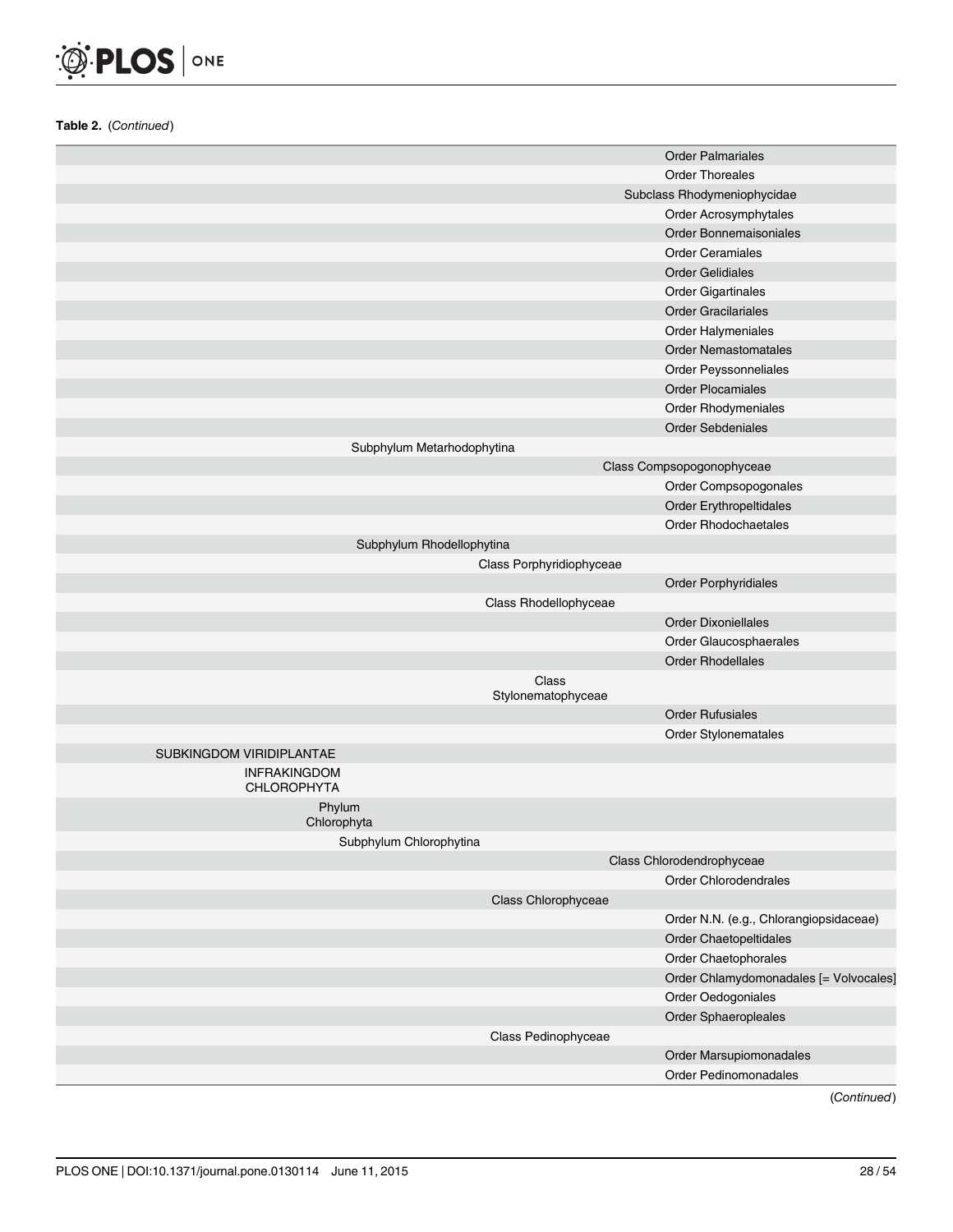

|                                            |                              | <b>Order Scourfieldiales</b>                 |
|--------------------------------------------|------------------------------|----------------------------------------------|
|                                            | Class Trebouxiophyceae       |                                              |
|                                            |                              | <b>Order Chlorellales</b>                    |
|                                            |                              | <b>Order Microthamniales</b>                 |
|                                            |                              | <b>Order Phyllsiphonales</b>                 |
|                                            |                              | <b>Order Prasiolales</b>                     |
|                                            |                              | <b>Order Trebouxiales</b>                    |
|                                            | Class                        |                                              |
|                                            | Ulvophyceae                  |                                              |
|                                            |                              | Order Bryopsidales                           |
|                                            |                              | Order Cladophorales                          |
|                                            |                              | Order Dasycladales                           |
|                                            |                              | Order Oltmansiellopsidales                   |
|                                            |                              | Order Scotinosphaerales                      |
|                                            |                              | Order Trentepohliales                        |
|                                            |                              | <b>Order Ulotrichales</b>                    |
|                                            |                              | <b>Order Ulvales</b>                         |
| Subphylum<br>Prasinophytina                |                              |                                              |
|                                            | Class Mamiellophyceae        |                                              |
|                                            |                              | Order Dolichomastigales                      |
|                                            |                              | <b>Order Mamiellales</b>                     |
|                                            |                              | Order Monomastigales                         |
|                                            |                              | Class Nephrophyceae [= Nephroselmidophyceae] |
|                                            |                              | Order Nephroselmidales                       |
|                                            |                              | Class Pyramimonadophyceae                    |
|                                            |                              | Order Palmophyllales                         |
|                                            |                              | <b>Order Prasinococcales</b>                 |
|                                            |                              | Order Pseudoscourfieldiales                  |
|                                            |                              | Order Pyramimonadales                        |
| <b>INFRAKINGDOM</b><br><b>STREPTOPHYTA</b> |                              |                                              |
| Superphylum Charophyta                     |                              |                                              |
| Phylum<br>Charophyta                       |                              |                                              |
|                                            | Class<br>Charophyceae        |                                              |
|                                            |                              | <b>Order Charales</b>                        |
|                                            | Class Chlorokybophyceae      |                                              |
|                                            |                              | Order Chlorokybales                          |
|                                            | Class                        |                                              |
|                                            | Coleochaetophyceae           |                                              |
|                                            |                              | Order Chaetosphaeridiales                    |
|                                            |                              | <b>Order Coleochaetales</b>                  |
|                                            |                              | Class Conjugatophyceae [= Zygnematophyceae]  |
|                                            |                              | <b>Order Desmidiales</b>                     |
|                                            |                              | Order Zygnematales                           |
|                                            | Class<br>Klebsormidiophyceae |                                              |
|                                            |                              | Order Klebsormidiales                        |
|                                            |                              |                                              |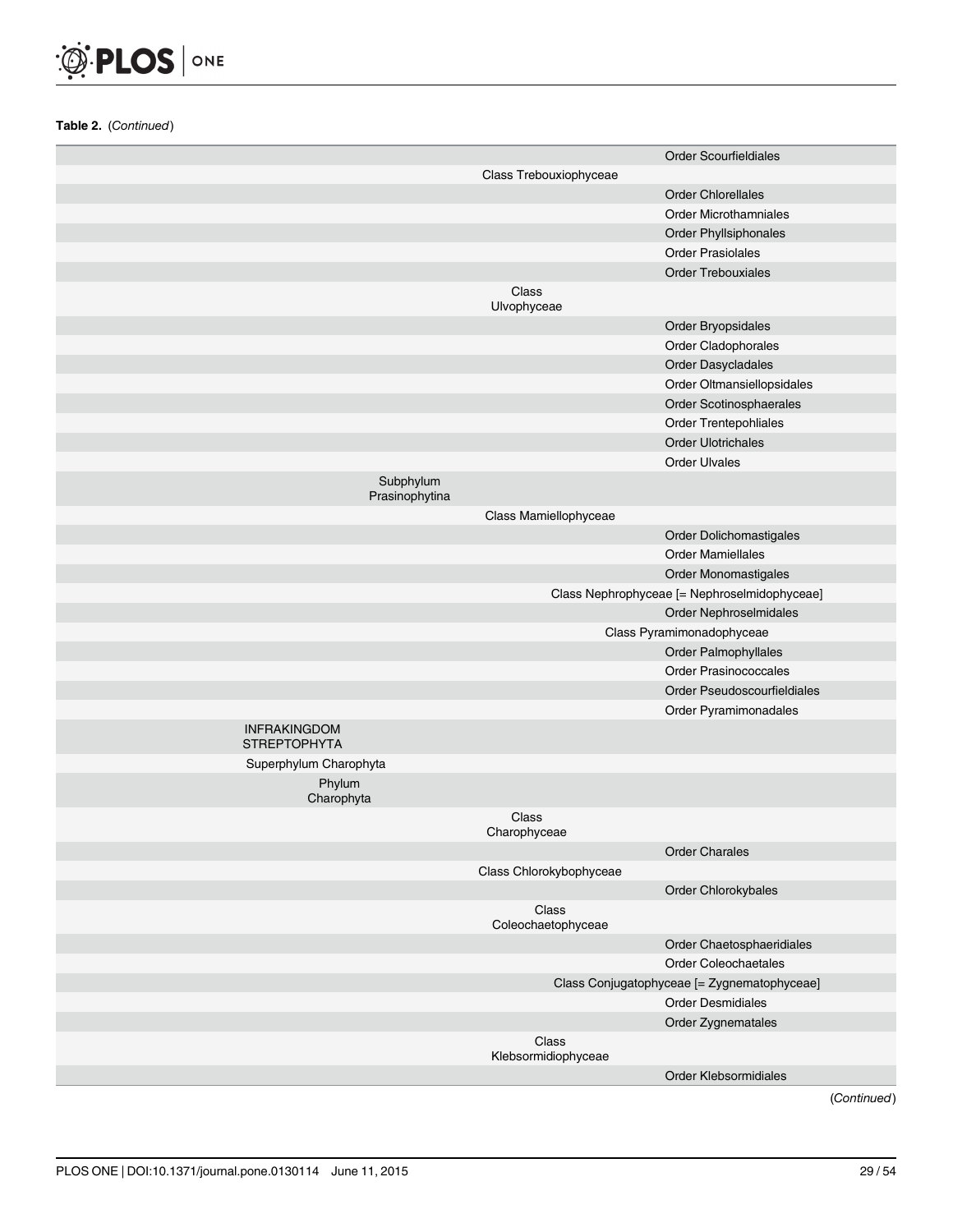

|                            |                               | Class Mesostigmatophyceae    |
|----------------------------|-------------------------------|------------------------------|
|                            |                               | Order Mesostigmatales        |
| Superphylum<br>Embryophyta |                               |                              |
| Phylum Anthocerotophyta    |                               |                              |
|                            | Class Anthocerotopsida        |                              |
|                            |                               | Subclass Anthocerotidae      |
|                            |                               | <b>Order Anthocerotales</b>  |
|                            |                               | Subclass Dendrocerotidae     |
|                            |                               | <b>Order Dendrocerotales</b> |
|                            |                               | Order Phymatocerales         |
|                            |                               | Subclass Notothylatidae      |
|                            |                               | Order Notothyladales         |
|                            | Class<br>Leiosporocerotopsida |                              |
|                            |                               | Order Leiosporocerotales     |
| Phylum<br>Bryophyta        |                               |                              |
|                            | Class Andreaeobryopsida       |                              |
|                            |                               | Order Andreaeobryales        |
|                            | Class Andreaeopsida           |                              |
|                            |                               | <b>Order Andreaeales</b>     |
|                            | Class Bryopsida               |                              |
|                            | Subclass Bryidae              |                              |
|                            |                               | <b>Order Bartramiales</b>    |
|                            |                               | Order Bryales                |
|                            |                               | Order Hedwigiales            |
|                            |                               | <b>Order Hookeriales</b>     |
|                            |                               | Order Hypnales               |
|                            |                               | Order Hypnodendrales         |
|                            |                               | <b>Order Orthotrichales</b>  |
|                            |                               | Order Ptychomniales          |
|                            |                               | Order Rhizogoniales          |
|                            |                               | Order Splachnales            |
|                            |                               | Subclass Buxbaumiidae        |
|                            |                               | <b>Order Buxbaumiales</b>    |
|                            | Subclass<br>Dicranidae        |                              |
|                            |                               | <b>Order Archidiales</b>     |
|                            |                               | Order Bryoxiphiales          |
|                            |                               | <b>Order Dicranales</b>      |
|                            |                               | <b>Order Grimmiales</b>      |
|                            |                               | <b>Order Pottiales</b>       |
|                            |                               | <b>Order Scouleriales</b>    |
|                            |                               | Subclass Diphysciidae        |
|                            |                               | <b>Order Diphysciales</b>    |
|                            | Subclass<br>Funariidae        |                              |
|                            |                               | <b>Order Encalyptales</b>    |
|                            |                               |                              |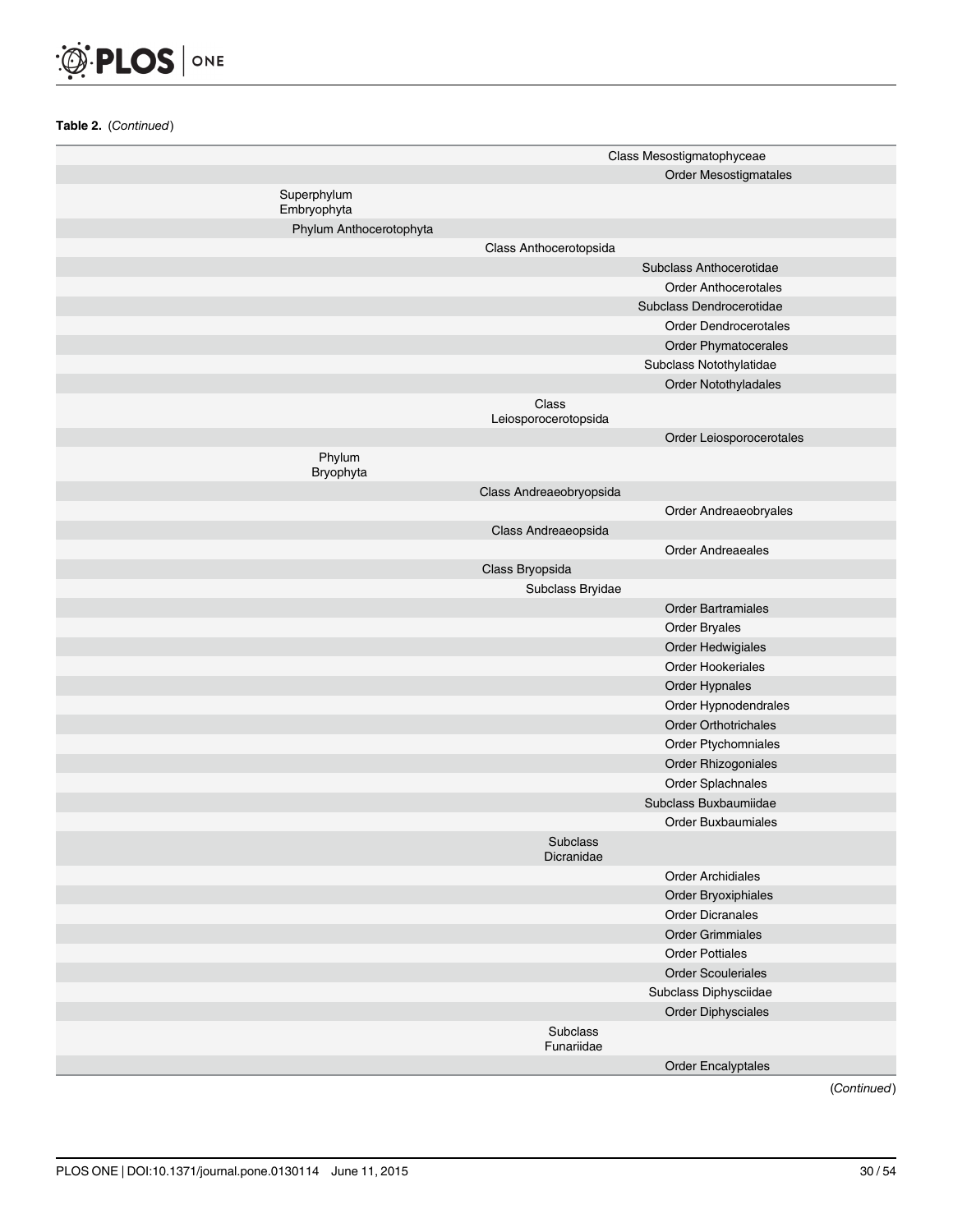

|                            |                              | <b>Order Funariales</b>      |
|----------------------------|------------------------------|------------------------------|
|                            |                              | Order Gigaspermales          |
|                            | Subclass<br>Timmidae         |                              |
|                            |                              | <b>Order Timmiales</b>       |
|                            | Class Oedipodiopsida         |                              |
|                            |                              | Order Oedipodiales           |
|                            | Class Polytrichopsida        |                              |
|                            |                              | <b>Order Polytrichales</b>   |
|                            | Class<br>Sphagnopsida        |                              |
|                            |                              | <b>Order Ambuchananiales</b> |
|                            |                              | Order Sphagnales             |
|                            | Class<br>Takakiopsida        |                              |
|                            |                              | <b>Order Takakiales</b>      |
|                            | Class Tetraphidopsida        |                              |
|                            |                              | Order Tetraphidales          |
| Phylum Marchantiophyta     |                              |                              |
|                            | Class Haplomitriopsida       |                              |
|                            |                              | Order Calobryales            |
|                            |                              | <b>Order Treubiales</b>      |
|                            | Class Jungermanniopsida      |                              |
|                            |                              | Subclass Jungermanniidae     |
|                            |                              | Order Jungermanniales        |
|                            |                              | <b>Order Porellales</b>      |
|                            |                              | <b>Order Ptilidiales</b>     |
|                            |                              | Subclass Metzgeriidae        |
|                            |                              | Order Metzgeriales           |
|                            |                              | <b>Order Pleuroziales</b>    |
|                            | <b>Subclass</b><br>Pelliidae |                              |
|                            |                              | <b>Order Fossombroniales</b> |
|                            |                              | <b>Order Pallaviciniales</b> |
|                            |                              | <b>Order Pelliales</b>       |
|                            | Class Marchantiopsida        |                              |
|                            |                              | <b>Order Blasiales</b>       |
|                            |                              | <b>Order Lunulariales</b>    |
|                            |                              | <b>Order Marchantiales</b>   |
|                            |                              | Order Neohodgsoniales        |
|                            |                              | Order Sphaerocarpales        |
| Phylum Tracheophyta        |                              |                              |
| Subphylum Lycopodiophytina |                              |                              |
|                            | Class Lycopodiopsida         |                              |
|                            |                              | Order Isoetales              |
|                            |                              | Order Lycopodiales           |
|                            |                              | Order Selaginellales         |
| Subphylum Polypodiophytina |                              |                              |
|                            | Class Polypodiopsida         |                              |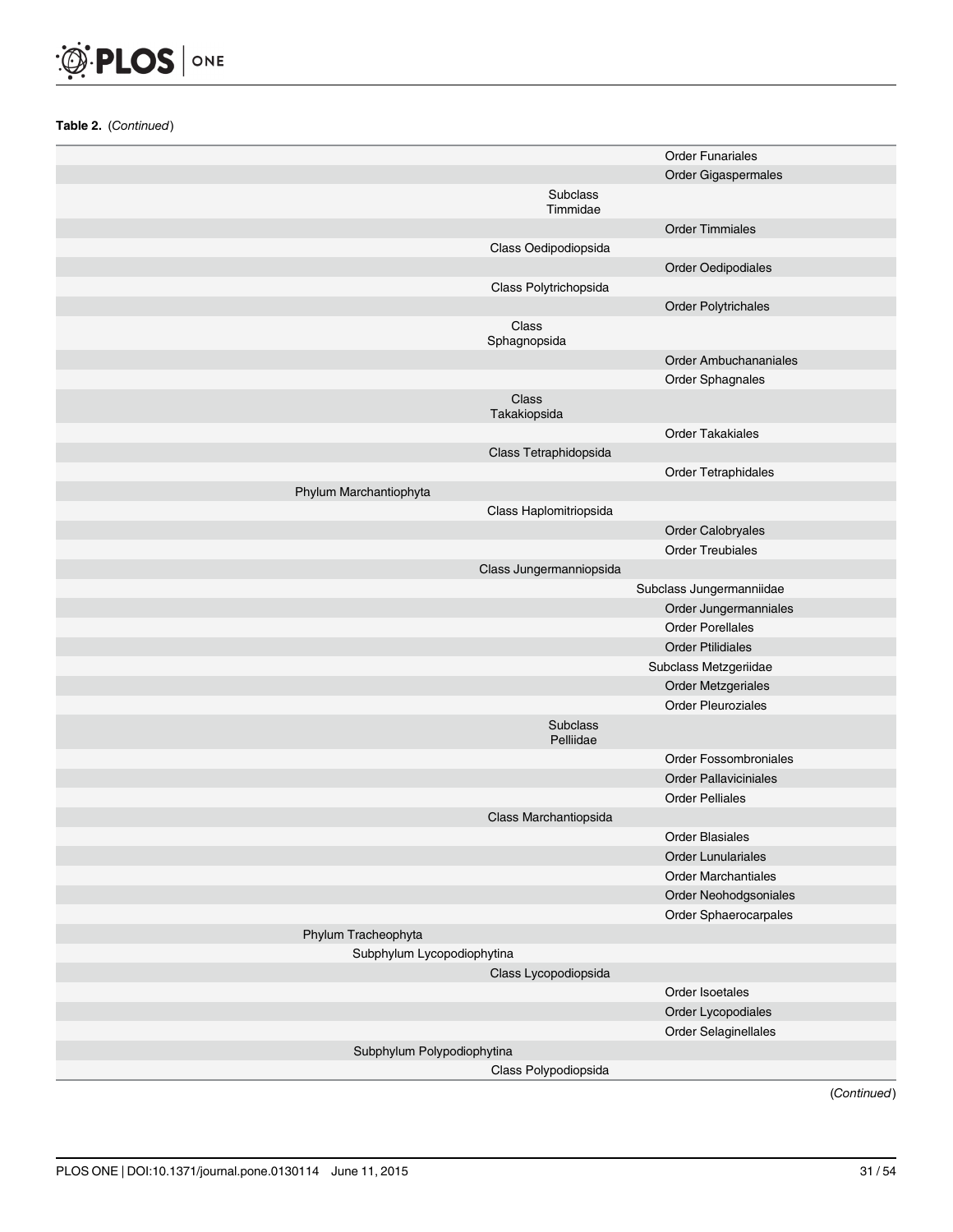## O PLOS ONE

Table 2. (Continued)

|                              | Subclass Equisetidae                   |
|------------------------------|----------------------------------------|
|                              | <b>Order Equisetales</b>               |
|                              | Subclass Marattiidae                   |
|                              | <b>Order Marattiales</b>               |
|                              | Subclass Ophioglossidae [= Psilotidae] |
|                              | Order Ophioglossales                   |
|                              | <b>Order Psilotales</b>                |
|                              | Subclass Polypodiidae                  |
|                              | Order Cyatheales                       |
|                              | <b>Order Gleicheniales</b>             |
|                              | Order Hymenophyllales                  |
|                              | <b>Order Osmundales</b>                |
|                              | Order Polypodiales                     |
|                              | <b>Order Salviniales</b>               |
|                              | <b>Order Schizaeales</b>               |
| Subphylum Spermatophytina    |                                        |
| Superclass<br>"Angiospermae" |                                        |
| Class                        |                                        |
| Magnoliopsida                |                                        |
|                              | Superorder N.N.                        |
|                              | Order N.N. (e.g., Icacinaceae)         |
|                              | Superorder Amborellanae                |
|                              | <b>Order Amborellales</b>              |
|                              | Superorder Asteranae                   |
|                              | <b>Order Apiales</b>                   |
|                              | <b>Order Aquifoliales</b>              |
|                              | <b>Order Asterales</b>                 |
|                              | <b>Order Boraginales</b>               |
|                              | <b>Order Bruniales</b>                 |
|                              | <b>Order Cornales</b>                  |
|                              | <b>Order Dipsacales</b>                |
|                              | <b>Order Ericales</b>                  |
|                              | <b>Order Escalloniales</b>             |
|                              | <b>Order Garryales</b>                 |
|                              | <b>Order Gentianales</b>               |
|                              | <b>Order Lamiales</b>                  |
|                              | Order Paracryphiales                   |
|                              | <b>Order Solanales</b>                 |
|                              | Superorder Austrobaileyanae            |
|                              | Order Austrobaileyales                 |
|                              | Superorder Berberidopsidanae           |
|                              | Order Berberidopsidales                |
|                              | Superorder Buxanae                     |
|                              | <b>Order Buxales</b>                   |
|                              | Superorder Caryophyllanae              |
|                              | Order Caryophyllales                   |
|                              | Superorder Ceratophyllanae             |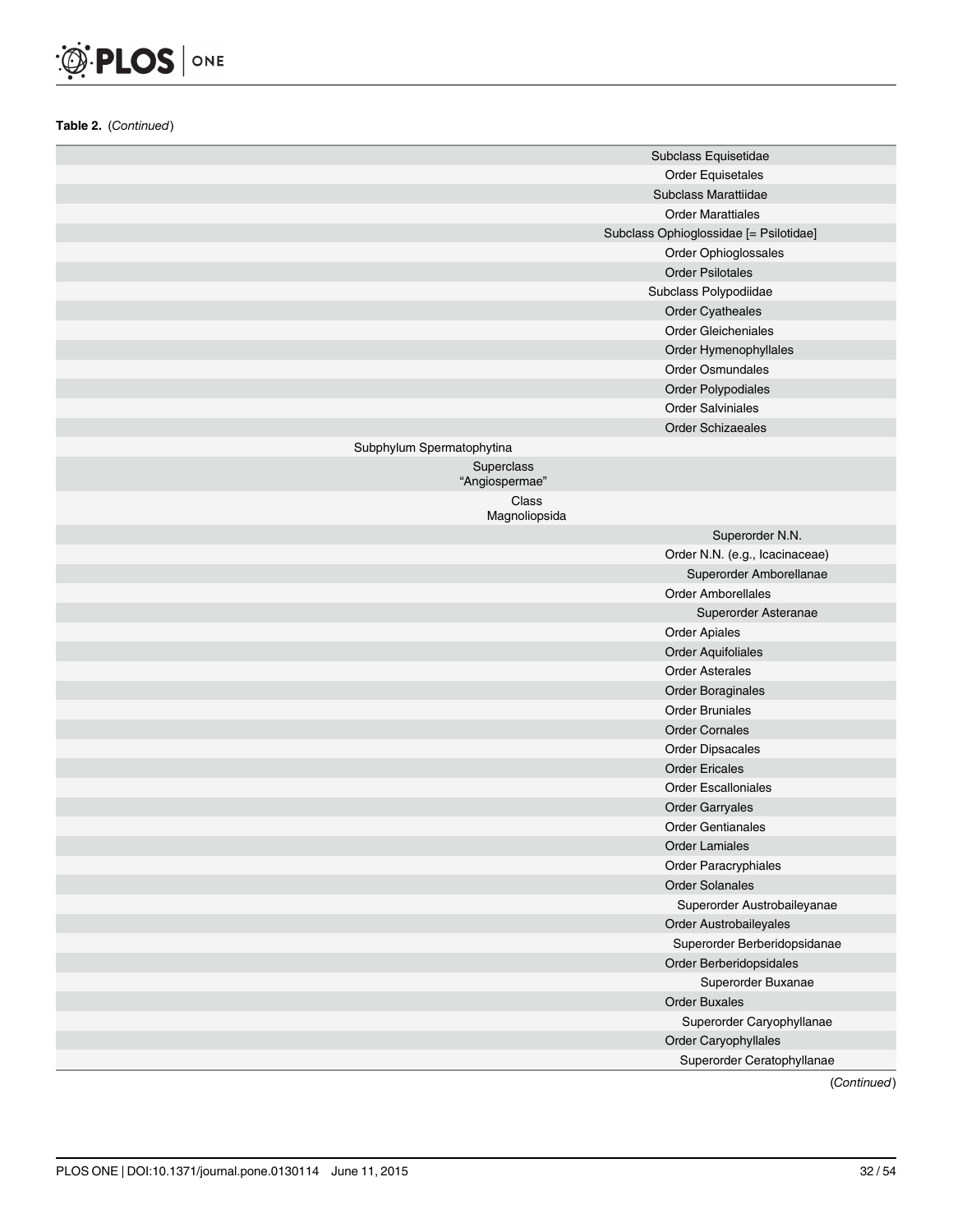

| <b>Order Ceratophyllales</b>            |
|-----------------------------------------|
| Superorder Dillenianae                  |
| <b>Order Dilleniales</b>                |
| Superorder Lilianae [= Monocotyledones] |
| <b>Order Acorales</b>                   |
| <b>Order Alismatales</b>                |
| <b>Order Arecales</b>                   |
| Order Asparagales                       |
| <b>Order Commelinales</b>               |
| Order Dasypogonales                     |
| <b>Order Dioscoreales</b>               |
| <b>Order Liliales</b>                   |
| <b>Order Pandanales</b>                 |
| <b>Order Petrosaviales</b>              |
| <b>Order Poales</b>                     |
| Order Zingiberales                      |
| Superorder Magnolianae                  |
| <b>Order Canellales</b>                 |
| <b>Order Chloranthales</b>              |
| <b>Order Laurales</b>                   |
| <b>Order Magnoliales</b>                |
| <b>Order Piperales</b>                  |
| Superorder Myrothamnanae                |
| <b>Order Gunnerales</b>                 |
| Superorder Nymphaeanae                  |
| Order Nymphaeales                       |
| Superorder Proteanae                    |
| <b>Order Proteales</b>                  |
| Superorder Ranunculanae                 |
| <b>Order Ranunculales</b>               |
| Superorder Rosanae                      |
| <b>Order Brassicales</b>                |
| <b>Order Celastrales</b>                |
| <b>Order Crossosomatales</b>            |
| <b>Order Cucurbitales</b>               |
| <b>Order Fabales</b>                    |
| <b>Order Fagales</b>                    |
| <b>Order Geraniales</b>                 |
| <b>Order Huerteales</b>                 |
| Order Malpighiales                      |
| <b>Order Malvales</b>                   |
| Order Myrtales                          |
| Order Oxalidales                        |
| <b>Order Picramniales</b>               |
| <b>Order Rosales</b>                    |
| Order Sapindales                        |
| <b>Order Vitales</b>                    |
| Order Zygophyllales                     |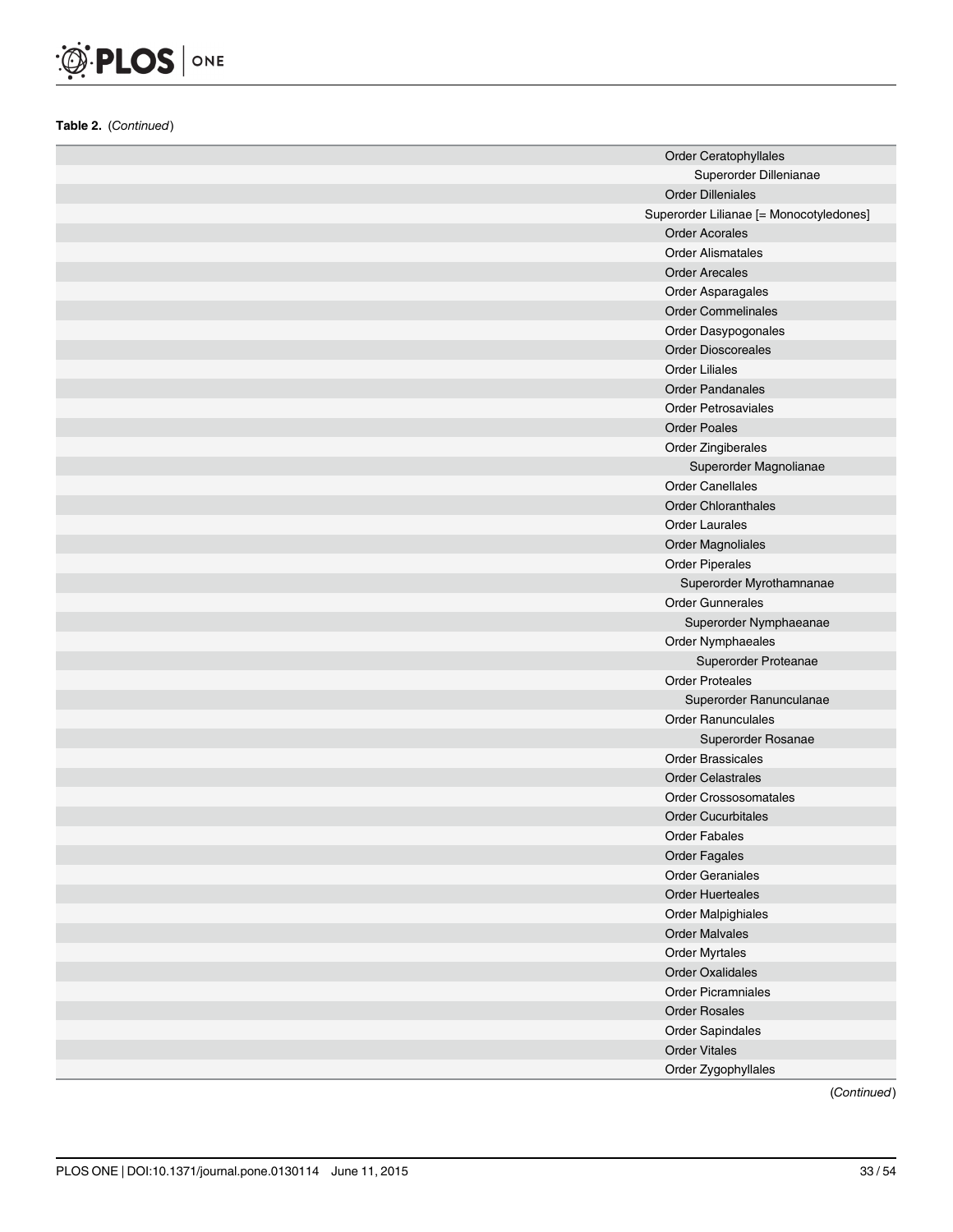

|                           |                           | Superorder Santalanae           |
|---------------------------|---------------------------|---------------------------------|
|                           |                           | <b>Order Santalales</b>         |
|                           |                           | Superorder Saxifraganae         |
|                           |                           | <b>Order Saxifragales</b>       |
|                           |                           | Superorder Trochodendranae      |
|                           |                           | <b>Order Trochodendrales</b>    |
|                           | Superclass "Gymnospermae" |                                 |
|                           | Class                     |                                 |
|                           | Cycadopsida               |                                 |
|                           | Subclass<br>Cycadidae     |                                 |
|                           |                           | Order Cycadales                 |
|                           | Class<br>Ginkgoopsida     |                                 |
|                           |                           | Subclass Ginkgooidae            |
|                           |                           | Order Ginkgoales                |
|                           | Class Gnetopsida          |                                 |
|                           | Subclass                  |                                 |
|                           | Gnetidae                  |                                 |
|                           |                           | <b>Order Gnetales</b>           |
|                           | Class Pinopsida           |                                 |
|                           | Subclass Pinidae          |                                 |
|                           |                           | <b>Order Pinales</b>            |
| <b>KINGDOM ANIMALIA</b>   |                           |                                 |
| <b>SUBKINGDOM</b><br>N.N. |                           |                                 |
| Phylum Cnidaria           |                           |                                 |
| Subphylum Anthozoa        |                           |                                 |
|                           | Class Anthozoa            |                                 |
|                           |                           | Subclass Hexacorallia           |
|                           |                           | Order Actiniaria                |
|                           |                           | Order Antipatharia              |
|                           |                           | Order Ceriantharia              |
|                           |                           | Order Corallimorpharia          |
|                           |                           | Order Scleractinia              |
|                           |                           |                                 |
|                           |                           | Order Zoantharia [= Zoanthidea] |
|                           |                           | Subclass Octocorallia           |
|                           |                           | Order Alcyonacea                |
|                           |                           | Order Helioporacea              |
|                           |                           | Order Pennatulacea              |
| Subphylum Medusozoa       |                           |                                 |
|                           | Class Cubozoa             |                                 |
|                           |                           | Order Carybdeida                |
|                           |                           | Order Chirodropida              |
|                           | Class Hydrozoa            |                                 |
|                           |                           | Subclass Hydroidolina           |
|                           |                           | Order Anthoathecata             |
|                           |                           | Order Gonoproxima               |
|                           |                           | Order Leptothecata              |
|                           |                           | (Confini and)                   |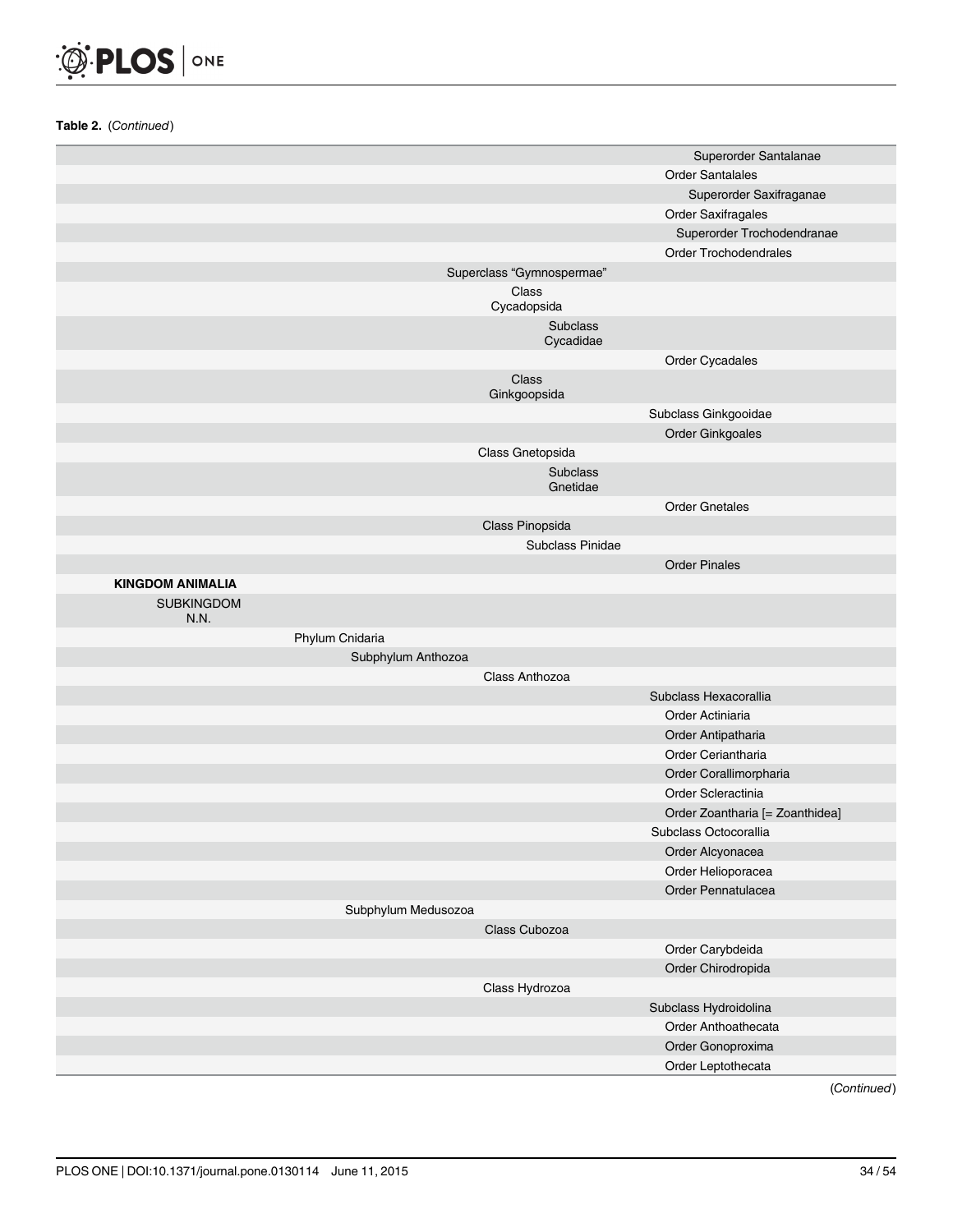

|                      |                                | Order Siphonophorae    |
|----------------------|--------------------------------|------------------------|
|                      | Subclass                       |                        |
|                      | Trachylina                     |                        |
|                      |                                | Order Actinulida       |
|                      |                                | Order Limnomedusae     |
|                      |                                | Order Narcomedusae     |
|                      |                                | Order Trachymedusae    |
|                      | Class<br>Polypodiozoa          |                        |
|                      |                                | Order Polypodiidea     |
|                      | Class Scyphozoa                |                        |
|                      |                                | Order Coronatae        |
|                      |                                | Order Rhizostomeae     |
|                      |                                | Order Semaeostomeae    |
|                      | Class Staurozoa                |                        |
|                      |                                | Order Stauromedusae    |
| Subphylum<br>Myxozoa |                                |                        |
|                      | Class<br>Malacosporea          |                        |
|                      |                                | Order Malacovalvulida  |
|                      | Class                          |                        |
|                      | Myxosporea                     |                        |
|                      |                                | Order Bivalvulida      |
|                      |                                | Order Multivalvulida   |
| Phylum<br>Ctenophora |                                |                        |
|                      | Class<br>Nuda                  |                        |
|                      |                                | Order Beroida          |
|                      | Class<br>Tentaculata           |                        |
|                      |                                | Order Cambojiida       |
|                      |                                | Order Cestida          |
|                      |                                | Order Cryptolobiferida |
|                      |                                | Order Cydippida        |
|                      |                                | Order Ganeshida        |
|                      |                                | Order Lobata           |
|                      |                                | Order Platyctenida     |
|                      |                                | Order Thalassocalycida |
| Phylum Placozoa      |                                |                        |
|                      | Class Placozoa<br>(Trichoplax) |                        |
| Phylum Porifera      |                                |                        |
|                      | Class Calcarea                 |                        |
|                      |                                | Order Baerida          |
|                      |                                | Order Clathrinida      |
|                      |                                | Order Leucosolenida    |
|                      |                                | Order Lithonida        |
|                      |                                | Order Murrayonida      |
|                      |                                |                        |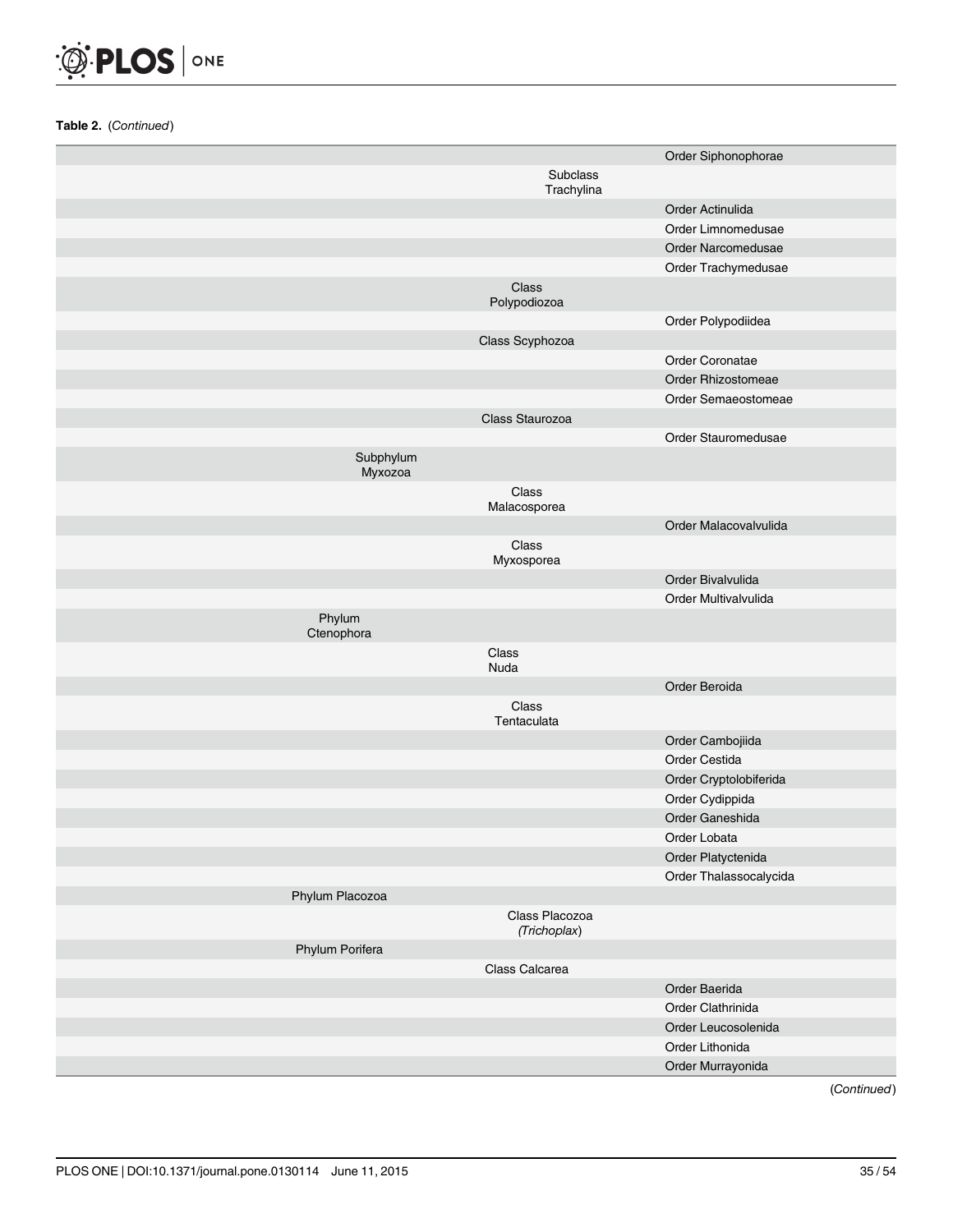

|                                       | Class Demospongiae      |                         |
|---------------------------------------|-------------------------|-------------------------|
|                                       |                         | Order Agelasida         |
|                                       |                         | Order Astrophorida      |
|                                       |                         | Order Chondrosida       |
|                                       |                         | Order Dendroceratida    |
|                                       |                         | Order Dictyoceratida    |
|                                       |                         | Order Hadromerida       |
|                                       |                         | Order Halichondrida     |
|                                       |                         | Order Haplosclerida     |
|                                       |                         | Order Lithistida        |
|                                       |                         | Order Poecilosclerida   |
|                                       |                         | Order Spirophorida      |
|                                       |                         | Order Verongida         |
|                                       | Class<br>Hexactinellida |                         |
|                                       |                         | Order Amphidiscosida    |
|                                       |                         | Order Aulocalycoida     |
|                                       |                         | Order Fieldingida       |
|                                       |                         | Order Hexactinosida     |
|                                       |                         | Order Lychniscosida     |
|                                       |                         | Order Lyssacinosida     |
|                                       | Class Homoscleromorpha  |                         |
|                                       |                         | Order Homosclerophorida |
| <b>SUBKINGDOM</b><br><b>BILATERIA</b> |                         |                         |
| <b>INFRAKINGDOM PROTOSTOMIA</b>       |                         |                         |
| Superphylum N.<br>N.                  |                         |                         |
| Phylum Chaetognatha                   |                         |                         |
|                                       | Class Sagittoidea       |                         |
|                                       |                         | Order Aphragmophora     |
|                                       |                         | Order Phragmophora      |
| Phylum Orthonectida                   |                         |                         |
|                                       |                         | Order Plasmodigenea     |
| Phylum<br>Rhombozoa                   |                         |                         |
|                                       |                         | Order Dicyemida         |
|                                       |                         | Order Heterocyemida     |
| Superphylum Ecdysozoa                 |                         |                         |
| Phylum<br>Arthropoda                  |                         |                         |
| Subphylum Chelicerata                 |                         |                         |
|                                       | Class Arachnida         |                         |
|                                       |                         | Superorder N.N.         |
|                                       |                         | Order Amblypygi         |
|                                       |                         | Order Araneae           |
|                                       |                         | Order Opiliones         |
|                                       |                         | Order Palpigradi        |
|                                       |                         | Order Pseudoscorpiones  |
|                                       |                         |                         |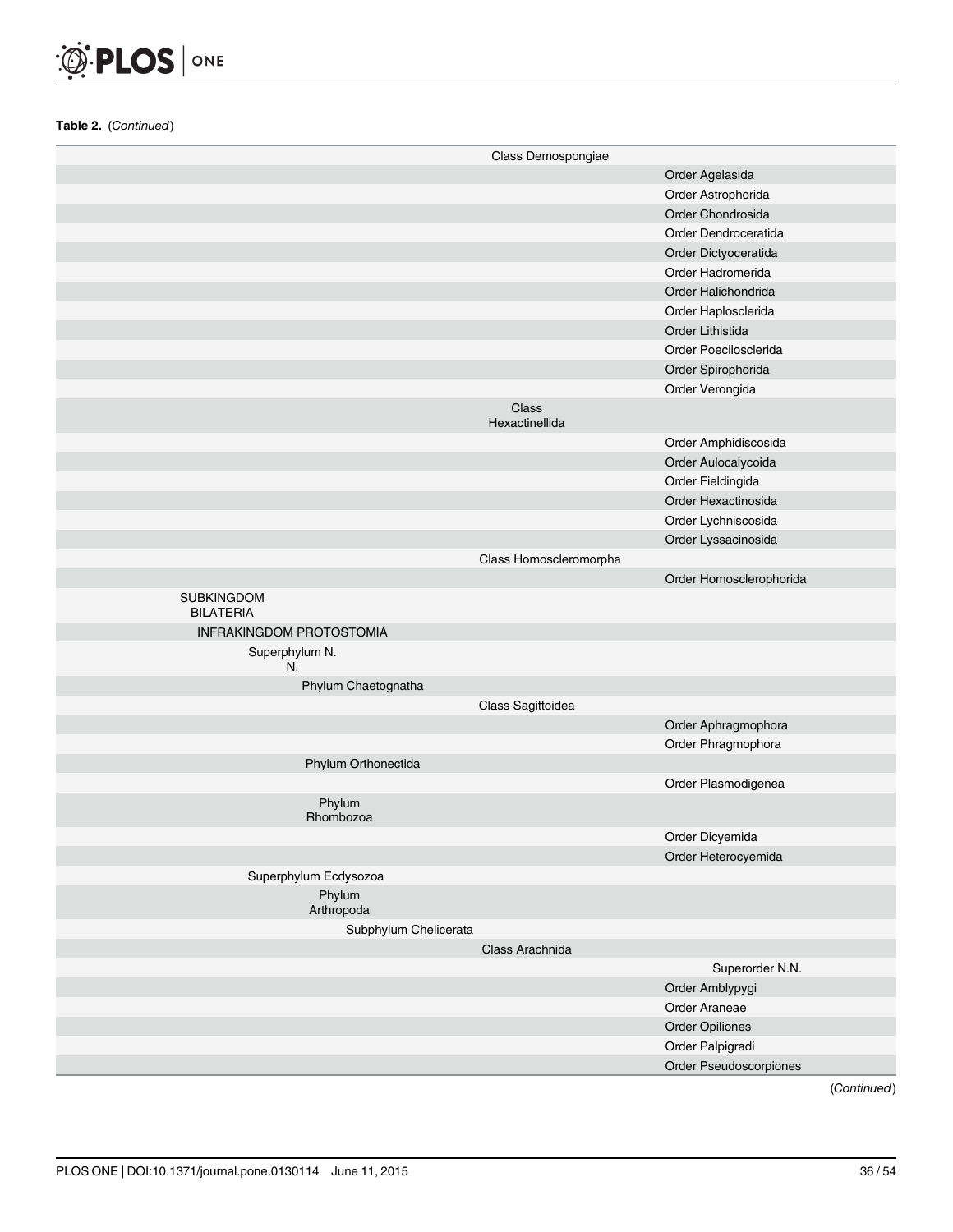

|                     |                        | Order Ricinulei               |
|---------------------|------------------------|-------------------------------|
|                     |                        | Order Schizomida              |
|                     |                        | <b>Order Scorpiones</b>       |
|                     |                        | Order Solifugae               |
|                     |                        | Order Uropygi                 |
|                     |                        | <b>Superorder Acariformes</b> |
|                     |                        | Order Sarcoptiformes          |
|                     |                        | Order Trombidiformes          |
|                     |                        | Superorder Parasitiformes     |
|                     |                        | Order Holothyrida             |
|                     |                        | Order Ixodida                 |
|                     |                        | Order Mesostigmata            |
|                     |                        | Order Opilioacarida           |
|                     | Class<br>Merostomata   |                               |
|                     |                        | Order Xiphosura               |
|                     | Class<br>Pycnogonida   |                               |
|                     |                        | Order Pantopoda               |
| Subphylum Crustacea |                        |                               |
|                     | Class                  |                               |
|                     | Branchiopoda           |                               |
|                     |                        | Order Anostraca               |
|                     |                        | Order Diplostraca             |
|                     |                        | Order Laevicaudata            |
|                     |                        | Order Notostraca              |
|                     | Class<br>Cephalocarida |                               |
|                     |                        | Order Brachypoda              |
|                     | Class<br>Malacostraca  |                               |
|                     |                        | Subclass Eumalacostraca       |
|                     |                        | Superorder Eucarida           |
|                     |                        | Order Amphionidacea           |
|                     |                        | Order Decapoda                |
|                     |                        | Order Euphausiacea            |
|                     |                        | Superorder Peracarida         |
|                     |                        | Order Amphipoda               |
|                     |                        | Order Bochusacea              |
|                     |                        | Order Cumacea                 |
|                     |                        | Order Isopoda                 |
|                     |                        | Order Lophogastrida           |
|                     |                        | Order Mictacea                |
|                     |                        | Order Mysida                  |
|                     |                        | Order Spelaeogriphacea        |
|                     |                        | Order Tanaidacea              |
|                     |                        | Order Thermosbaenacea         |
|                     |                        | Superorder Syncarida          |
|                     |                        | Order Anaspidacea             |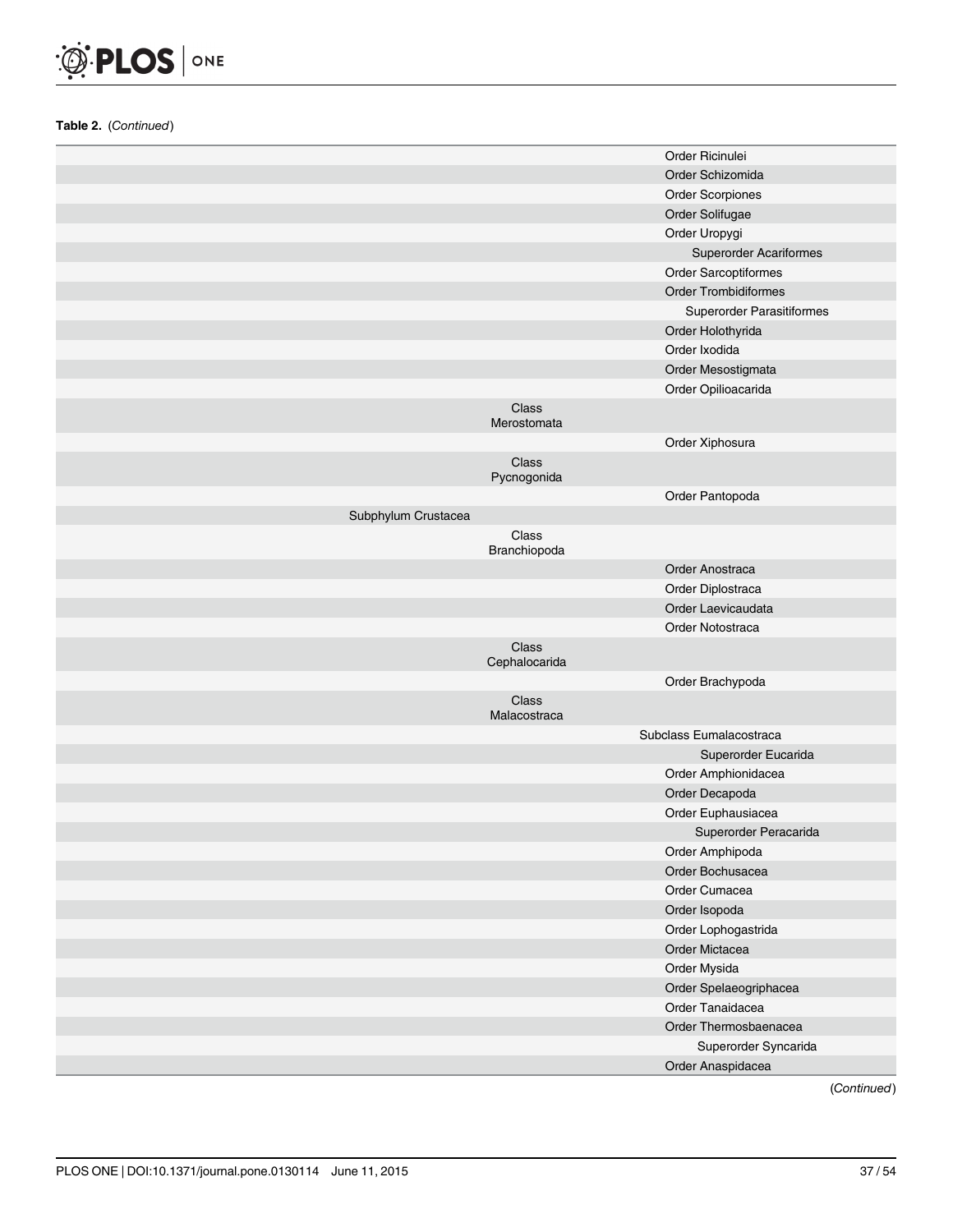

| Order Bathynellacea                           |
|-----------------------------------------------|
| Subclass Hoplocarida                          |
| Order Stomatopoda                             |
| Subclass Phyllocarida                         |
| Order Leptostraca                             |
| Class                                         |
| Maxillopoda                                   |
| Subclass<br><b>Branchiura</b>                 |
| Order Arguloida                               |
| Subclass<br>Copepoda                          |
| Infraclass Neocopepoda                        |
| Superorder Gymnoplea                          |
| Order Calanoida                               |
| Superorder Podoplea                           |
| Order Cyclopoida                              |
| Order Gelyelloida                             |
| Order Harpacticoida                           |
| Order Misophrioida                            |
| Order Monstrilloida                           |
| Order Mormonilloida                           |
| Order Siphonostomatoida                       |
| Infraclass Progymnoplea                       |
| Order Platycopioida                           |
| Subclass Mystacocarida                        |
| Order Mystacocaridida                         |
| Subclass Pentastomida                         |
| Order Cephalobaenida                          |
| Order Porocephalida                           |
| Subclass Tantulocarida (e.g., Basipodellidae) |
| Subclass Thecostraca                          |
| Infraclass Ascothoracida                      |
| Order Dendrogastrida                          |
| Order Laurida                                 |
| Infraclass Cirripedia                         |
| Superorder Acrothoracica                      |
| Order Cryptophialida                          |
| Order Lithoglyptida                           |
| Superorder Rhizocephala                       |
| Order Akentrogonida                           |
| Order Kentrogonida                            |
| Superorder Thoracica                          |
| Order Ibliformes                              |
| Order Lepadiformes                            |
| Order Scalpelliformes                         |
| Order Sessilia                                |
| Infraclass Facetotecta (Hansenocaris)         |
| Class Ostracoda                               |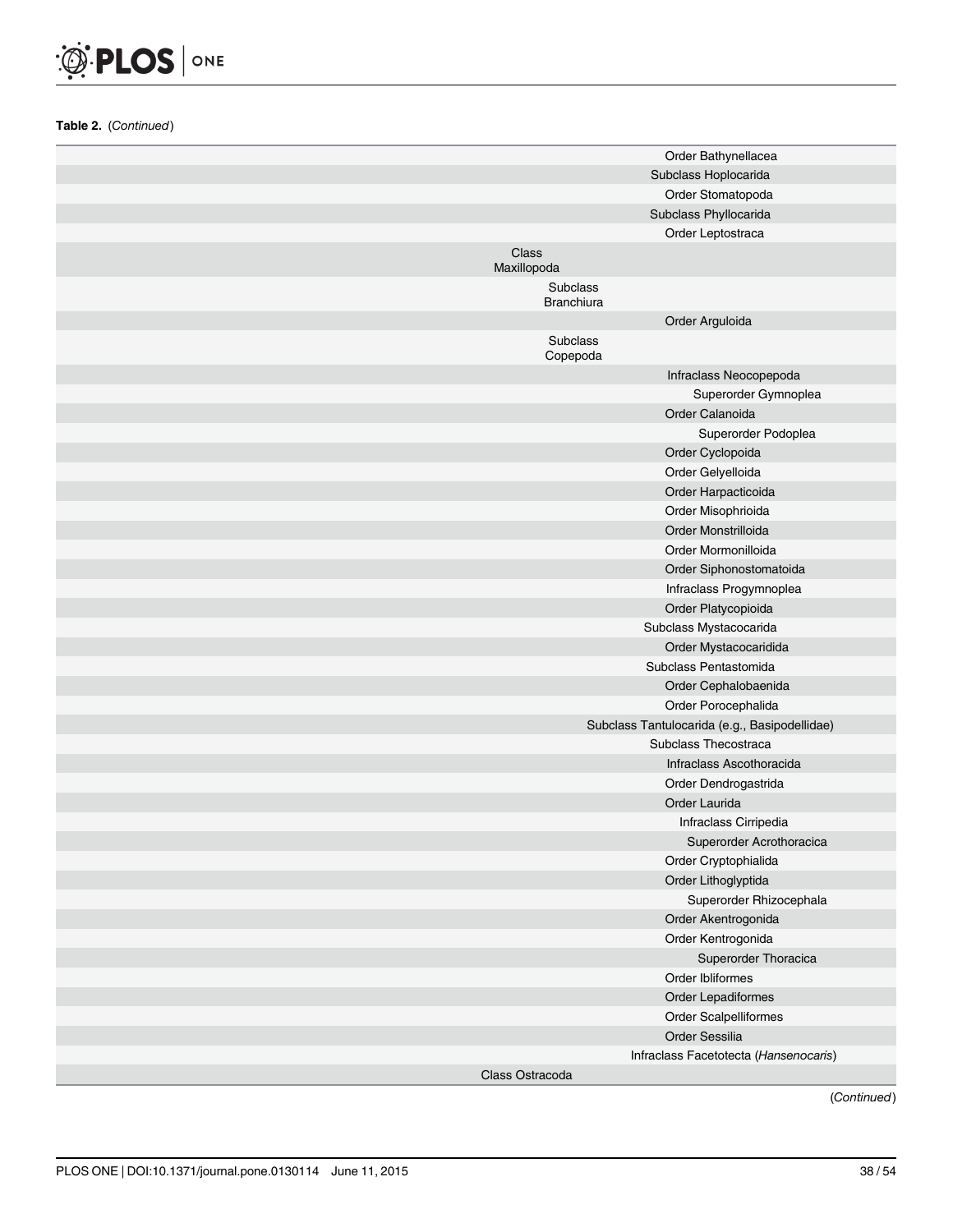

|                    |                        | Order Halocyprida            |
|--------------------|------------------------|------------------------------|
|                    |                        | Order Myodocopida            |
|                    |                        | Order Paleocopida            |
|                    |                        | Order Platycopida            |
|                    |                        | Order Podocopida             |
|                    |                        |                              |
|                    | Class Remipedia        |                              |
|                    |                        | Order Nectiopoda             |
| Subphylum Hexapoda |                        |                              |
|                    | Class Collembola       |                              |
|                    |                        | Order Entomobryomorpha       |
|                    |                        | Order Neelipleona            |
|                    |                        | Order Poduromorpha           |
|                    |                        | Order Symphypleona           |
|                    | Class<br>Diplura       |                              |
|                    |                        | Order N.N. (e.g., Japygidae) |
|                    | Class<br>Insecta       |                              |
|                    |                        | Subclass Archaeognatha       |
|                    |                        | Order Archaeognatha          |
|                    | Subclass<br>Dicondylia |                              |
|                    |                        | Order Zygentoma              |
|                    | Subclass<br>Pterygota  |                              |
|                    |                        | Infraclass Neoptera          |
|                    |                        | Superorder Holometabola      |
|                    |                        | Order Coleoptera             |
|                    |                        | Order Diptera                |
|                    |                        | Order Hymenoptera            |
|                    |                        | Order Lepidoptera            |
|                    |                        | Order Mecoptera              |
|                    |                        | Order Siphonaptera           |
|                    |                        | Order Strepsiptera           |
|                    |                        | Order Trichoptera            |
|                    |                        |                              |
|                    |                        | Superorder Neuropterida      |
|                    |                        | Order Megaloptera            |
|                    |                        | Order Neuroptera             |
|                    |                        | Order Raphidioptera          |
|                    |                        | Superorder Paraneoptera      |
|                    |                        | Order Hemiptera              |
|                    |                        | Order Psocodea               |
|                    |                        | Order Thysanoptera           |
|                    |                        | Superorder Polyneoptera      |
|                    |                        | Order Blattodea              |
|                    |                        | Order Dermaptera             |
|                    |                        | Order Embioptera             |
|                    |                        | Order Grylloblattodea        |
|                    |                        | Order Mantodea               |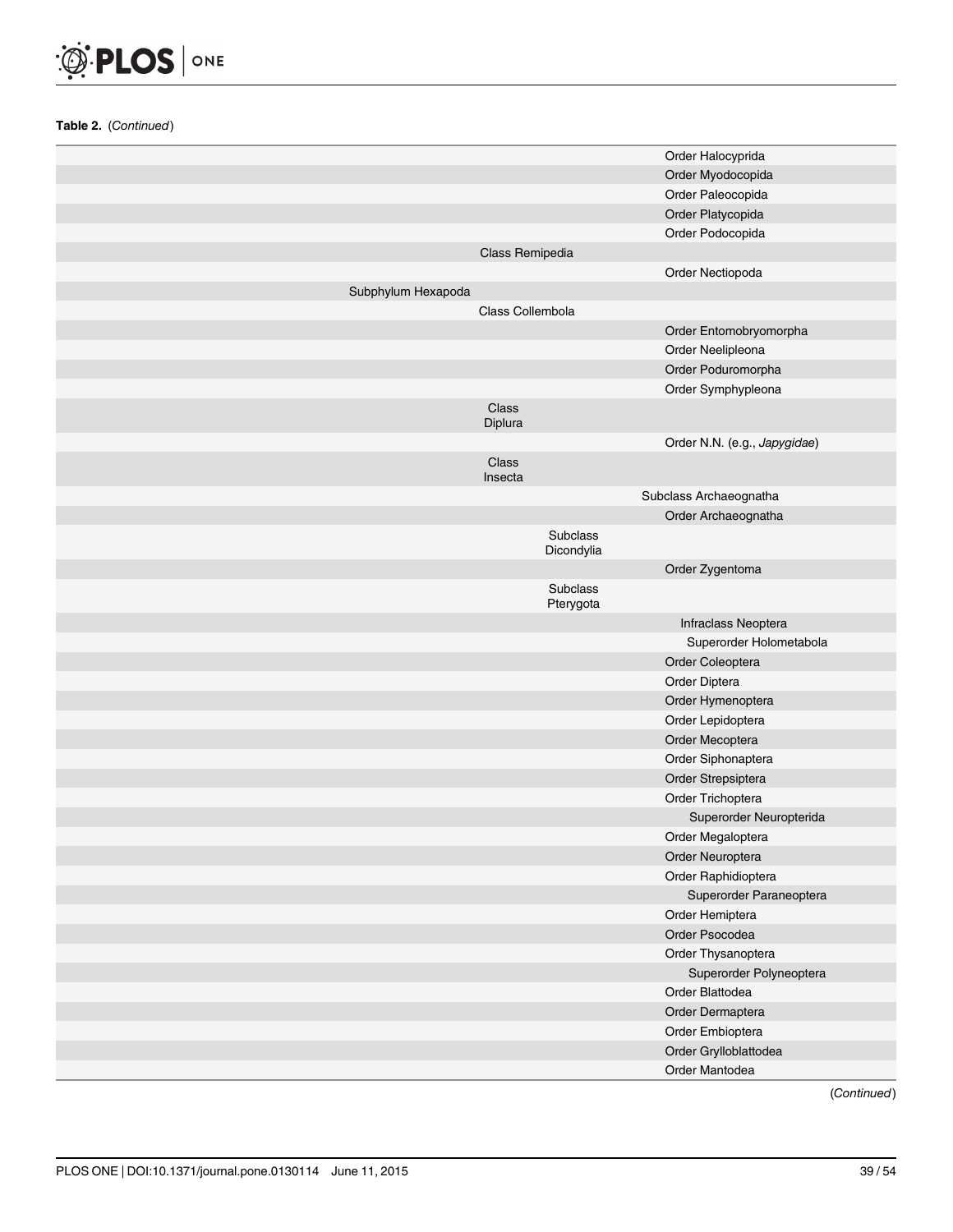

|                     |                         | Order Mantophasmatodea     |
|---------------------|-------------------------|----------------------------|
|                     |                         | Order Orthoptera           |
|                     |                         | Order Phasmida             |
|                     |                         | Order Plecoptera           |
|                     |                         | Order Zoraptera            |
|                     |                         | Infraclass Palaeoptera     |
|                     |                         | Order Ephemeroptera        |
|                     |                         | Order Odonata              |
|                     | Class<br>Protura        |                            |
|                     |                         | Order Acerentomata         |
|                     |                         | Order Eosentomata          |
|                     |                         | Order Sinentomata          |
| Subphylum Myriapoda |                         |                            |
|                     | Class Chilopoda         |                            |
|                     |                         | Order Craterostigmomorpha  |
|                     |                         | Order Geophilomorpha       |
|                     |                         | Order Lithobiomorpha       |
|                     |                         | Order Scolopendromorpha    |
|                     |                         | Order Scutigeromorpha      |
|                     | Class Diplopoda         |                            |
|                     |                         | Subclass Chilognatha       |
|                     |                         | Infraclass Helminthomorpha |
|                     |                         | Superorder N.N.            |
|                     |                         | Order Platydesmida         |
|                     |                         | Order Polyzoniida          |
|                     |                         | Order Siphonocryptida      |
|                     |                         | Order Siphonophorida       |
|                     |                         | Superorder Juliformia      |
|                     |                         | Order Julida               |
|                     |                         | Order Spirobolida          |
|                     |                         | Order Spirostreptida       |
|                     |                         | Superorder Nematophora     |
|                     |                         | Order Callipodida          |
|                     |                         | Order Chordeumatida        |
|                     |                         | Order Stemmiulida          |
|                     |                         | Order Siphoniulida         |
|                     |                         | Superorder Merochaeta      |
|                     |                         | Order Polydesmida          |
|                     |                         | Infraclass Pentazonia      |
|                     |                         | Order Glomerida            |
|                     |                         | Order Glomeridesmida       |
|                     |                         | Order Sphaerotheriida      |
|                     | Subclass<br>Penicillata |                            |
|                     |                         | Order Polyxenida           |
|                     | Class Pauropoda         |                            |
|                     |                         | Order Hexamerocerata       |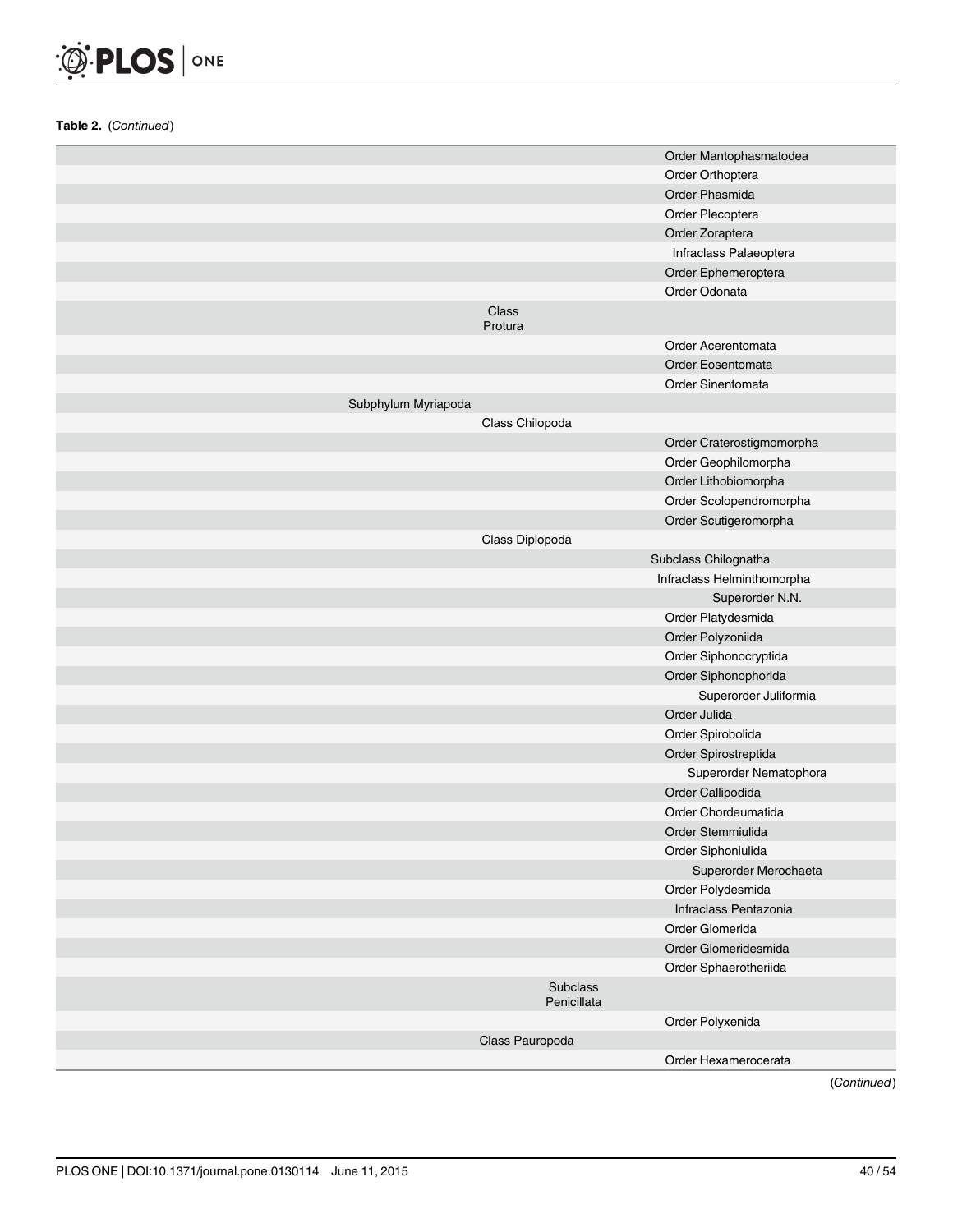

|                       |                        | Order Tetramerocerata                    |
|-----------------------|------------------------|------------------------------------------|
|                       |                        | Class Symphyla (e.g., Scolopendrellidae) |
| Phylum<br>Kinorhyncha |                        |                                          |
|                       |                        | Order Cyclorhagida                       |
|                       |                        | Order Homalorhagida                      |
| Phylum Loricifera     |                        |                                          |
|                       |                        | Order Nanaloricida                       |
| Phylum<br>Nematoda    |                        |                                          |
|                       | Class<br>Chromadorea   |                                          |
|                       |                        | Subclass Chromadoria                     |
|                       |                        | Order Chromadorida                       |
|                       |                        | Order Desmodorida                        |
|                       |                        | Order Desmoscolecida                     |
|                       |                        | Order Selachinematida                    |
|                       | Subclass Plectia       |                                          |
|                       |                        | Superorder Monhysterica                  |
|                       |                        | Order Monhysterida                       |
|                       |                        | Superorder Plectica                      |
|                       |                        | Order Benthimermithida                   |
|                       |                        | Order Leptolaimida                       |
|                       |                        | Order Plectida                           |
|                       |                        | Superorder Rhabditica                    |
|                       |                        | Order Diplogasterida                     |
|                       |                        | Order Drilonematida                      |
|                       |                        | Order Panagrolaimida                     |
|                       |                        | Order Rhabditida                         |
|                       |                        | Order Spirurida                          |
|                       |                        | Superorder Teratocephalica               |
|                       |                        | Order Teratocephalida                    |
|                       | Class Dorylaimea       |                                          |
|                       |                        | Subclass Bathyodontia                    |
|                       |                        | Order Bathyodontida                      |
|                       |                        | Order Mermithida                         |
|                       |                        | Order Mononchida                         |
|                       | Subclass<br>Dorylaimia |                                          |
|                       |                        | Order Dorylaimida                        |
|                       |                        | Subclass Trichocephalia                  |
|                       |                        | Order Dioctophymatida                    |
|                       |                        | Order Marimermithida                     |
|                       |                        | Order Muspiceida                         |
|                       |                        | Order Trichocephalida                    |
|                       | Class Enoplea          |                                          |
|                       | Subclass Enoplia       |                                          |
|                       |                        | Order Alaimida                           |
|                       |                        | Order Enoplida                           |
|                       |                        |                                          |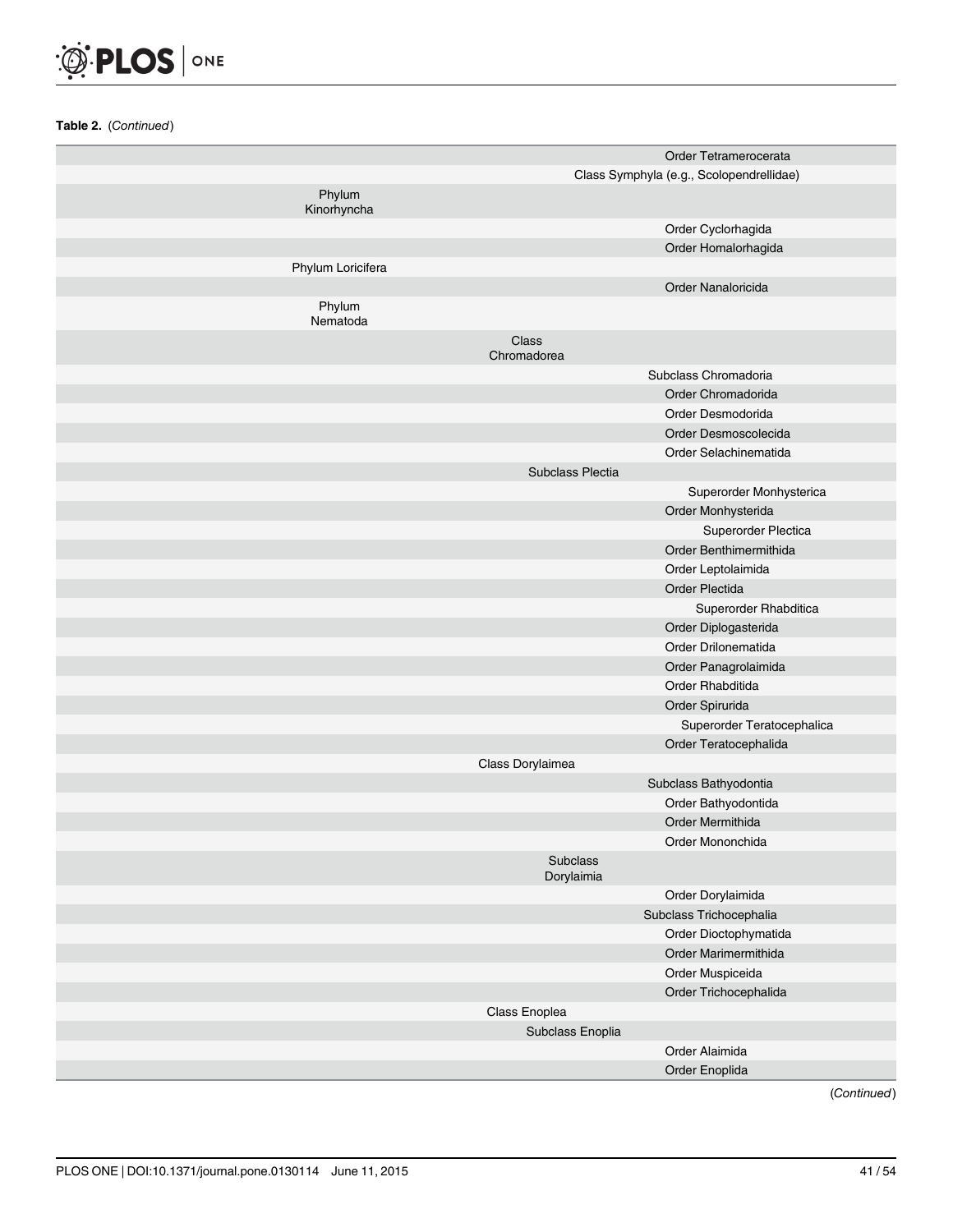

|                                         |                              | Order Ironida                  |
|-----------------------------------------|------------------------------|--------------------------------|
|                                         |                              | Order Rhaptothyreida           |
|                                         |                              | Order Trifusiida               |
|                                         |                              | Order Tripyloidida             |
|                                         |                              | Subclass Oncholaimia           |
|                                         |                              | Order Oncholaimida             |
|                                         | Subclass<br>Triplonchia      |                                |
|                                         |                              | Order Triplonchida             |
|                                         |                              | Order Tripylida                |
| Phylum Nematomorpha                     |                              |                                |
|                                         |                              | Order Gordioidea               |
|                                         |                              | Order Nectonematoidea          |
| Phylum Onychophora                      |                              |                                |
|                                         | Class Udeonycophora          |                                |
|                                         |                              | Order Euonycophora             |
| Phylum Priapula [= Priapulida]          |                              |                                |
|                                         |                              | Class N.N. (e.g., Priapulidae) |
| Phylum<br>Tardigrada                    |                              |                                |
|                                         | Class                        |                                |
|                                         | Eutardigrada                 |                                |
|                                         |                              | Order Apochela                 |
|                                         |                              | Order Parachela                |
|                                         | Class Heterotardigrada       |                                |
|                                         |                              | Order Arthrotardigrada         |
|                                         |                              | Order Echiniscoidea            |
| Superphylum Spiralia [= Lophotrochozoa] |                              |                                |
| Phylum Acanthocephala                   |                              |                                |
|                                         | Class<br>Archiacanthocephala |                                |
|                                         |                              | Order Apororhynchida           |
|                                         |                              | Order Gigantorhynchida         |
|                                         |                              | Order Moniliformida            |
|                                         |                              | Order Oligacanthorhynchida     |
|                                         | Class Eoacanthocephala       |                                |
|                                         |                              | Order Gyracanthocephala        |
|                                         |                              | Order Neoechinorhynchida       |
|                                         | Class<br>Palaeacanthocephala |                                |
|                                         |                              | Order Echinorhynchida          |
|                                         |                              | Order Heteramorphida           |
|                                         |                              | Order Polymorphida             |
|                                         | Class<br>Polyacanthocephala  |                                |
|                                         |                              | Order Polyacanthorhynchida     |
| Phylum Annelida                         |                              |                                |
|                                         | Class N.<br>N.               |                                |
|                                         |                              | Order Myzostomida              |
|                                         |                              |                                |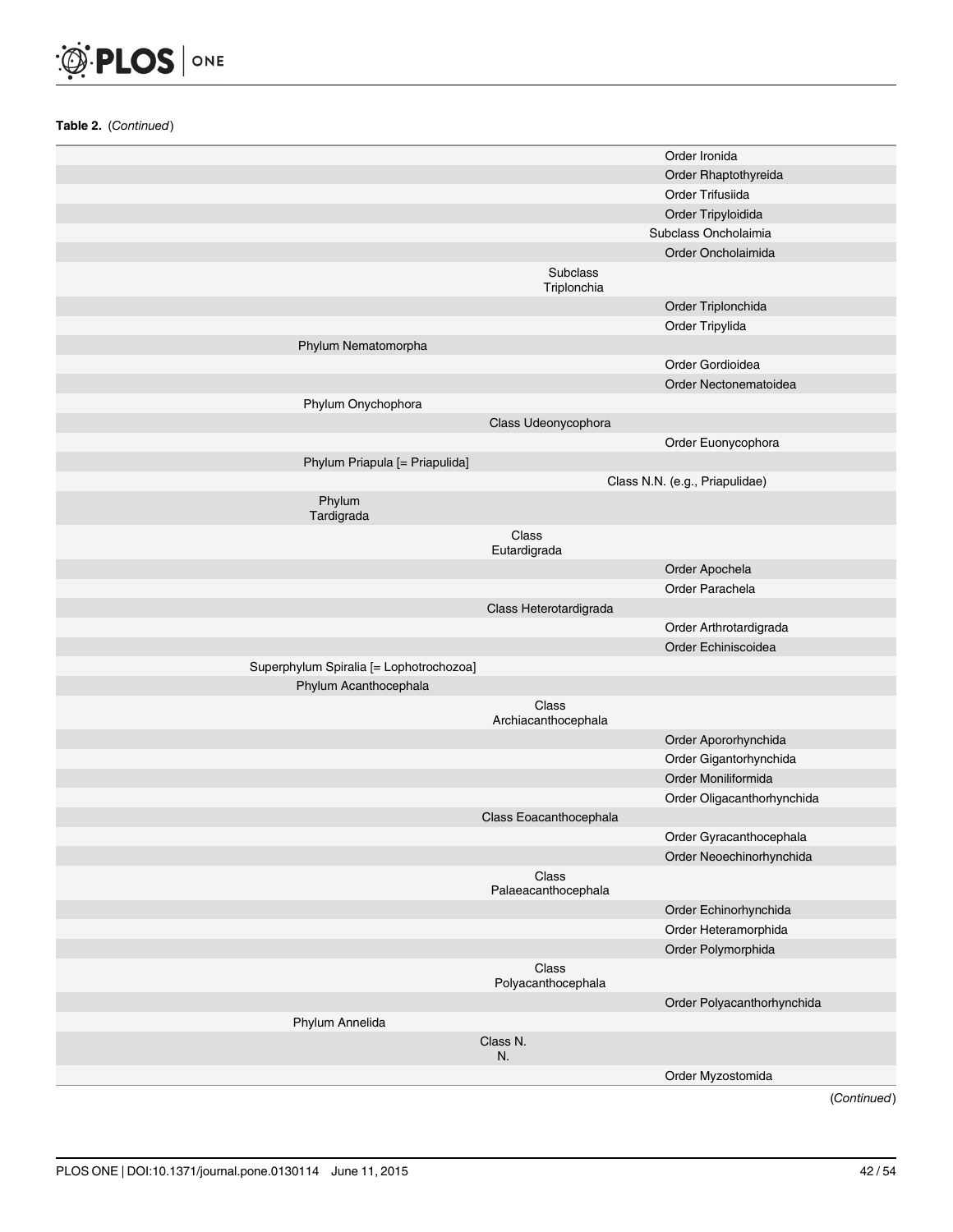

|                       | Class Clitellata        |                                           |
|-----------------------|-------------------------|-------------------------------------------|
|                       | Subclass                |                                           |
|                       | N.N.                    |                                           |
|                       |                         | Order Branchiobdellida                    |
|                       | Subclass<br>Hirudinea   |                                           |
|                       |                         | Order Acanthobdellida                     |
|                       |                         | Order Arhynchobdellida                    |
|                       |                         | Order Rhynchobdellida                     |
|                       |                         | Subclass Oligochaeta                      |
|                       |                         | Superorder N.N.                           |
|                       |                         | Order N.N. (Jennaria)                     |
|                       |                         | Order Enchytraeida                        |
|                       |                         | Order Haplotaxida                         |
|                       |                         | Order Lumbriculida                        |
|                       |                         | Order Tubificida                          |
|                       |                         | Superorder Metagynophora                  |
|                       |                         | Order Moniligastrida                      |
|                       |                         | Order Opistophora                         |
|                       | Class Polychaeta        |                                           |
|                       | <b>Subclass</b><br>N.N. |                                           |
|                       |                         | Order N.N. (e.g., Nerillidae)             |
|                       | Subclass Echiura        |                                           |
|                       |                         | Order Echiuroinea                         |
|                       |                         | Order Heteromyota                         |
|                       |                         | Order Xenopneusta                         |
|                       | Subclass Errantia       |                                           |
|                       |                         | Order Amphinomida                         |
|                       |                         | Order Eunicida                            |
|                       |                         | Order Phyllodocida                        |
|                       | Subclass<br>Sedentaria  |                                           |
|                       |                         | Infraclass Canalipalpata                  |
|                       |                         | Order Sabellida                           |
|                       |                         | Order Spionida                            |
|                       |                         | Order Terebellida                         |
|                       |                         | Infraclass Scolecida (e.g., Arenicolidae) |
| Phylum<br>Brachiopoda |                         |                                           |
|                       | Class Craniata          |                                           |
|                       |                         | Order Craniida                            |
|                       | Class Lingulata         |                                           |
|                       |                         | Order Lingulida                           |
|                       | Class Rhynchonellata    |                                           |
|                       |                         | Order Rhynchonellida                      |
|                       |                         | Order Terebratulida                       |
|                       |                         | Order Thecideida                          |
| Phylum Bryozoa        |                         |                                           |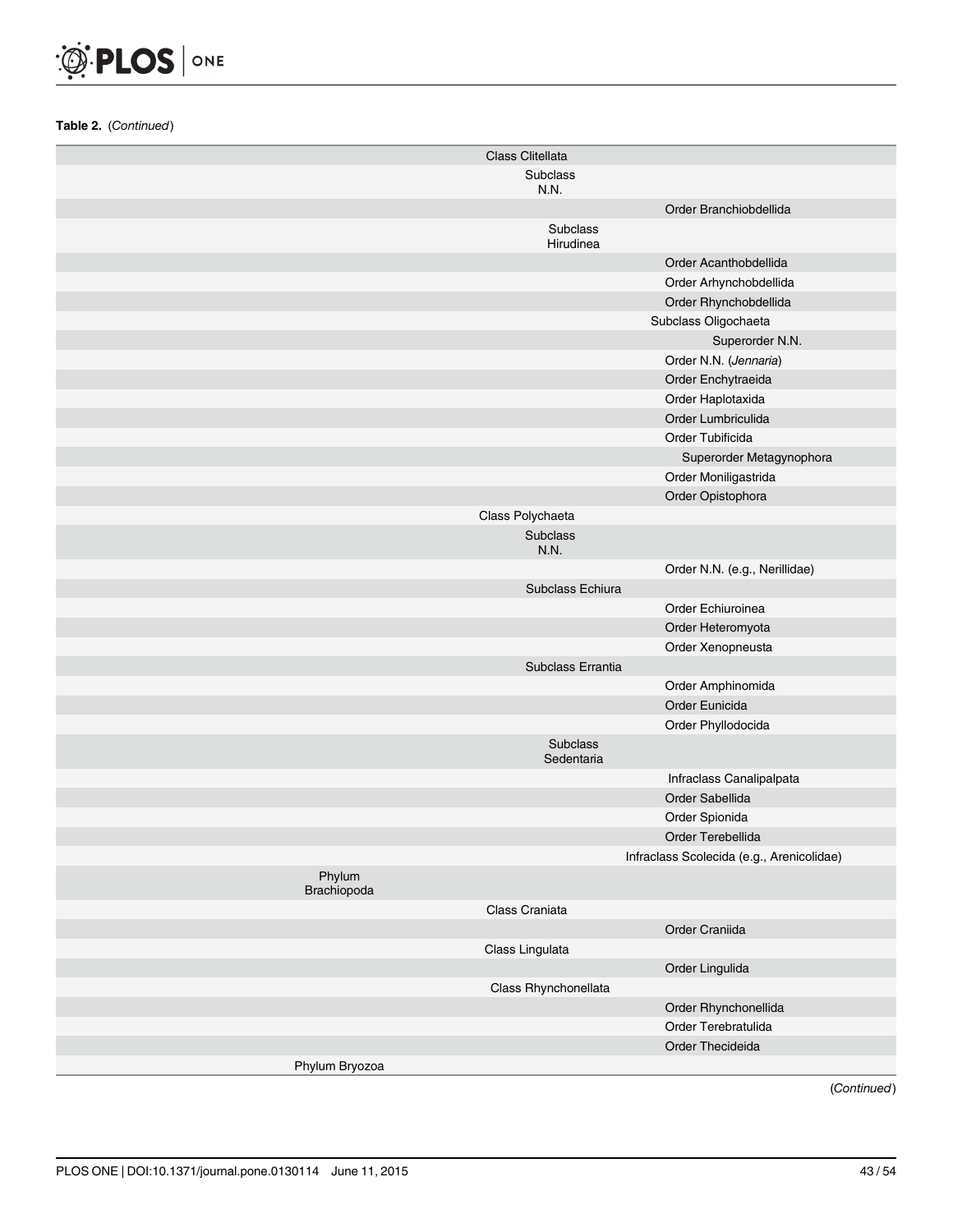

|                        | Class Gymnolaemata     |                          |
|------------------------|------------------------|--------------------------|
|                        |                        | Order Cheilostomata      |
|                        |                        | Order Ctenostomata       |
|                        | Class Phylactolaemata  |                          |
|                        |                        | Order Plumatellida       |
|                        | Class                  |                          |
|                        | Stenolaemata           |                          |
|                        |                        | Order Cyclostomata       |
| Phylum<br>Cycliophora  |                        |                          |
|                        | Class<br>Eucycliophora |                          |
|                        |                        | Order Symbiida           |
| Phylum<br>Entoprocta   |                        |                          |
|                        |                        | <b>Order Coloniales</b>  |
|                        |                        | Order Solitaria          |
| Phylum<br>Gastrotricha |                        |                          |
|                        |                        | Order Chaetonotida       |
|                        |                        | Order Macrodasyida       |
| Phylum Gnathostomulida |                        |                          |
|                        |                        | Order Bursovaginoidea    |
|                        |                        | Order Filospermoidea     |
| Phylum Micrognathozoa  |                        |                          |
|                        | Class Micrognathozoa   |                          |
|                        |                        | Order Limnognathida      |
| Phylum Mollusca        |                        |                          |
|                        | Class Bivalvia         |                          |
|                        |                        | Subclass Autobranchia    |
|                        |                        | Superorder Heteroconchia |
|                        |                        | Order Carditida          |
|                        |                        | Order Lucinida           |
|                        |                        | Order Myida              |
|                        |                        | Order Pholadomyida       |
|                        |                        | Order Trigoniida         |
|                        |                        | Order Unionida           |
|                        |                        | Order Veneroida          |
|                        |                        | Superorder Pteriomorphia |
|                        |                        | Order Arcida             |
|                        |                        | Order Limida             |
|                        |                        | Order Mytilida           |
|                        |                        | Order Ostreida           |
|                        |                        | Order Pectinida          |
|                        |                        | Order Pteriida           |
|                        |                        | Subclass Protobranchia   |
|                        |                        | Order Nuculanida         |
|                        |                        | Order Nuculida           |
|                        |                        | Order Solemyoida         |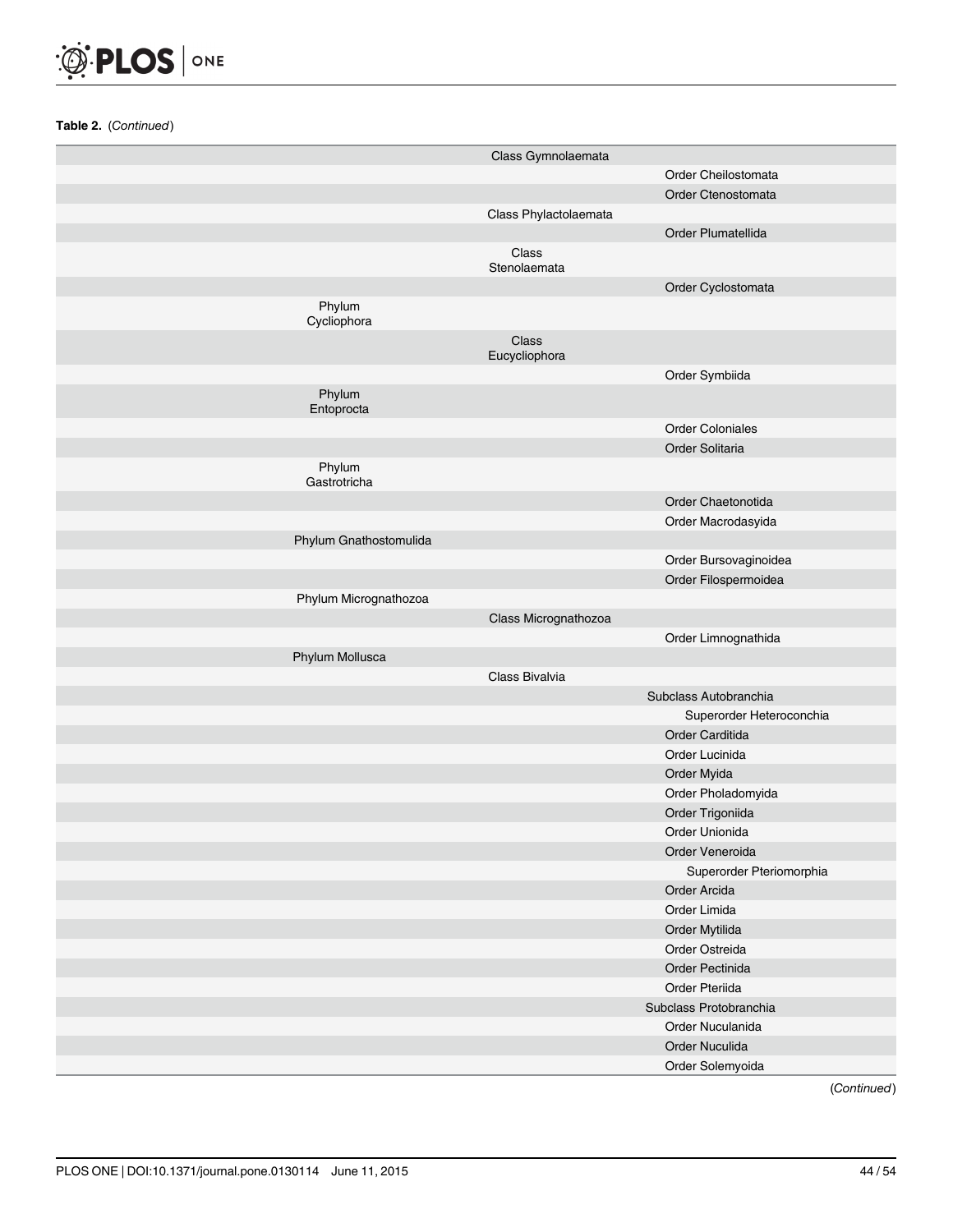

| Class<br>Caudofoveata                                    |
|----------------------------------------------------------|
| Order Chaetodermatida                                    |
| Class<br>Cephalopoda                                     |
| Subclass<br>Coleoidea                                    |
| Superorder Decabrachia                                   |
| Order Sepiida                                            |
| Order Sepiolida                                          |
| Order Spirulida                                          |
| Order Teuthida                                           |
| Superorder Octobrachia                                   |
| Order Octopoda                                           |
| Order Vampyromorphida                                    |
| Subclass Nautiloidea                                     |
| Order Nautilida                                          |
| Class<br>Gastropoda                                      |
| Subclass Caenogastropoda                                 |
| Order Littorinimorpha                                    |
| Order Neogastropoda                                      |
| Subclass Cocculiniformia (e.g., Cocculinidae)            |
| Subclass Heterobranchia                                  |
| Order Acochlidioidea                                     |
| Order Anaspidea                                          |
| Order Cephalaspidea                                      |
| Order Gymnosomata                                        |
| Order Hygrophila                                         |
| Order Nudibranchia                                       |
| Order Pleurobranchomorpha                                |
| Order Runcinacea                                         |
| Order Sacoglossa                                         |
| Order Stylommatophora                                    |
| Order Systellommatophora                                 |
| Order Thecosomata                                        |
| Order Umbraculida                                        |
| Subclass Neomphalina                                     |
| Order N.N. (e.g., Neomphalidae)                          |
| Subclass Neritimorpha                                    |
| Order Cycloneritimorpha<br>Subclass Patellogastropoda    |
|                                                          |
| Order N.N. (e.g., Patellidae)<br>Subclass Vetigastropoda |
| Order N.N. (e.g., Ataphridae)                            |
| Class Monoplacophora                                     |
| Order Tryblidiida                                        |
| Class Polyplacophora                                     |
| Order Chitonida                                          |
|                                                          |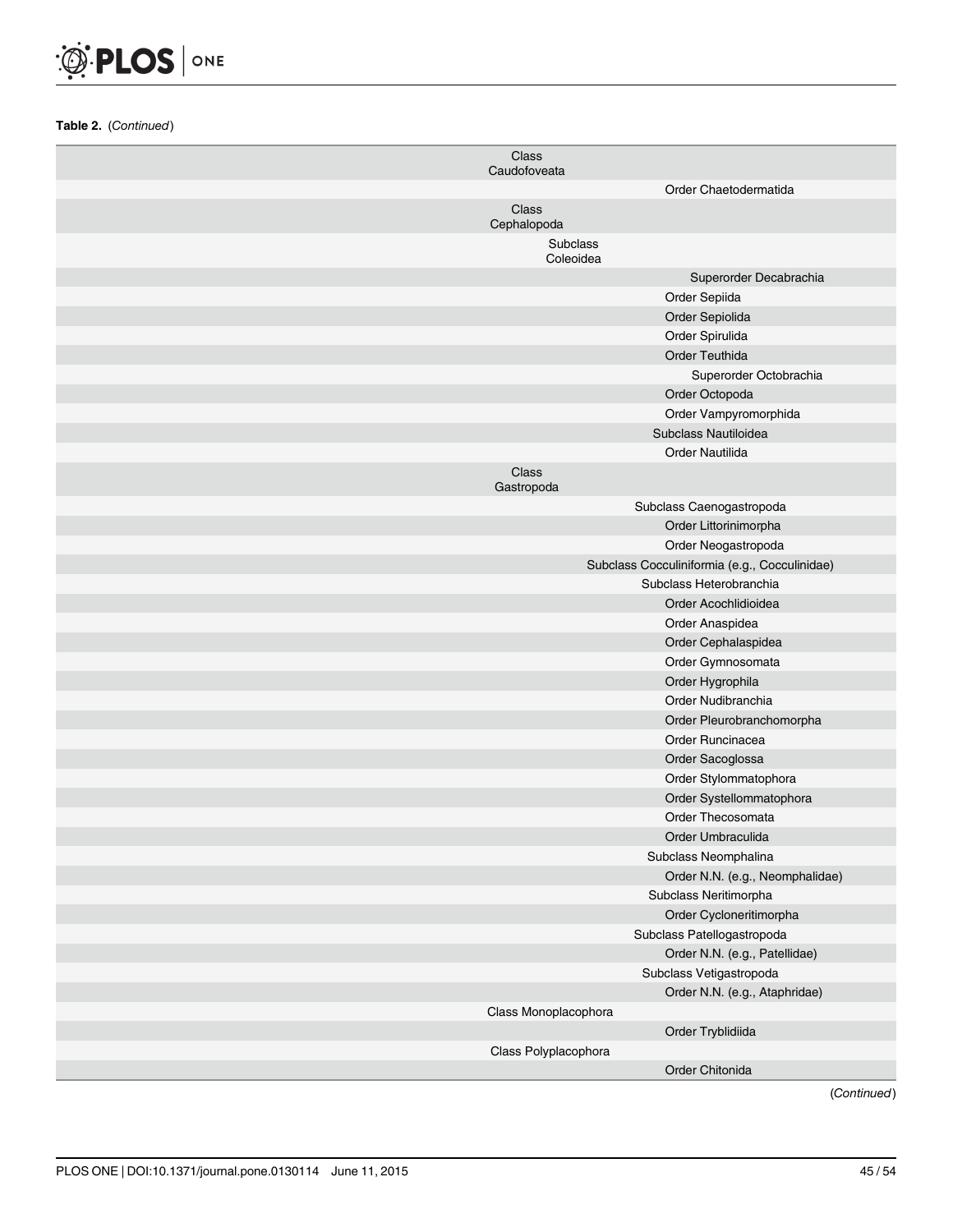

|                            |                                | Order Lepidopleurida                    |
|----------------------------|--------------------------------|-----------------------------------------|
|                            | Class<br>Scaphopoda            |                                         |
|                            |                                | Order Dentaliida                        |
|                            |                                | Order Gadilida                          |
|                            | Class                          |                                         |
|                            | Solenogastres                  |                                         |
|                            |                                | Superorder Aplotegmentaria              |
|                            |                                | Order Cavibelonia                       |
|                            |                                | Order Sterrofustia                      |
|                            |                                | Superorder Pachytegmentaria             |
|                            |                                | Order Neomeniamorpha                    |
|                            |                                | Order Pholidoskepia                     |
| Phylum<br>Nemertea         |                                |                                         |
|                            | Class<br>Anopla                |                                         |
|                            |                                | Order N.N. (e.g., Gorgonorhynchidae)    |
|                            | Class<br>Enopla                |                                         |
|                            |                                | Order Monostilifera                     |
|                            |                                | Order Polystilifera                     |
|                            |                                | Class Paleonemertea (e.g., Carinomidae) |
| Phylum<br>Phoronida        |                                |                                         |
|                            | Class N.N. (e.g.,<br>Phoronis) |                                         |
| Phylum Platyhelminthes     |                                |                                         |
| Subphylum Catenulidea      |                                |                                         |
|                            |                                | Order Catenulida                        |
| Subphylum<br>Rhabditophora |                                |                                         |
|                            | Class Macrostomorpha           |                                         |
|                            |                                | Order Haplopharyngida                   |
|                            |                                | Order Macrostomida                      |
|                            | Class Neoophora                |                                         |
|                            |                                | Subclass Eulecithophora                 |
|                            |                                | Infraclass Adiaphanida                  |
|                            |                                | Order Fecampiida                        |
|                            |                                | Order Prolecithophora                   |
|                            |                                | Order Tricladida                        |
|                            |                                | Infraclass Rhabdocoela                  |
|                            |                                | Order Dalytyphloplanida                 |
|                            |                                | Order Endoaxonemata                     |
|                            |                                | Order Kalyptorhynchia                   |
|                            |                                | Subclass Neodermata                     |
|                            |                                | Infraclass Cestoda                      |
|                            |                                | Order Amphilinidea                      |
|                            |                                | Order Bothriocephalidea                 |
|                            |                                | Order Caryophyllidea                    |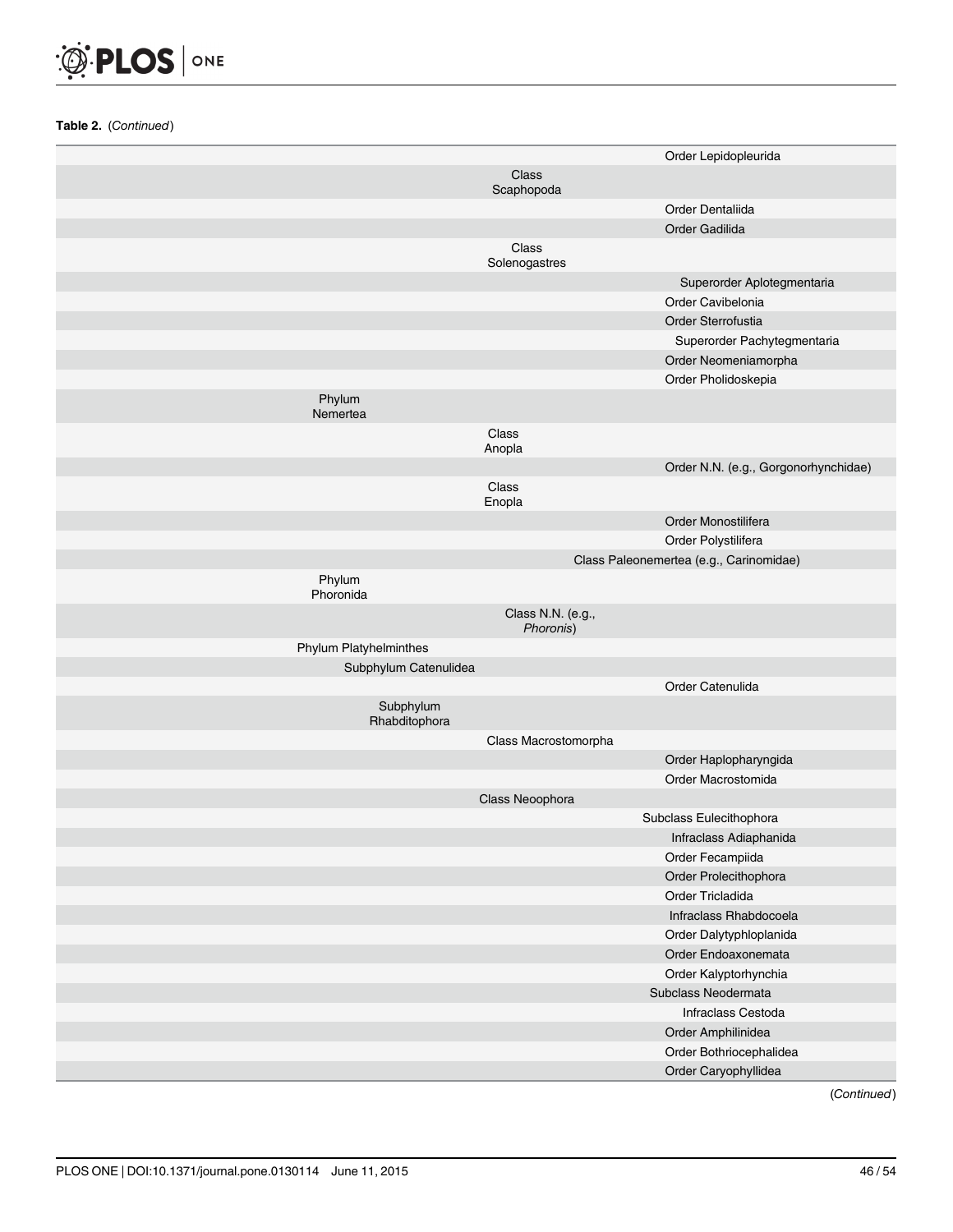

|                     |                         | Order Cyclophyllidea                   |
|---------------------|-------------------------|----------------------------------------|
|                     |                         | Order Diphyllidea                      |
|                     |                         | Order Diphyllobothriidea               |
|                     |                         | Order Gyrocotylidea                    |
|                     |                         | Order Lecanicephalidea                 |
|                     |                         | Order Litobothridea                    |
|                     |                         | Order Proteocephalidea                 |
|                     |                         | Order Pseudophyllidea                  |
|                     |                         | Order Rhinebothriidea                  |
|                     |                         | Order Spathebothriidea                 |
|                     |                         | Order Tetrabothriidea                  |
|                     |                         | Order Tetraphyllidea                   |
|                     |                         | Order Trypanorhyncha                   |
|                     |                         | Infraclass Monogenea                   |
|                     |                         | Order Capsalidea                       |
|                     |                         | Order Chimaericolidea                  |
|                     |                         | Order Dactylogyridea                   |
|                     |                         | Order Diclybothriidea                  |
|                     |                         | Order Gyrodactylidea                   |
|                     |                         | Order Mazocraeidea                     |
|                     |                         | Order Monocotylidea                    |
|                     |                         | Order Montchadskyellidea               |
|                     |                         | Order Polystomatidea                   |
|                     |                         | Infraclass Trematoda                   |
|                     |                         | Order Aspidogastrida                   |
|                     |                         | Order Diplostomida                     |
|                     |                         | Order Plagiorchiida                    |
|                     |                         | Order Stichocotylida                   |
|                     | Class                   |                                        |
|                     | Polycladidea            |                                        |
|                     |                         | Order Lecithoepitheliata               |
|                     |                         | Order Polycladida                      |
|                     | Subclass<br>Proseriatia |                                        |
|                     |                         | Order Proseriata                       |
| Phylum Rotifera     |                         |                                        |
|                     | Class Eurotatoria       |                                        |
|                     |                         | Subclass Bdelloidea (e.g., Adinetidae) |
|                     | Subclass<br>Monogonta   |                                        |
|                     |                         | Order Collothecaceae                   |
|                     |                         | Order Flosculariaceae                  |
|                     |                         | Order Ploima                           |
|                     | Class<br>Pararotatoria  |                                        |
|                     |                         | Order Seisonacea                       |
| Phylum<br>Sipuncula |                         |                                        |
|                     | Class Phascolosomatidea |                                        |
|                     |                         |                                        |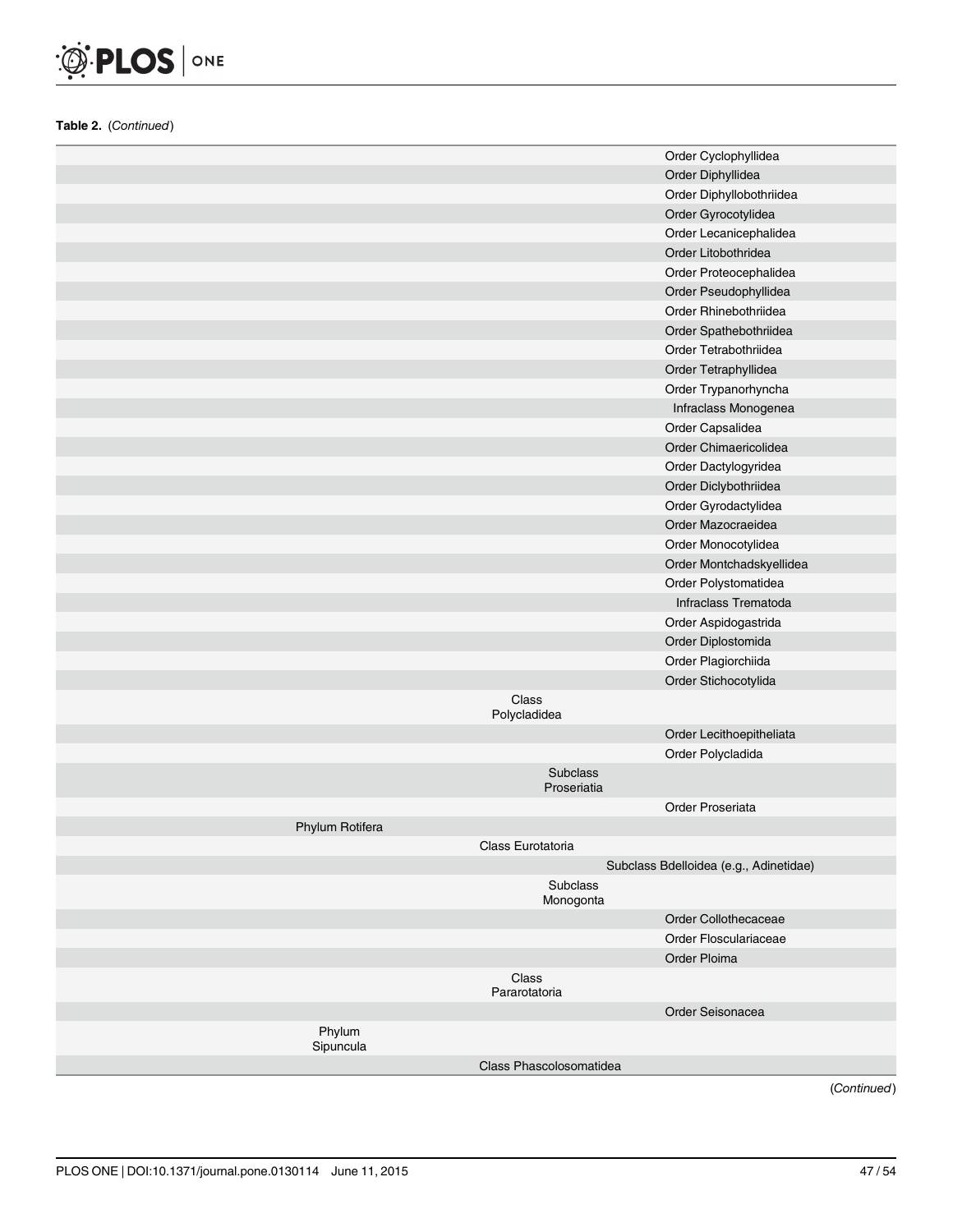

|                                             | Order Aspidosiphoniformes     |
|---------------------------------------------|-------------------------------|
|                                             | Order Phascolosomatiformes    |
| Class<br>Sipunculidea                       |                               |
|                                             | Order Golfingiiformes         |
|                                             | Order Sipunculiformes         |
| <b>INFRAKINGDOM</b><br><b>DEUTEROSTOMIA</b> |                               |
| Phylum Chordata                             |                               |
| Subphylum Cephalochordata                   |                               |
|                                             | Order Amphioxiformes          |
| Subphylum Urochordata                       |                               |
|                                             | Class Appendicularia          |
|                                             | Order Copelata                |
| Class Ascidiacea                            |                               |
|                                             | Order Enterogona              |
|                                             | Order Pleurogona              |
| Class Thaliacea                             |                               |
|                                             |                               |
|                                             | Order Doliolida               |
|                                             | Order Pyrosomida              |
|                                             | Order Salpida                 |
| Subphylum Vertebrata [= Craniata]           |                               |
| Infraphylum Agnatha                         |                               |
|                                             | Class<br>Cephalaspidomorphi   |
|                                             | Order Petromyzontiformes      |
| Class<br>Myxini                             |                               |
|                                             | Order Myxiniformes            |
| Infraphylum Gnathostomata                   |                               |
| Superclass Actinopterygii                   |                               |
| Class<br>Chondrostei                        |                               |
|                                             | <b>Order Acipenseriformes</b> |
| Class Cladistei                             |                               |
|                                             | Order Polypteriformes         |
| Class Holostei                              |                               |
|                                             | <b>Order Amiiformes</b>       |
|                                             | Order Lepisosteiformes        |
| Class Teleostei                             |                               |
|                                             | Order Acanthuriformes         |
|                                             | Order Albuliformes            |
|                                             | Order Alepocephaliformes      |
|                                             | <b>Order Anabantiformes</b>   |
|                                             | Order Anguilliformes          |
|                                             | Order Argentiniformes         |
|                                             | Order Ateleopodiformes        |
|                                             | <b>Order Atheriniformes</b>   |
|                                             |                               |
|                                             | <b>Order Aulopiformes</b>     |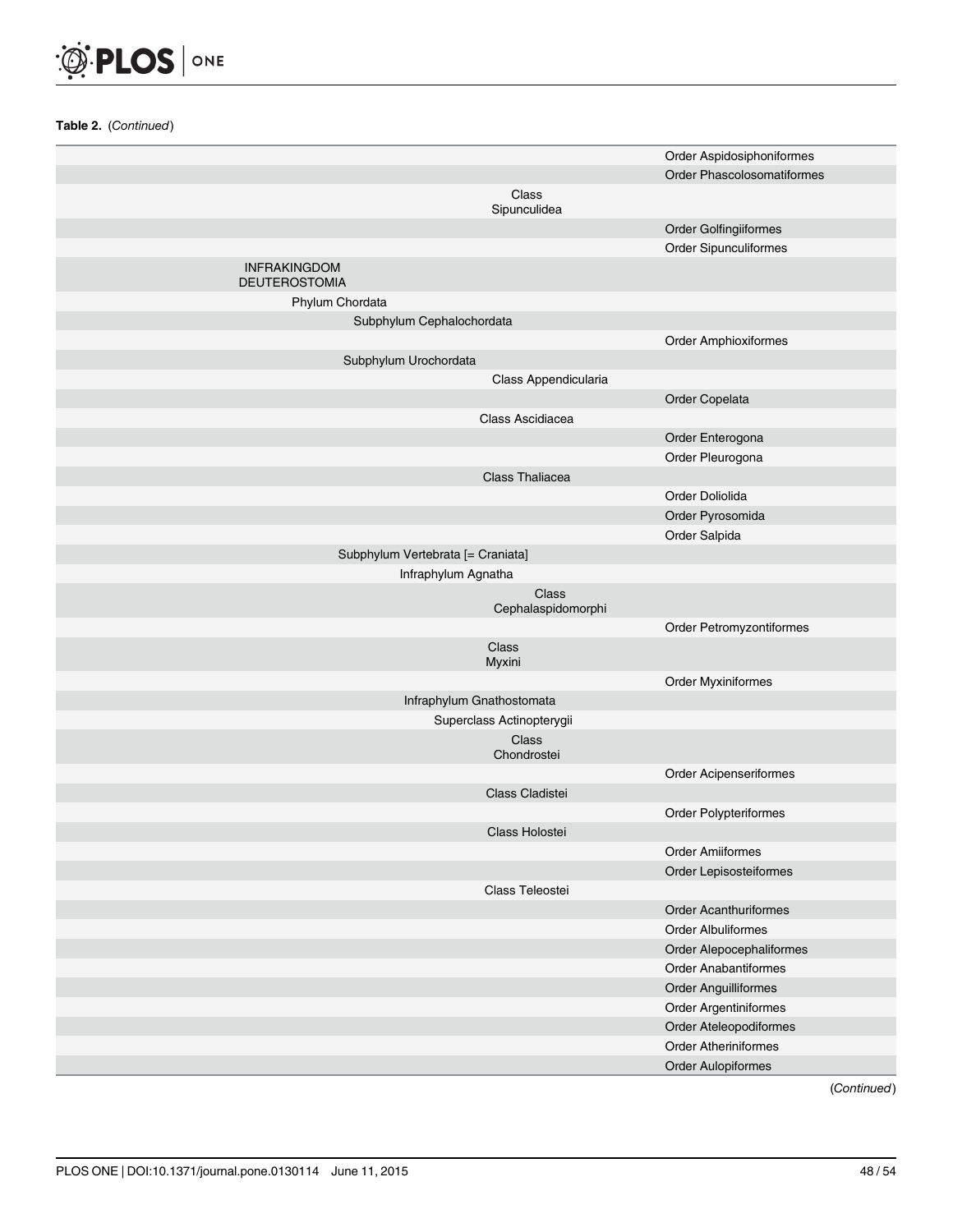

| <b>Order Batrachoidiformes</b> |
|--------------------------------|
| <b>Order Beloniformes</b>      |
| Order Beryciformes             |
| Order Blenniiformes            |
| Order Carangiformes            |
| <b>Order Centrarchiformes</b>  |
| <b>Order Characiformes</b>     |
| Order Cichliformes             |
| Order Cirrhitiformes           |
| Order Clupeiformes             |
| Order Cypriniformes            |
| Order Cyprinodontiformes       |
| Order Elopiformes              |
| Order Ephippiformes            |
| <b>Order Esociformes</b>       |
| <b>Order Gadiformes</b>        |
| <b>Order Galaxiiformes</b>     |
| <b>Order Gobiiformes</b>       |
| Order Gonorynchiformes         |
| Order Gymnotiformes            |
| <b>Order Hidontiformes</b>     |
| <b>Order Holocentriformes</b>  |
| Order Istiophoriformes         |
| <b>Order Kurtiformes</b>       |
| <b>Order Labriformes</b>       |
| Order Lampridiformes           |
| Order Lepidogalaxiiformes      |
| Order Lobotiformes             |
| Order Lophiiformes             |
| <b>Order Mugiliformes</b>      |
| Order Myctophiformes           |
| <b>Order Notacanthiformes</b>  |
| Order Ophidiiformes            |
| <b>Order Osmeriformes</b>      |
| Order Osteoglossiformes        |
| Order Pempheriformes           |
| Order Perciformes              |
| Order Percopsiformes           |
| Order Pholidichthyiformes      |
| Order Pleuronectiformes        |
| Order Polymixiiformes          |
| Order Salmoniformes            |
| <b>Order Scombriformes</b>     |
| <b>Order Siluriformes</b>      |
| Order Spariformes              |
| <b>Order Stomiatiformes</b>    |
| Order Stylephoriformes         |
| Order Synbranchiformes         |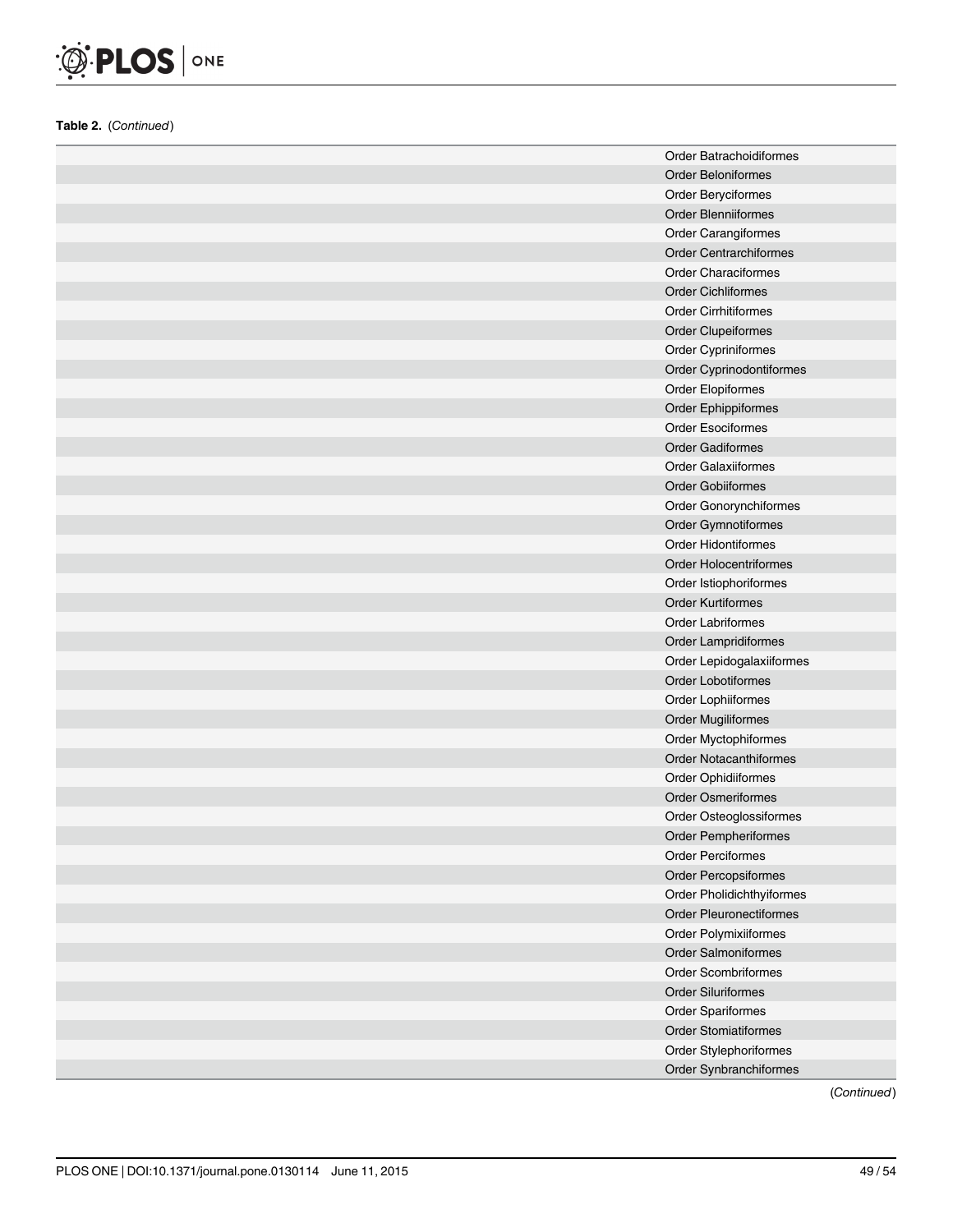

|                              | Order Syngnathiformes               |
|------------------------------|-------------------------------------|
|                              | Order Terapontiformes               |
|                              | Order Tetraodontiformes             |
|                              | Order Uranoscopiformes              |
|                              | Order Zeiformes                     |
| Superclass<br>Chondrichthyes |                                     |
| Class Elasmobranchii         |                                     |
|                              | <b>Order Carcharhiniformes</b>      |
|                              | Order Heterodontiformes             |
|                              | <b>Order Hexanchiformes</b>         |
|                              | <b>Order Lamniformes</b>            |
|                              | Order Myliobatiformes               |
|                              | Order Orectolobiformes              |
|                              | <b>Order Pristiformes</b>           |
|                              | Order Pristiophoriformes            |
|                              | Order Rajiformes                    |
|                              | Order Squaliformes                  |
|                              | Order Squatiniformes                |
|                              | Order Torpediniformes               |
| Class<br>Holocephali         |                                     |
|                              | <b>Order Chimaeriformes</b>         |
| Superclass Sarcopterygii     |                                     |
| Class<br>Coelacanthi         |                                     |
|                              | <b>Order Coelacanthiformes</b>      |
| Class<br>Dipnoi              |                                     |
|                              | <b>Order Ceratodontiformes</b>      |
|                              | Order Lepidosirenoformes            |
| Superclass Tetrapoda         |                                     |
| Class Amphibia               |                                     |
|                              | Order Anura                         |
|                              | Order Caudata                       |
|                              | Order Gymnophiona                   |
| Class Mammalia               |                                     |
|                              | Subclass Prototheria                |
|                              | Order Monotremata                   |
| Subclass Theria              |                                     |
|                              | Infraclass Eutheria [= Placentalia] |
|                              | Order Afrosoricida                  |
|                              | Order Artiodactyla                  |
|                              | Order Carnivora<br>Order Cetacea    |
|                              |                                     |
|                              | Order Chiroptera<br>Order Cingulata |
|                              | Order Dermoptera                    |
|                              |                                     |
|                              | Order Erinaceomorpha                |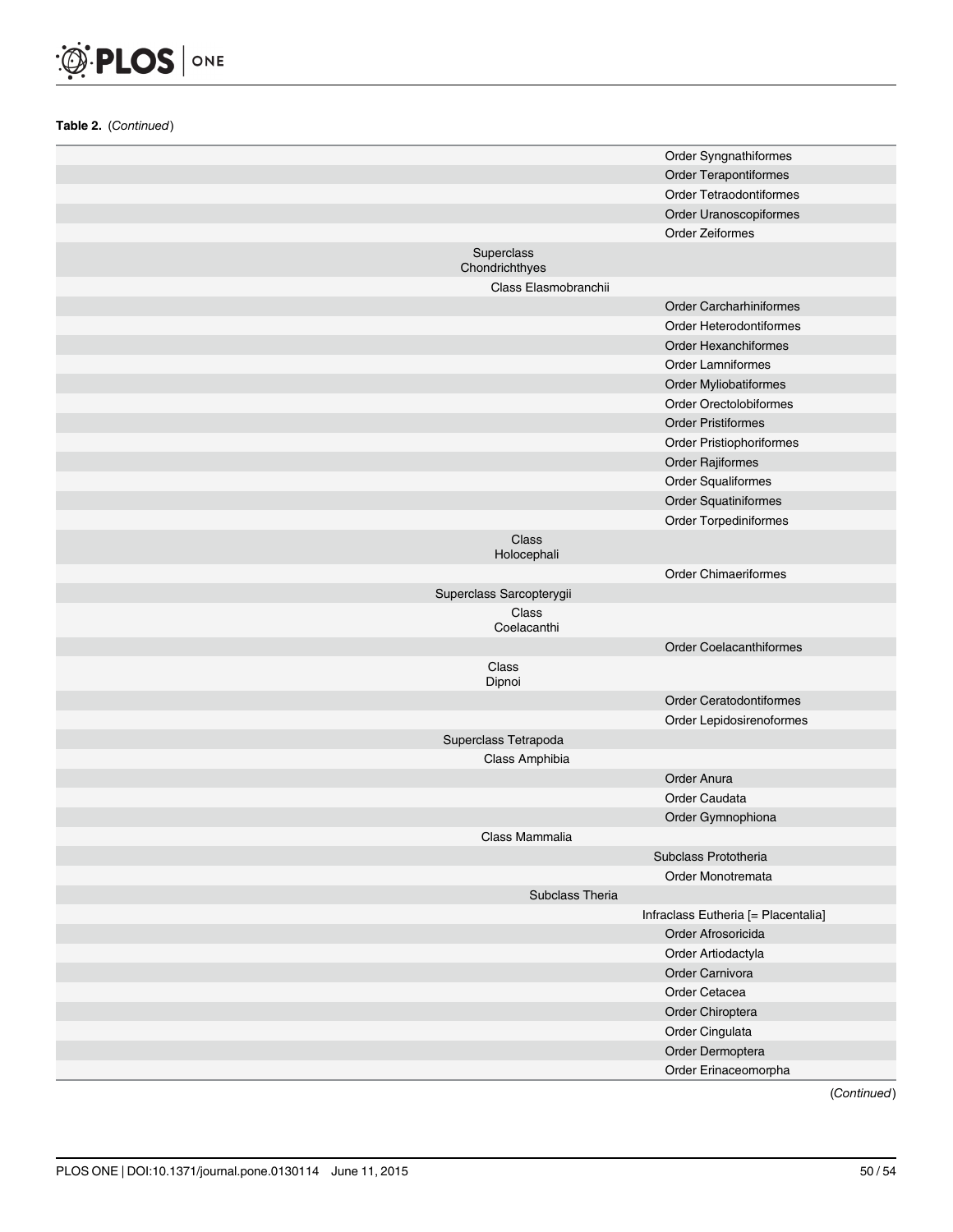

|                      | Order Hyracoidea                      |
|----------------------|---------------------------------------|
|                      | Order Lagomorpha                      |
|                      | Order Macroscelidea                   |
|                      | Order Perissodactyla                  |
|                      | Order Pholidota                       |
|                      | Order Pilosa                          |
|                      | <b>Order Primates</b>                 |
|                      | Order Proboscidea                     |
|                      | Order Rodentia                        |
|                      | Order Scandentia                      |
|                      | <b>Order Sirenia</b>                  |
|                      | Order Soricomorpha                    |
|                      | Order Tubulidentata                   |
|                      | Infraclass Metatheria [= Marsupialia] |
|                      | Order Dasyuromorphia                  |
|                      | Order Didelphimorphia                 |
|                      | Order Diprotodontia                   |
|                      | Order Microbiotheria                  |
|                      | Order Notoryctemorphia                |
|                      | Order Paucituberculata                |
|                      | Order Peramelemorphia                 |
| Class Reptilia       |                                       |
| <b>Subclass Aves</b> |                                       |
|                      | Infraclass Neognathae                 |
|                      |                                       |
|                      | Superorder Galloanseri                |
|                      | <b>Order Anseriformes</b>             |
|                      | <b>Order Galliformes</b>              |
|                      | Superorder Neoaves                    |
|                      | <b>Order Accipitriformes</b>          |
|                      | Order Apodiformes                     |
|                      | <b>Order Bucerotiformes</b>           |
|                      | Order Caprimulgiformes                |
|                      | <b>Order Cariamiformes</b>            |
|                      | <b>Order Charadriiformes</b>          |
|                      | <b>Order Ciconiiformes</b>            |
|                      | <b>Order Coliiformes</b>              |
|                      | Order Columbiformes                   |
|                      | <b>Order Coraciiformes</b>            |
|                      | <b>Order Cuculiformes</b>             |
|                      | Order Eurypygiformes                  |
|                      | <b>Order Falconiformes</b>            |
|                      | <b>Order Gaviiformes</b>              |
|                      | <b>Order Gruiformes</b>               |
|                      | Order Leptosomiformes                 |
|                      | <b>Order Mesitornithiformes</b>       |
|                      | Order Musophagiformes                 |
|                      | Order Opisthocomiformes               |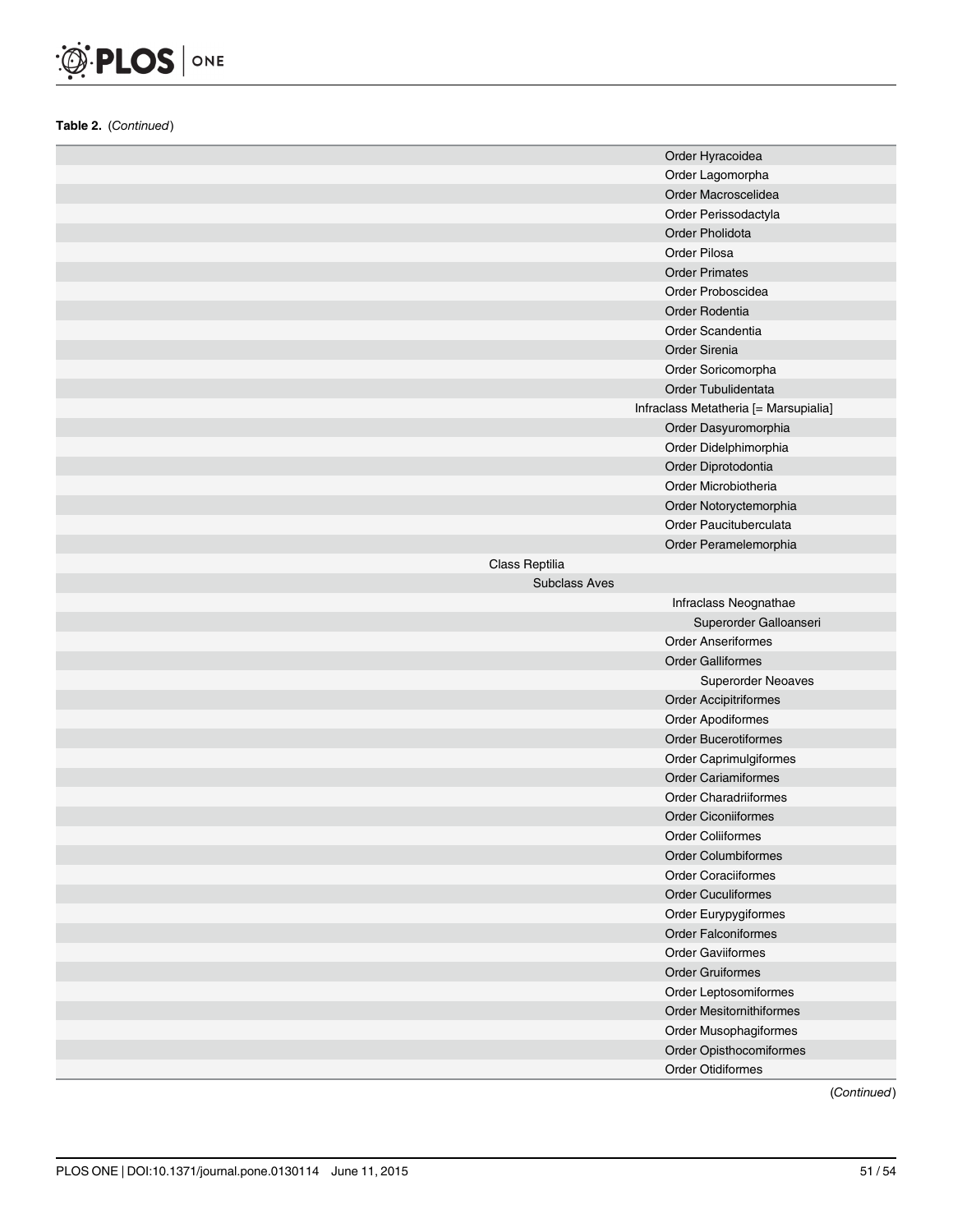

|                      |                  | <b>Order Passeriformes</b>     |
|----------------------|------------------|--------------------------------|
|                      |                  | <b>Order Pelecaniformes</b>    |
|                      |                  | <b>Order Phaethontiformes</b>  |
|                      |                  | Order Phoenicopteriformes      |
|                      |                  | <b>Order Piciformes</b>        |
|                      |                  | <b>Order Podicipediformes</b>  |
|                      |                  | <b>Order Procellariiformes</b> |
|                      |                  | <b>Order Psittaciformes</b>    |
|                      |                  | <b>Order Pteroclidiformes</b>  |
|                      |                  | Order Sphenisciformes          |
|                      |                  | <b>Order Strigiformes</b>      |
|                      |                  | <b>Order Suliformes</b>        |
|                      |                  | Order Trogoniformes            |
|                      |                  | Infraclass Paleognathae        |
|                      |                  | Order Apterygiformes           |
|                      |                  | <b>Order Casuariiformes</b>    |
|                      |                  | <b>Order Rheiformes</b>        |
|                      |                  | <b>Order Struthioniformes</b>  |
|                      |                  | <b>Order Tinamiformes</b>      |
|                      |                  | Subclass Crocodylomorpha       |
|                      |                  | Order Crocodylia               |
|                      |                  | Subclass Rhynchocephalia       |
|                      |                  | Order Sphenodontida            |
|                      | Subclass         |                                |
|                      | Squamata         |                                |
|                      |                  | Order Anguimorpha              |
|                      |                  | Order Gekkota                  |
|                      |                  | Order Inguania                 |
|                      |                  | Order Lacertoidea              |
|                      |                  | Order Scincoidea               |
|                      |                  | <b>Order Serpentes</b>         |
|                      |                  | Subclass Testudinata           |
|                      |                  | <b>Order Testudines</b>        |
| Phylum Echinodermata |                  |                                |
| Subphylum Asterozoa  |                  |                                |
|                      | Class Asteroidea |                                |
|                      |                  | Order Brisingida               |
|                      |                  | Order Forcipulatida            |
|                      |                  | Order Notomyotida              |
|                      |                  | Order Paxillosida              |
|                      |                  | Order Peripoda                 |
|                      |                  | Order Spinulosida              |
|                      |                  | Order Valvatida                |
|                      |                  | Order Velatida                 |
|                      | Class            |                                |
|                      | Ophiuroidea      |                                |
|                      |                  | Order Euryalida                |
|                      |                  | Order Ophiurida                |
|                      |                  |                                |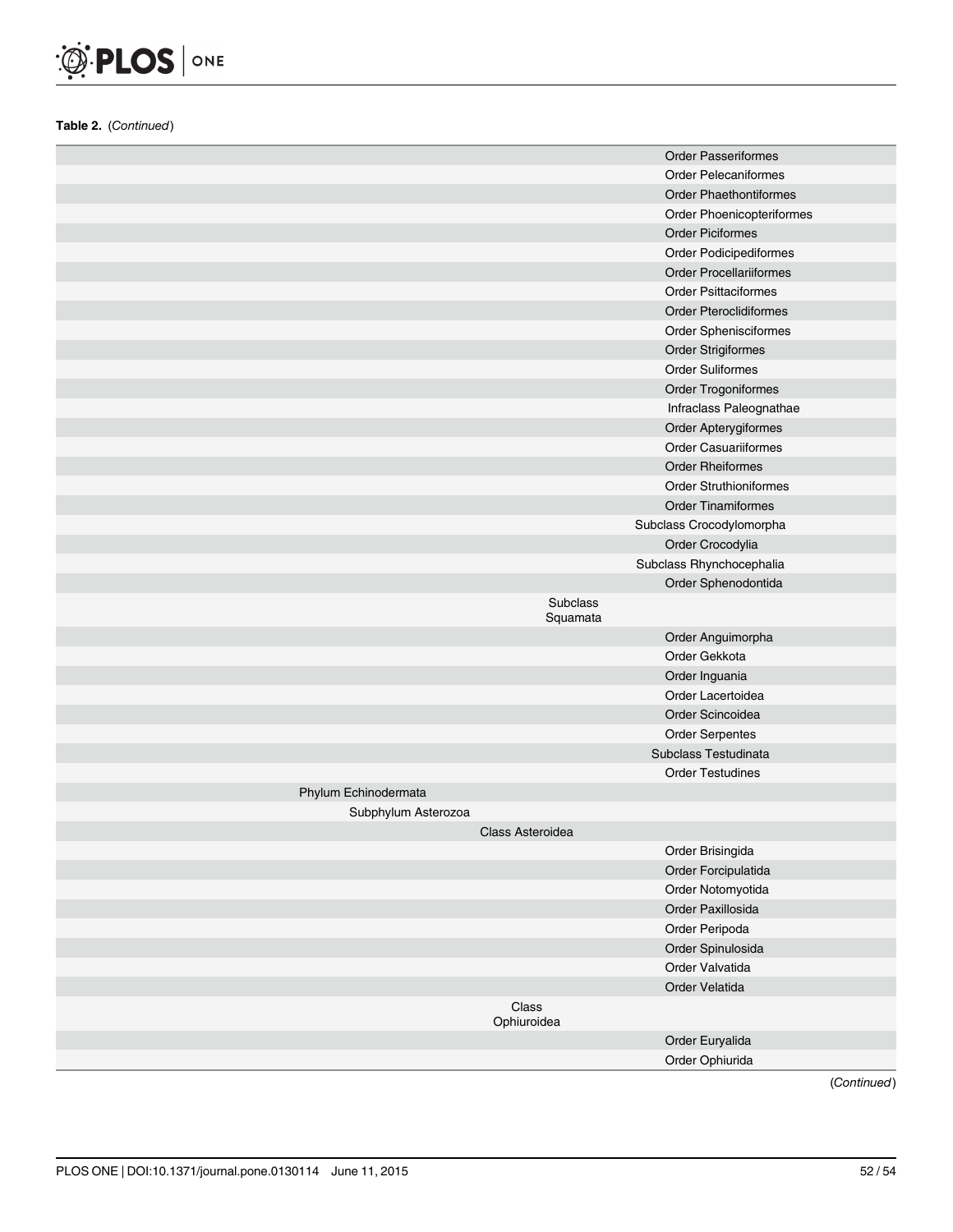

| Subphylum<br>Crinozoa  |                                           |
|------------------------|-------------------------------------------|
|                        | Class Crinoidea                           |
|                        | Order Comatulida                          |
|                        | Order Cyrtocrinida                        |
|                        | Order Hyocrinida                          |
|                        | Order Isocrinida                          |
| Subphylum Echinozoa    |                                           |
|                        | Class Echinoidea                          |
|                        | Subclass<br>Cidaroidea                    |
|                        | Order Cidaroida                           |
|                        | Subclass Euechinoidea                     |
|                        | Infraclass N.N.                           |
|                        | Order Echinothurioida                     |
|                        | Infraclass Acroechinoidea                 |
|                        | Order Aspidodiadematoida                  |
|                        | Order Diadematoida                        |
|                        | Order Micropygoida                        |
|                        | Order Pedinoida                           |
|                        | Infraclass Carinacea                      |
|                        | Order Arbacioida                          |
|                        | Order Camarodonta                         |
|                        | Order Salenioida                          |
|                        | Order Stomopneustoida                     |
|                        | Infraclass Irregularia                    |
|                        | Order Cassiduloida                        |
|                        | Order Clypeasteroida                      |
|                        | Order Echinolampadoida                    |
|                        | Order Holasteroida                        |
|                        | Order Spatangoida                         |
|                        | Class<br>Holothuroidea                    |
|                        | Order N.N. (Thyone)                       |
|                        | Order Apodida                             |
|                        | Order Aspidochirotida                     |
|                        | Order Dendrochirotida                     |
|                        | Order Elasipodida                         |
|                        | Order Molpadida                           |
| Phylum Hemichordata    |                                           |
|                        | Class Enteropneusta (e.g., Harrimaniidae) |
|                        | Class<br>Pterobranchia                    |
|                        | Subclass Cephalodiscida (Cephalodiscus)   |
|                        | Subclass Graptolithina                    |
| Phylum Xenacoelomorpha | Order Rhabdopleurida                      |
| Subphylum Acoelomorpha |                                           |
|                        | Class Acoela (e.g., Diopisthoporidae)     |